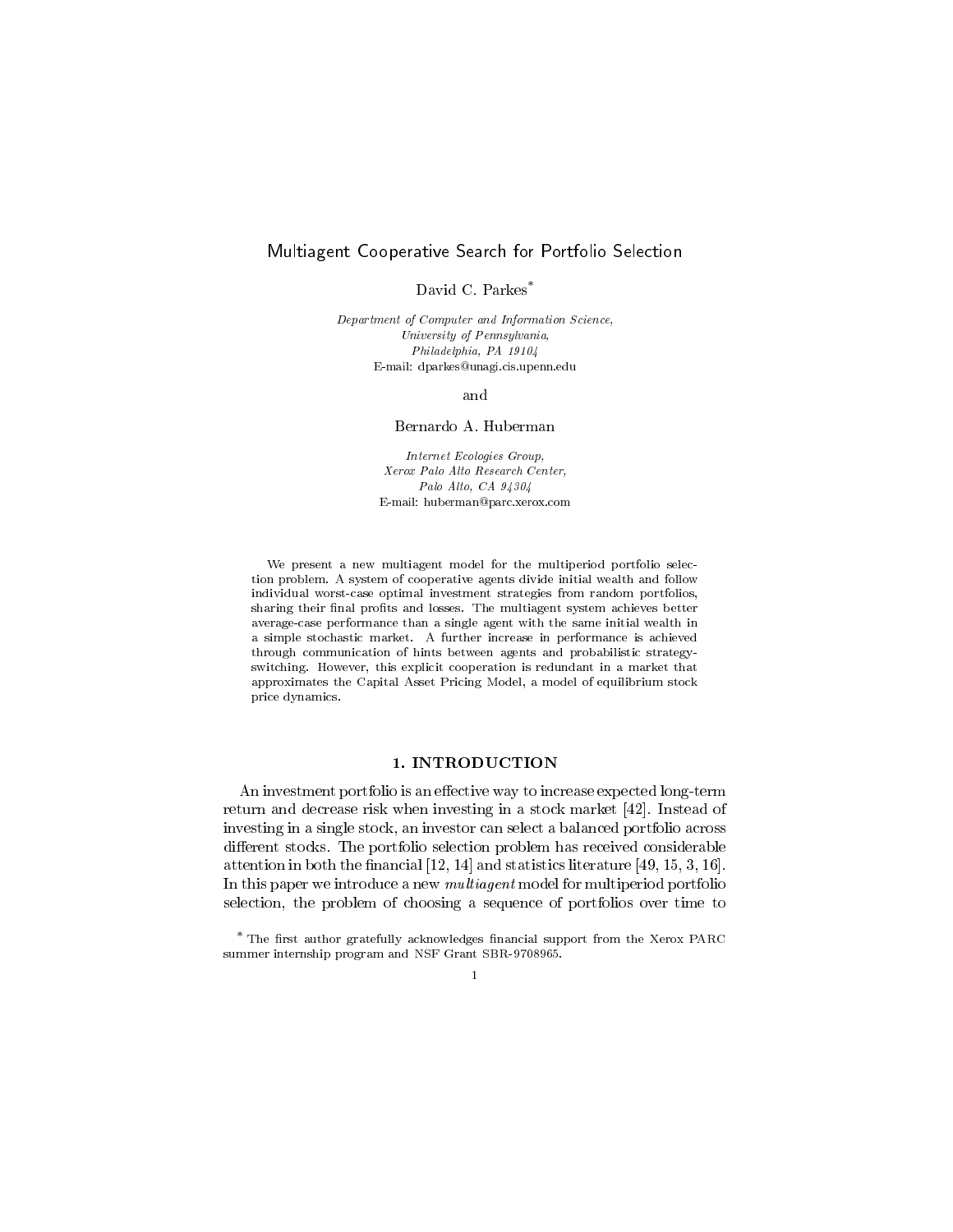maximize a measure of performance that is appropriate for the risk-return preferences of an investor

Our model builds on a recent computationally efficient portfolio-selection rule for a single agent [25]. We assume a system of agents that share their initial wealth and make individual investment decisions, before sharing profits and losses at the end of the final period. In one variation, called *in*dependent search, each agent selects an initial portfolio and follows the single agent portfolio-selection rule without communication with other agents. In another variation, called *cooperative search*, agents can communicate about the recent performance of their portfolio-selection strategies. Agents choose to switch probabilistically to the strategy in the population that has been performing best in the recent past. Similar cooperative search models have enabled exponential performance improvements in problem solving  $\alpha$  is a constant and interesting the components  $\alpha$  interesting  $\alpha$ 

The independent multiagent search model outperforms a single agent in a simple simulated market The simple market is characterized with price changes independently distributed across stocks Furthermore the prices are exogenous inputs to the system because we assume that the system of investors is small with respect to the total size of the market Cooperative search with explicit communication boosts performance in the same market However, cooperative search performs no better than independent search in a more realistic market, an approximation to the influential Capital Asset Pricing Market (CAPM) model [53], which introduces correlations between stock prices and constraints on volatility to model the equilibrium between agent investment decisions and stock price movements

The di-erence in the performance of cooperative search across the mar kets can be explained by the nature of the statistics of the market, and the e-ect that the statistics have on the nature of the optimal portfolioselection strategy. There is a meaningful long-term optimal portfolio in both markets, at least for a risk-averse expected-utility maximizing investor, because we assume price dynamics with stationary statistics. Independent multiagent search boosts the rate of convergence of the overall portfolio of the system towards the optimal portfolio in both markets, compared with the rate of convergence to the optimal portfolio by a single agent's portfolioselection strategy

Cooperative multiagent search provides a further performance improve ment in the simple market. Hint exchange and portfolio switching helps to eliminate bad portfolios from the population in early investment peri ods In comparison and system communication has a negligible e-chance e-compared to see systems. performance in the CAPM market, in which price dynamics already reflect implicit communication between many agents and all balanced portfolio selection strategies perform quite well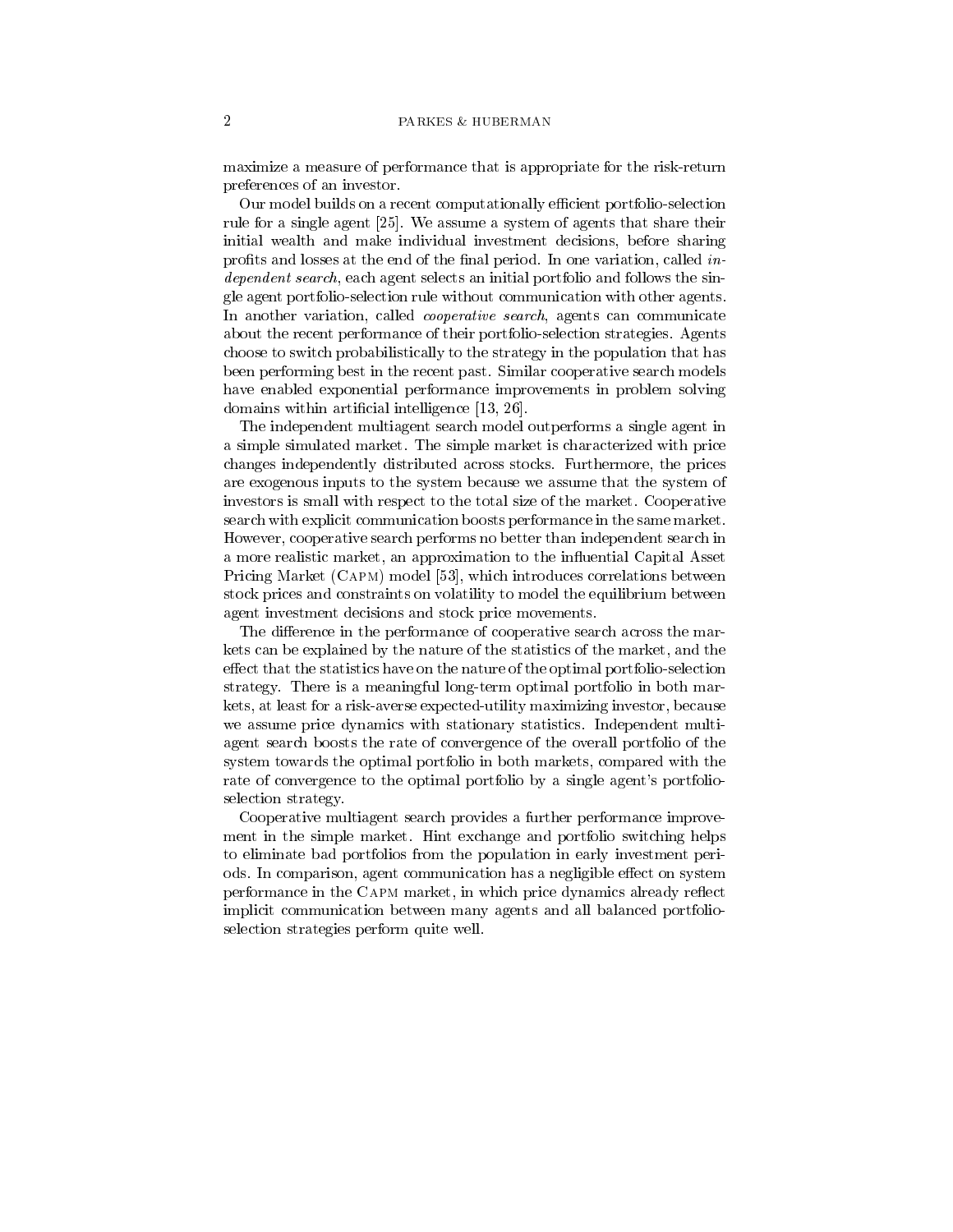Although a single agent can in principle achieve the same performance as a multiagent system by simulating the investment strategy of the entire system, because all agents receive the same stock price information, multiagent portfolio selection is useful for *bounded-rational* agents with limited computational and information processing resources A single bounded rational agent is unable to simulate the entire system and can benefit from an exchange of information on the performance of the strategies of other agents. Bounded-rational constraints are especially relevant for investors in a real market, in which there is a large variety of stocks and financial instruments and many di-erent sources of information in addition to price information. Indeed, investment decisions are seldom made by a single investor in isolation, but only after extensive consultation and research.

Here is an outline of the paper. In Section 2 we define the multiperiod portfolio selection problem, and introduce two common approaches to solve the problem, model-based and model-free portfolio selection. Model-free portfolio selection has a number of advantages and we provide each agent in our multiagent model with a model-free strategy. Section 3 defines the individual agent portfolio selection strategy and demonstrates its perfor mance in a simple example. In Section 4 we introduce our multiagent portfolio-selection model. We present its performance in the simple market in Section 5, and its performance in the CAPM market in Section 6. We summarize our results in Section 7, before presenting our main conclusions The appendix contains proofs and algorithmic descriptions of each multiagent model

Cooperative search has been applied to hard computational problems in articial intelligence with agents that have diverse search heuristics  $\mathbf{r}$  Agents exchange useful information to avoid redundant search and accelerate problem solving. The communication of hints between agents can be more sophisticated than direct imitation because hints derived from one problemsolving heuristic can be introduced into a di-erent problem solving heuristic A general theory predicts superlinear speedup in the performance of individual agents when the search methods are diverse and the agents are able to utilize information found in other parts of the search space  $[28]$ . The current problem of portfolio selection is interesting because it is a stochastic *online* decision problem [30], agents must invest as they receive incremental information about stock prices

Many other problem-solving techniques that are related to cooperative search have been proposed for solving hard computational problems, including sequential restart strategies with diverse heuristics  and parallel independent search with stochastic search algorithms [45, 40, 34, 36, 29. Knight  $[35]$  compares the performance of a system of many co-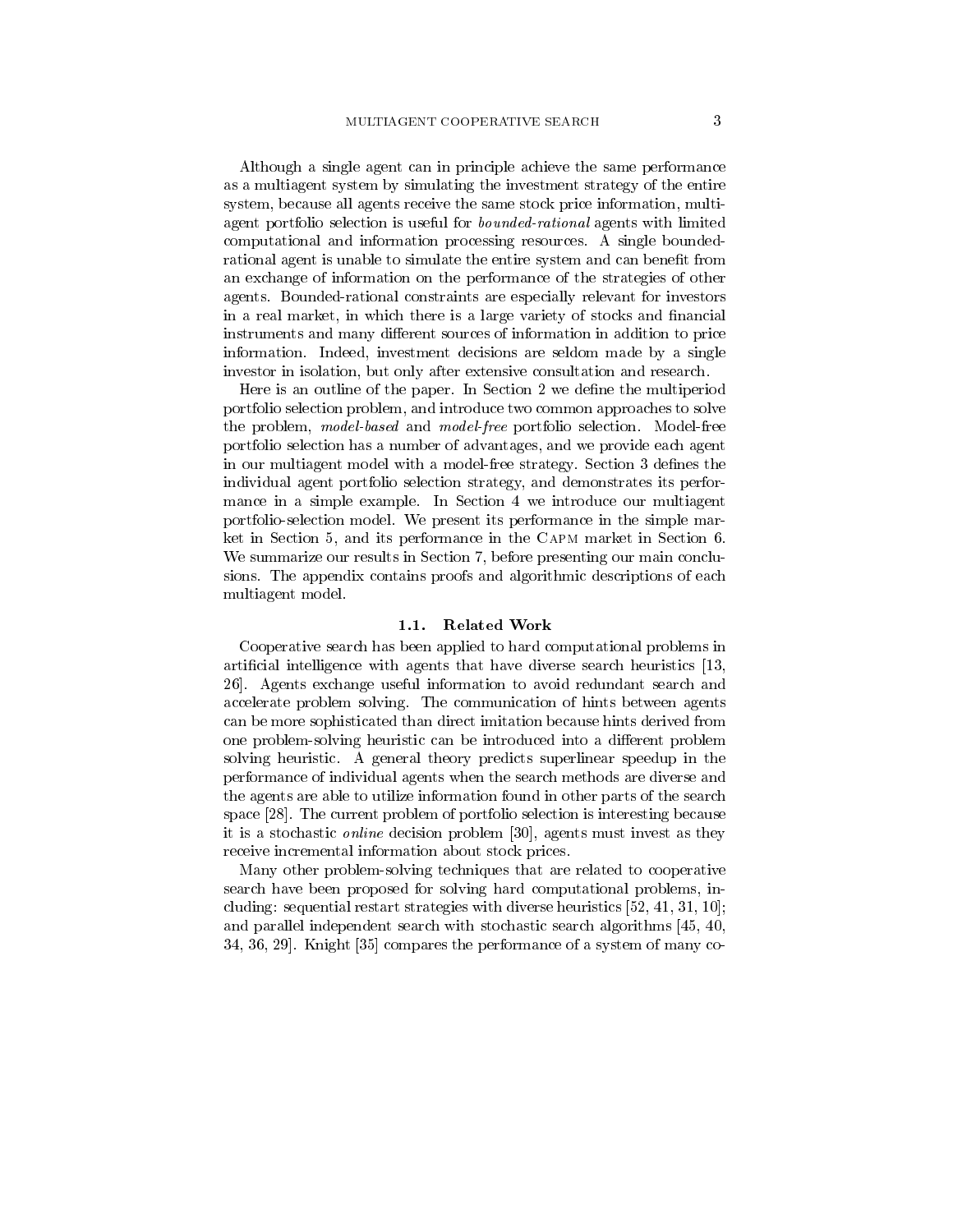operative agents with simple search heuristics to a system of a few agents with more complex search heuristics and Aldous and Vazirani and Vazirani and Vazirani and Vazirani and Vaziran a cooperative search technique called "Go with the winners".

Game theorists have proposed a model of *social learning*, or learning  $\alpha$  is interesting to generation solutions in coordinations games  $\beta$  , i.e. when  $\alpha$ is related to our model of cooperative search Agents share information as they learn about their recent strategies and payo-s received and take advantage of information about the payo-s and strategy choices of other agents with similar goals

We model bounded-rational agents that can benefit computationally from cooperation with other agents because they are unable to compute optimal investment strategies directly. The agents in our model use a firstorder approximation to a worst-case optimal portfolio-selection rule, which is similar to the approach to bounded-rationality in game-theory, placing a static constraint on the complexity on agents In comparison economic models of metadeliberation select a level of deliberation within a decision theoretic framework, based on the expected-value of further deliberation  $[22, 54, 48].$ 

In contrast to the recent literature on bounded-rational learning in games  $[32, 44]$ , we assume in the portfolio selection problem that an agent's opponent (the market) plays the same strategy for all agent strategies. Prices do not depend on investment actions Furthermore there is no exploration versus exploitation problem, as occurs for example in the classic Multiarmed bandit problem  $[46, 5]$ , because we assume that all agents receive the same price information, irrespective of their portfolio selection.

The usual emphasis in game theory is on model-based learning, for example Fictitious Play [20], and other models of myopic best-response dynamics [57, 33], where agents play a best-response to a model that they learn of their opponents. Recent models of multiagent learning within artificial intelligence provide a hierarchy of agent models and allow strategic learn  $\cdots$   $\cdots$  is a contracted advance and  $\cdots$  and  $\cdots$  and  $\cdots$  are learning of other agents. Instead, we follow the framework of model-free learning: the agents in our model do not maintain an explicit model of the stock market The current portfolio of an agent represents the cumulative learning of the agent, and the agent makes a small adjustment to its portfolio every time it observes new stock prices [25]. For an example of model-free learning in games, see Sandholm and Crites' [50] application of Q-learning to the classic Prisoners' Dilemma game.

The portfolio selection problem has di-erent characteristics than the mul thagent load-balancing problem studied by Schaeff et al. [91]. In that study communication between agents reduces performance because a resource which is lightly loaded when used by a single agent becomes heavily loaded when used by many agents. Communication reduces the heterogeneity of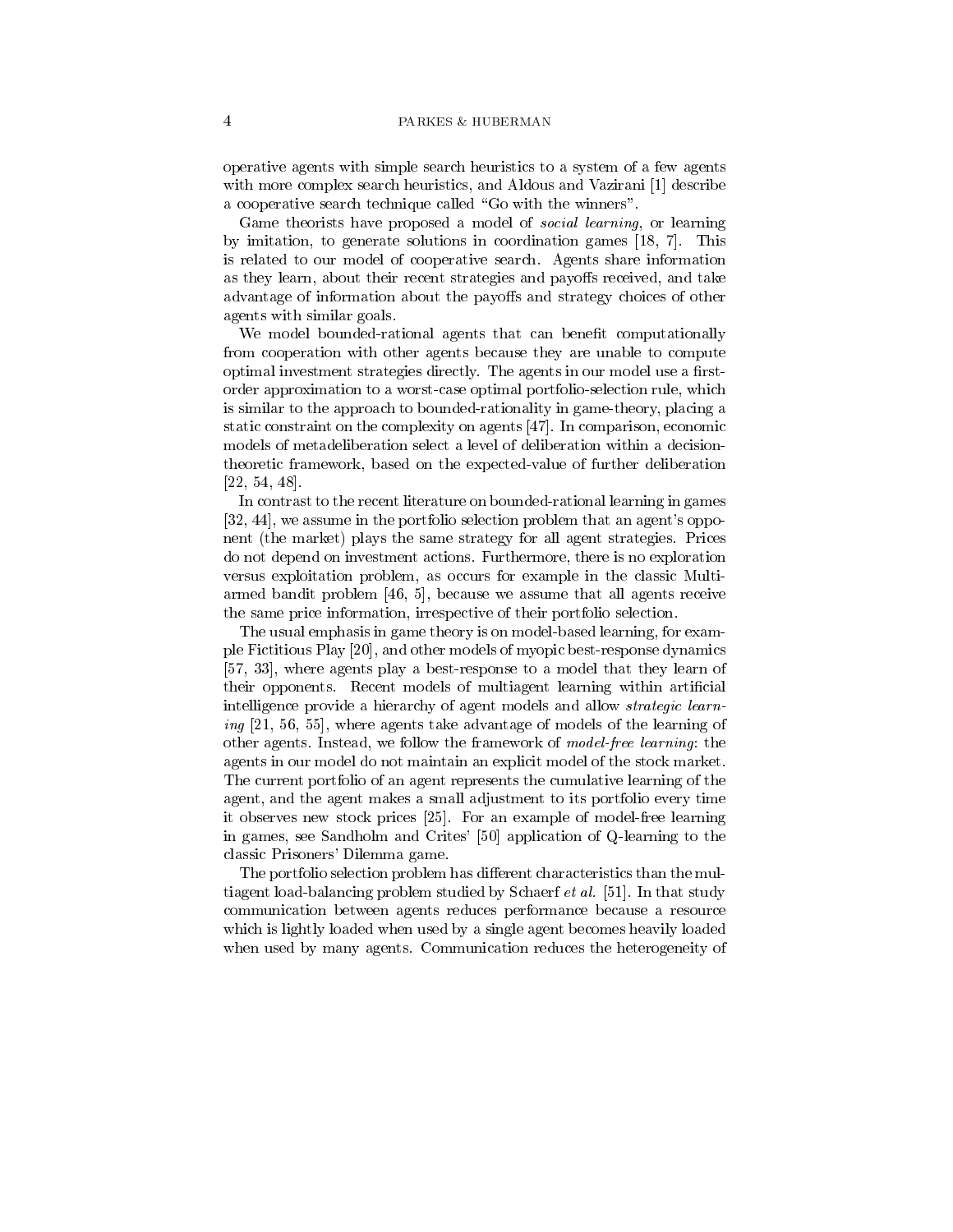agent decisions and leads to unbalanced loads and system instability In our model of portfolio selection the stock prices are exogenous and independent of investment actions. Hence, all agents can achieve a good performance even if they all follow the same strategy

A similar comparison can be made with work in the agent-based computational economics ACE literature ACE studies the dynamics of prices generated endogenously through the actions of many simple agents and builds markets from the bottom up in order to un derstand the connection between simple agent actions and price dynamics We consider investment in a large market with stock price dynamics that are *independent* of the investment decisions of the investment group.

# 2. THE MULTIPERIOD PORTFOLIO SELECTION PROBLEM

In general terms, the multiperiod portfolio selection problem is to invest over a sequence of periods to maximize some measure of performance over the final return-on-investment.

Compact a market of 11 second with the International method of  $\sim$ periods. Let  $x_i$  denote the *price relative* of stock i in period i, the ratio of closing price to opening price over the period. This is non-negative by definition. The vector  $\mathbf{w} = (w_1, \dots, w_N)$ , where  $w_i \geq 0$  and  $\sum_{i=1}^N w_i = 1$ defines a portfolio, where  $w_i$  is the fraction of total investment in stock i. The return-on-investment in a single period, for an agent with portfolio  $w$  $\alpha$  is given by  $\alpha$  and  $\alpha$  is given by the weighted sum over all stocks,  $\mathbf{w} \cdot \mathbf{x} = \sum_{i=1}^{N} w_i x_i$ .

In multiperiod portfolio selection over <sup>T</sup> investment periods the return on investment<sup>1</sup>, R, for an agent with a sequence of portfolios,  $\{w^T\}$  =  $\mathbf{w}^1, \dots, \mathbf{w}^T$ , and a sequence of stock price relatives,  $\{\mathbf{x}^T\} = \mathbf{x}^1, \dots, \mathbf{x}^T$ , is the product of single period returns,  $\mathcal{R} = \prod_{t=1}^{T} \mathbf{w}^t \cdot \mathbf{x}^t$ . The goal of multiperiod portfolio selection is to select a sequence of portfolio strategies  $\{w^T\}$ , to maximize a measure of performance over the final return-oninvestment. The appropriate performance metric depends on an agent's risk-return preferences.

The *offline* multiperiod portfolio selection problem with knowledge of the sequence of stock prices is trivial The optimal strategy with hind sight switches all investment at the start of each period to the stock with the greatest return in that period In our main experimental results the performance of the optimal constant portfolio with hindsight provides a

<sup>&</sup>lt;sup>1</sup>We use *return-on-investment* and *wealth* interchangeably in this paper because we assume throughout that the total initial wealth of all systems of agents is \$1.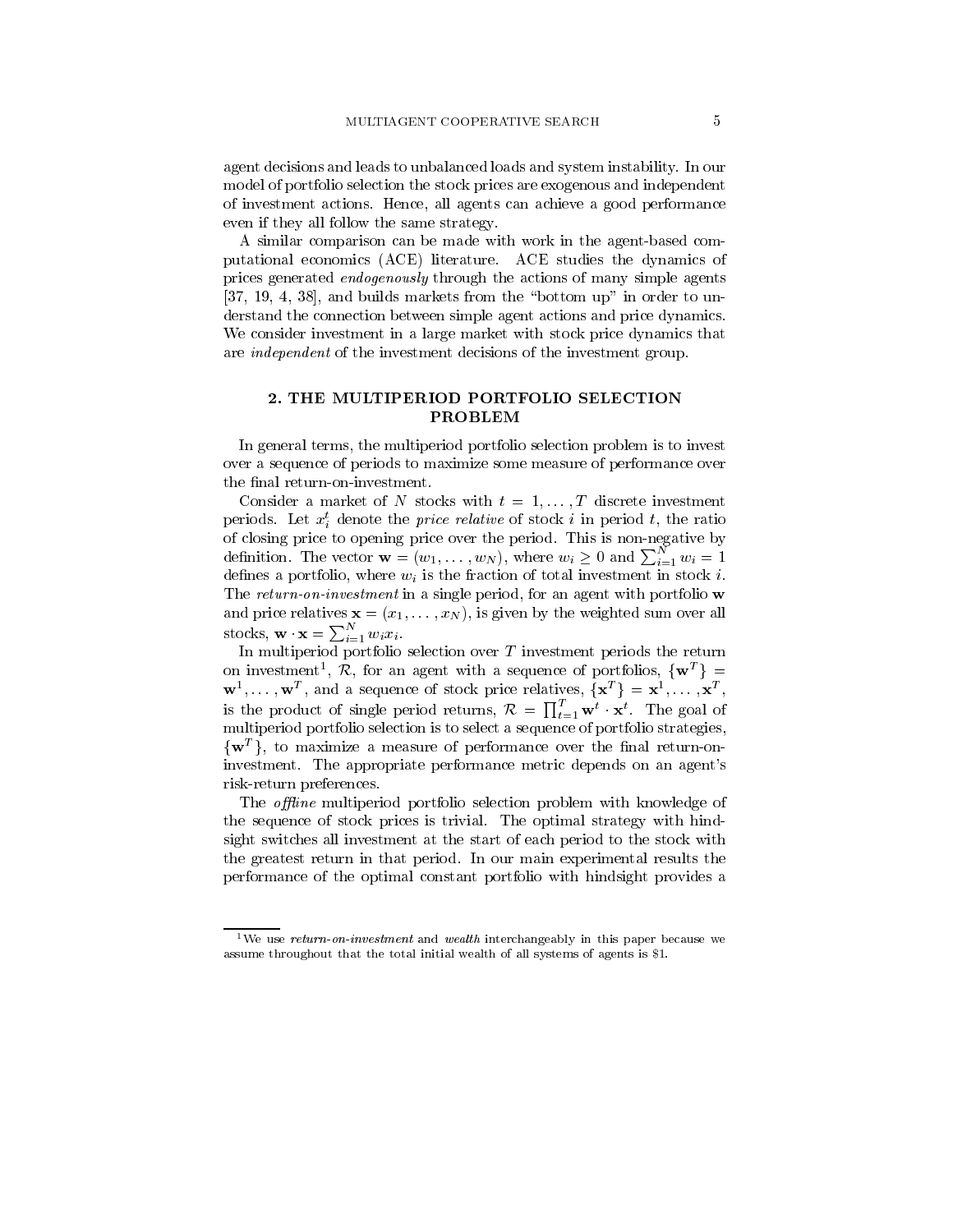useful benchmark for the performance of our multiagent portfolio selection models.

The online multiperiod portfolio selection problem is hard because future stock prices are unknown and an agent must choose a portfolio w<sup>t</sup> for investment period  $\iota$  without knowledge of the price relatives  $\mathbf{x}^*$ . This is an *online decision problem*  $[30]$  because decisions must be made as new information arrives

There are two common approaches to online multiperiod portfolio selec tion: model-based and model-free portfolio selection. In model-based portfolio selection agents have access to a statistical model of stock price dy namics This allows the problem to be formulated and solved as a stochas tic optimization problem. In model-free portfolio selection, agents have no statistical model of stock dynamics and stock prices can be arbitrary se quences. The agents in our model of portfolio selection follow a model-free portfolio selection strategy

Briefly, model-based portfolio selection assumes a statistical model of stock price dynamics, based for example on the past performance of the market, and agents choose a sequence of portfolios to maximize expected utility over return-on-investment. An agent learns a model of its environment, and then plays a best-response to that model.

Non-linear stochastic dynamic programming techniques can solve the portfolio selection problem directly for a restricted class of utility functions and market models [6]. The optimal portfolio strategy depends on the risk preferences of the agent, as represented by a *utility function* over return-oninvestment A good investment strategy trades o- expected return and variance to maximize expected utility. For example, a concave-increasing utility function represents a risk-averse agent which is prepared to reduce expected return in favor of lower risk

Although model-based approaches can be computationally tractable, their performance depends on the accuracy of the underlying stock market model Parameter estimation for a stochastic economic model is a difficult problem Furthermore solution techniques assume stock price dynam ics with stationary statistics and investment strategies are not robust to shocks

Having noted the limitations of model-based portfolio selection, we now introduce *model-free portfolio selection*, which makes no assumptions about the underlying stock prices and avoids the parameter estimation problem Agents learn an optimal portfolioselection strategy directly without forming an explicit model of stock price dynamics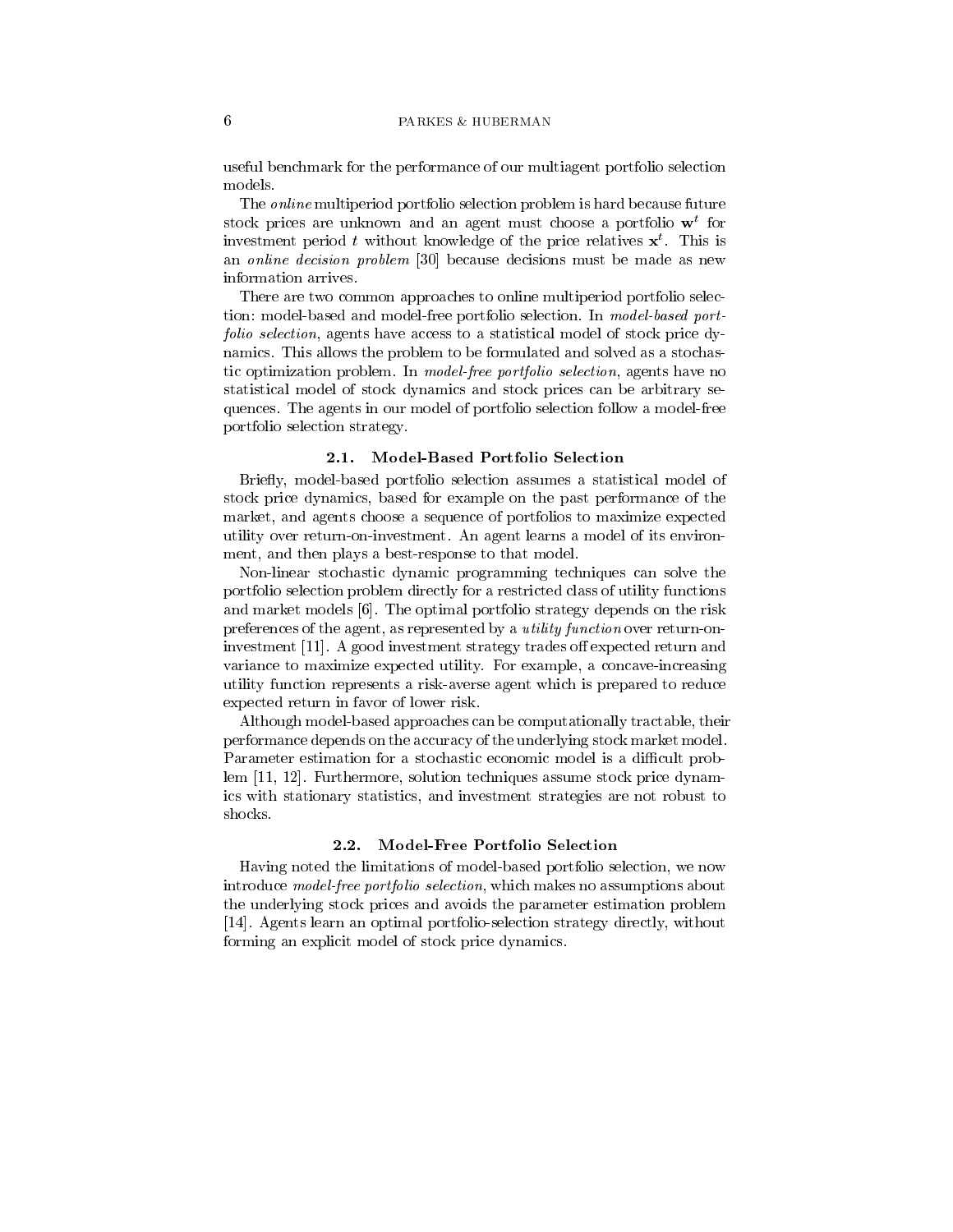An immediate problem in model-free portfolio selection is how to measure performance. Average-case analysis, which makes claims about the expected performance of a strategy is not meaningful without a statistical model. Furthermore, all strategies have bad worst-case performance, consider an adversary that chooses stock prices such that the stocks held in the portfolio in each investment period devalue

A useful technique in the design and analysis of online algorithms is com petitive analysis, in which performance is measured by comparison with an optimal offline algorithm which takes the same decisions but has information about all future inputs A competitive algorithm must only perform well relative to the difficulty of a problem instance, as measured by the performance of the offline algorithm. A number of portfolio selection strategies exist with *competitive performance* with respect to a class of offline strategies

In this paper we provide each agent with a *strongly-competitive* portfolio selection strategy  $[25]$ . A strongly-competitive strategy has an optimal worst-case performance guarantee. We assume in the following definition that the decision problem is a maximization problem

Competitive analysis requires a comparison set of algorithms from which to choose the optimal omine algorithm, and a *performance metric*, T  $e_{l}$   $_{\rm{comb}}$ . Let *online*  $({x^T})$  denote the return-on-investment from an online portfolio selection strategy, and offline  $({x^T})$  denote the return-on-investment from an optimal offline portfolio selection strategy (that can invest with hindsight of all future stock prices), perhaps constrained to a comparison set

The online portfolio strategy is strongly competitive with respect to performance-measure Perf  $_{\rm{comp}}$  :  $\mathbb{K} \to \mathbb{K}$ , such that the agent wants to maximize  $\mathit{Perf}_{\mathrm{comp}}(\mathcal{R})$  given return  $\mathcal{R},$  when:

DEFINITION 2.1. Strongly competitive. Online algorithm  $\mathit{online}(\{ \mathbf{x}^T \})$ is stronglycompetitive with respect to performance measurement  $\sim$   $\sim$   $\sim$   $\sim$   $\sim$   $\sim$   $\sim$ worst-case performance is equal to the optimal offline algorithm offline  $({x^T})$ in the long-term:

$$
\lim_{T \to \infty} \min_{\{\mathbf{x}^T\}} \left[ \frac{Perf_{\text{comp}}(online(\{\mathbf{x}^T\}))}{Perf_{\text{comp}}(offline(\{\mathbf{x}^T\}))} \right] = 1
$$

where the minimization is over all feasible input sequences,  $\{x^T\}$  of length T.<br>An offline portfolio-selection strategy can invest with *hindsight*, that is

with information about all future stock price changes. The optimal unrestricted oineire investment strategy which shifts and investment at the started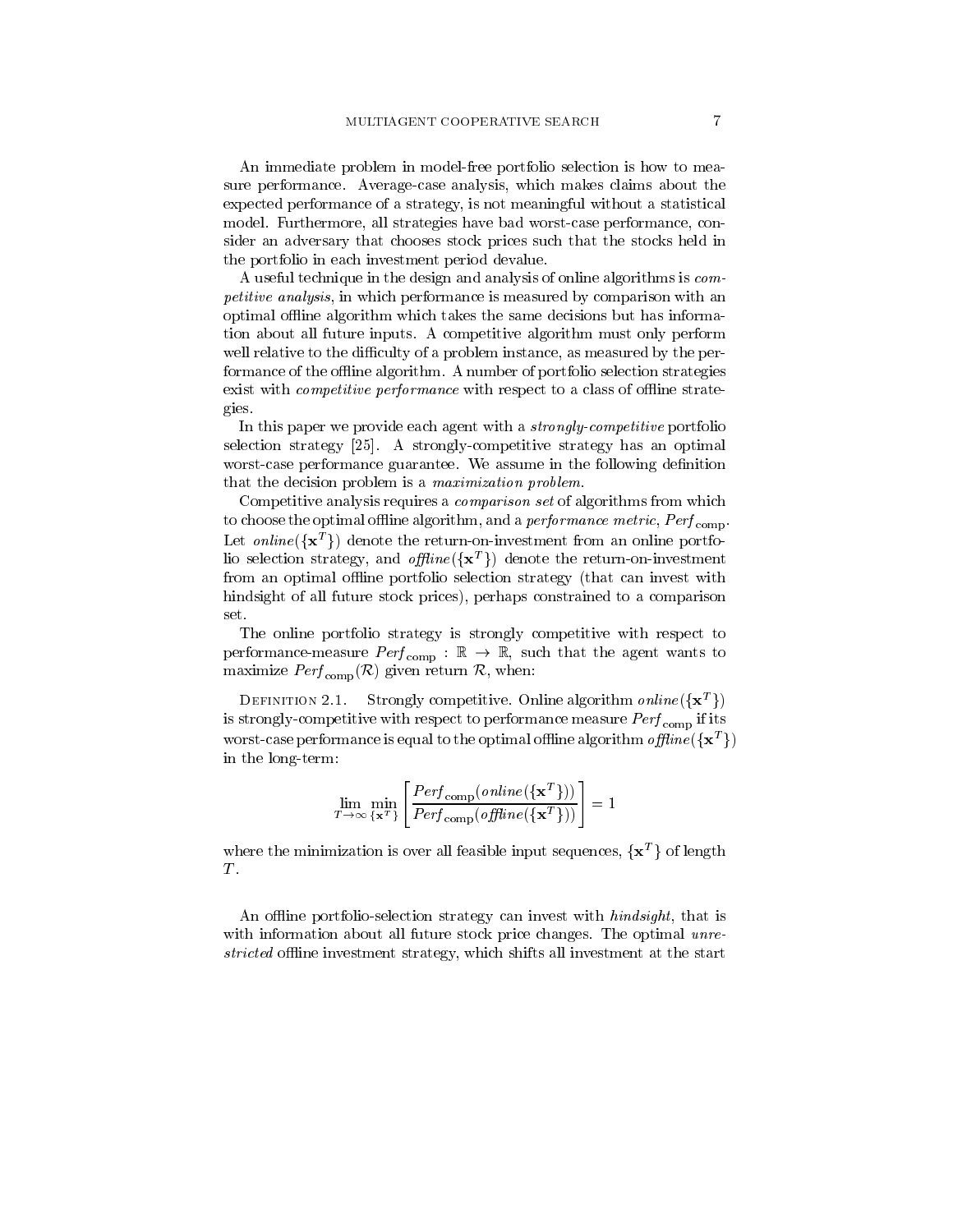of each period to the single stock that will show the greatest return in that period, does not provide a useful benchmark.

Cover proposed a modelfree portfolioselection algorithm Univer sal, and demonstrated that it is strongly-competitive with the set of con $s$ tant rebalanced portfolios ( $CRF$ ) in terms of per-period return-on-investment, performance is defined as  $Perf_{\,\rm comp}({\cal R})={\cal R}^{\,1\,\prime\,\,I}$  , for return  ${\cal R}=\Pi_{t=1}^{\,I} {\bf w}^t\cdot{\bf x}^t$ after <sup>T</sup> investment periods

A strongly-competitive portfolio-selection strategy, such as UNIVERSAL, achieves the same long-term per-period return as the best offline CRP for any sequence of stock prices. In Section 3 we introduce a simple model-free portfolio-selection rule from Helmbold  $\epsilon_{\ell}$  al.  $\vert z_0 \vert$  with the same property. The rule is followed by individual agents in our multiagent system

The offline portfolio strategies are constrained to the set of constant rebalanced portfolios  $(CRP)$ , which are multiperiod portfolio strategies that maintain the same portfolio across all periods An agent with a constant re balanced portfolio trades in each period to rebalance its investment, selling stocks that outperform the portfolio and buying stocks that underperform the portfolio

Best offline constant rebalanced portfolio. The best offline CRP,  $\mathbf{w}^*_{CRP}$ , computed with complete information on the sequence of stock prices,  $\{x^T\} = x^1, \ldots, x^T$ , maximizes final return-on-investment:

$$
\mathbf{w}^*_{\text{CRP}}(\{\mathbf{x}^T\}) = \arg\max_{\mathbf{w}} \prod_{t=1}^T \mathbf{w} \cdot \mathbf{x}^t
$$
 (1)

where the maximization is over all constant rebalanced portfolios

The offline problem is *deterministic*, and the objective can be accurately stated in terms of return alone, irrespective of an agent's risk-preferences.

# An Economic Interpretation of Competitive Portfolio Selection

The performance of the *long-term* optimal offline CRP, denoted  $\mathbf{w}^*$ , which solves (1) as  $T \to \infty$ , provides a good benchmark because: its return is at least as large as the return-on-investment from the best single stock, since buy-and-hold of a single stock is a special case of a  $CRP$ ; and its return is at least as large as the return-on-investment from the best online strategy when price changes are independent and identically distributed from period to period  $[2]$ . This is quite surprising, given that we only allow offline strategies that are constant rebalanced portfolios.

In a market with stationary, independent and identically distributed price relatives  $\mathbf x$  from period-to-period, the long-term optimal officine  $\mathbf C_{\rm RF}$ ,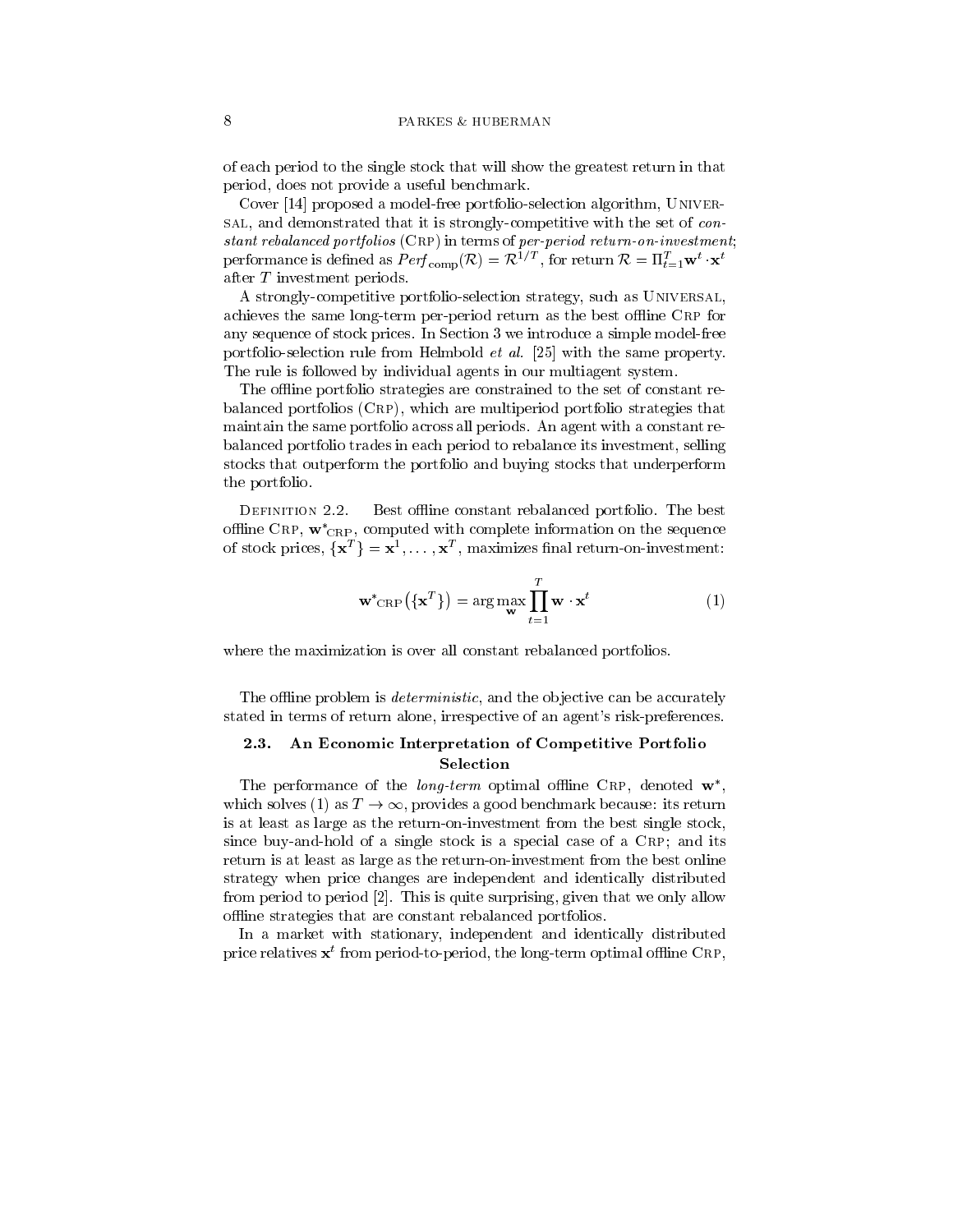$\mathbf{w}^*$ , is well-defined. It maximizes the single-period expected log return-oninvestment (see Appendix A).

When we also make a common assumption in the literature on financial optimization that agents have a *logarithmic* utility function for return-oninvestment,  $u_i : \mathbb{R} \to \mathbb{R}$ , such that  $u_i(\mathcal{R}) = \log(\mathcal{R})$ , then there is an economic interpretation of the performance of the longterm optimal Crp over a finite number of investment periods.

A logarithmic utility function represents the preferences of a risk-averse investor, and is useful because it allows tractable analysis. With a utility function the performance of a portfolio selection strategy can be measured in terms of expected utility

Performance measure. The performance, *Perf*, of a multiperiod portfolio strategy  $\{w^T\}$  for an agent with a logarithmic utility for return-on-investment is:

$$
Perf = E_{\{\mathbf{x}^T\}} \left[ \log \left( \prod_{t=1}^T \mathbf{w}^t \cdot \mathbf{x}^t \right) \right]
$$

where the expectation is taken over sequences of price relatives,  $\{x^T\}$ , distributed according to market price dynamics, and  $T$  is the number of investment periods

The long-term optimal offline CRP maximizes the expected utility of an agent for a finite number of investment periods:

 $\Gamma$  he can  $\Gamma$  is the long-term optimal of the constant rebalanced portfolio,  $\mathbf{w}^*$ , in a market with non-negative, independent and identically distributed price relatives maximizes expected utility after any nite number of investment periods for an agent with a logarithmic utility for return-on $investment.$ 

The long-term optimal portfolio,  $w^*$ , also lies on the *efficient frontier* [42]. Markowitz  $[42]$  introduced a single period mean-variance approximation to simplify portfolio selection; with "risk" quantified as the standard deviation of return from period to period, and "return" quantified as the expected single-period return. With this approximation, portfolio selection reduces to the selection of a portfolio on the efficient frontier for a particular return

<sup>-</sup> The reader should be careful not to confuse this term with *Perf* <sub>comp</sub>, the metric to measure the strong-competitiveness of a strategy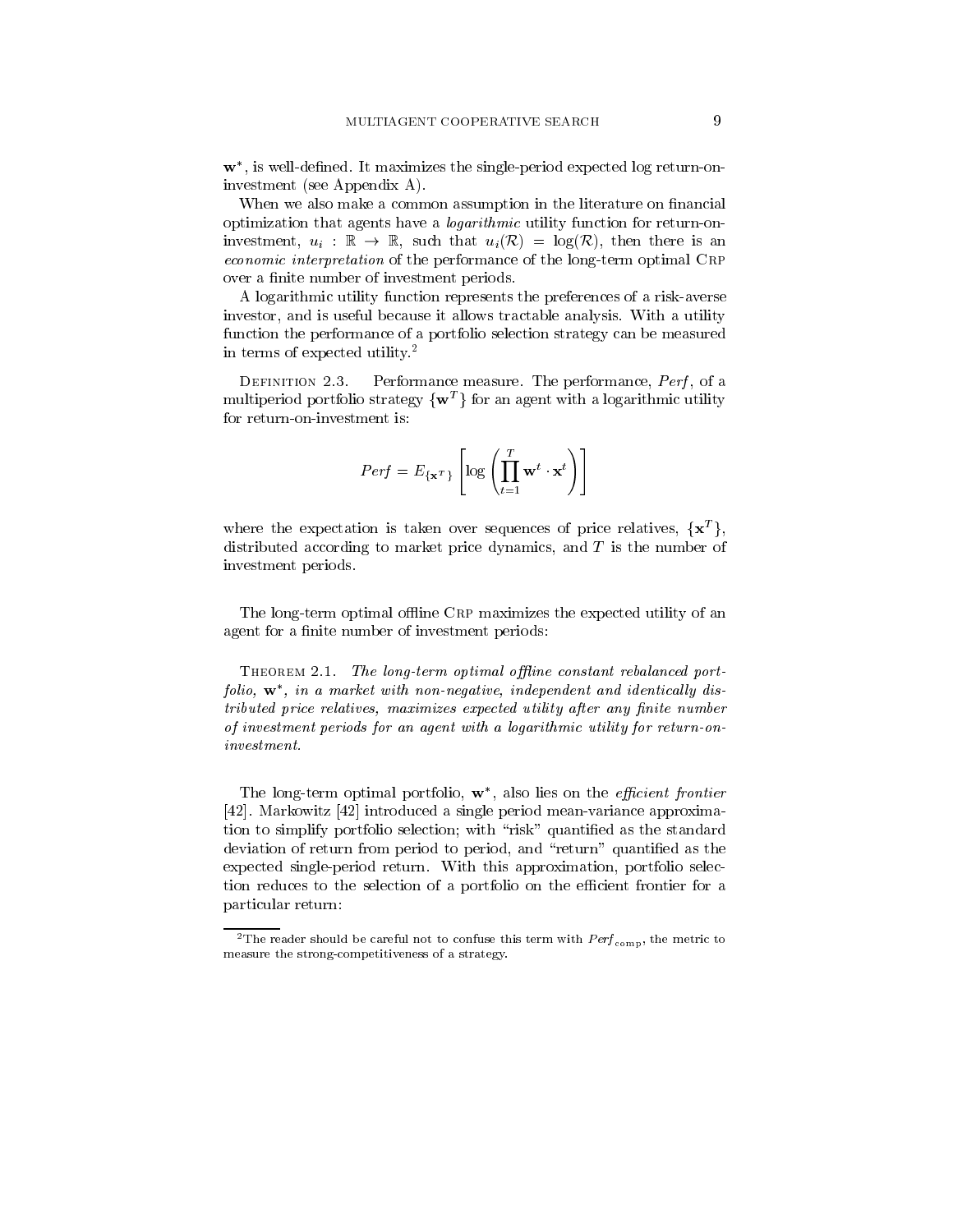DEFINITION 2.4. The efficient frontier. The efficient frontier is the set of all portfolios that minimize risk for some level of return

It is not optimal to merely invest in the single stock with the highest return. The variance in return from period to period is also important because wealth is reinvested at the start of each period, and also because agents tend to be risk-averse.

 $\Gamma$  he only term optimal of the constant rebalanced portfolio,  $\mathbf{w}^*$ , in a market with non-negative, independent and identically distributed price relatives lies on the efficient frontier.

Given this analysis, a model-free portfolio-selection strategy that is strongly competitive with the long-term optimal  $CRP, w^*$ , should have useful economic properties, so long as it converges quickly enough to  $w^*$ .

Each agent in our multiagent model for portfolio selection follows an approximation,  $\chi^{\pm}$ , to a model-free portfolio-selection rule EG which is strongly competitive with the best offline constant rebalanced portfolio  $\left[25\right]$ 

The update-rule,  $\chi$ -, adjusts the portfolio on the basis of its recent performance and recent price dynamics. It has worst-case time and space complexity that is linear in the number of stocks It was developed within a framework of multiplicative updates for online prediction in machine learning theory [39].

The  $\chi^2$  Portfolio-Selection Rule. Choose an initial portfolio at random. The portfolio in period  $t + 1$ , portfolio  $w^+$ , is computed from the current portfolio, **w**, and the price relatives in the most recent investment period, **x** :

$$
w^{t+1}_i = w^t_i \left( \eta(\frac{x^t_i}{\mathbf{w}^t \cdot \mathbf{x}^t} - 1) + 1 \right)
$$

where  $\eta > 0$  is the *learning rate*.

The rule increases the fraction of wealth invested in stocks that outper form the portfolio and decreases investment in stocks that underperform

In comparison Universal has exponential worst-case time and space complexity in the number of stocks.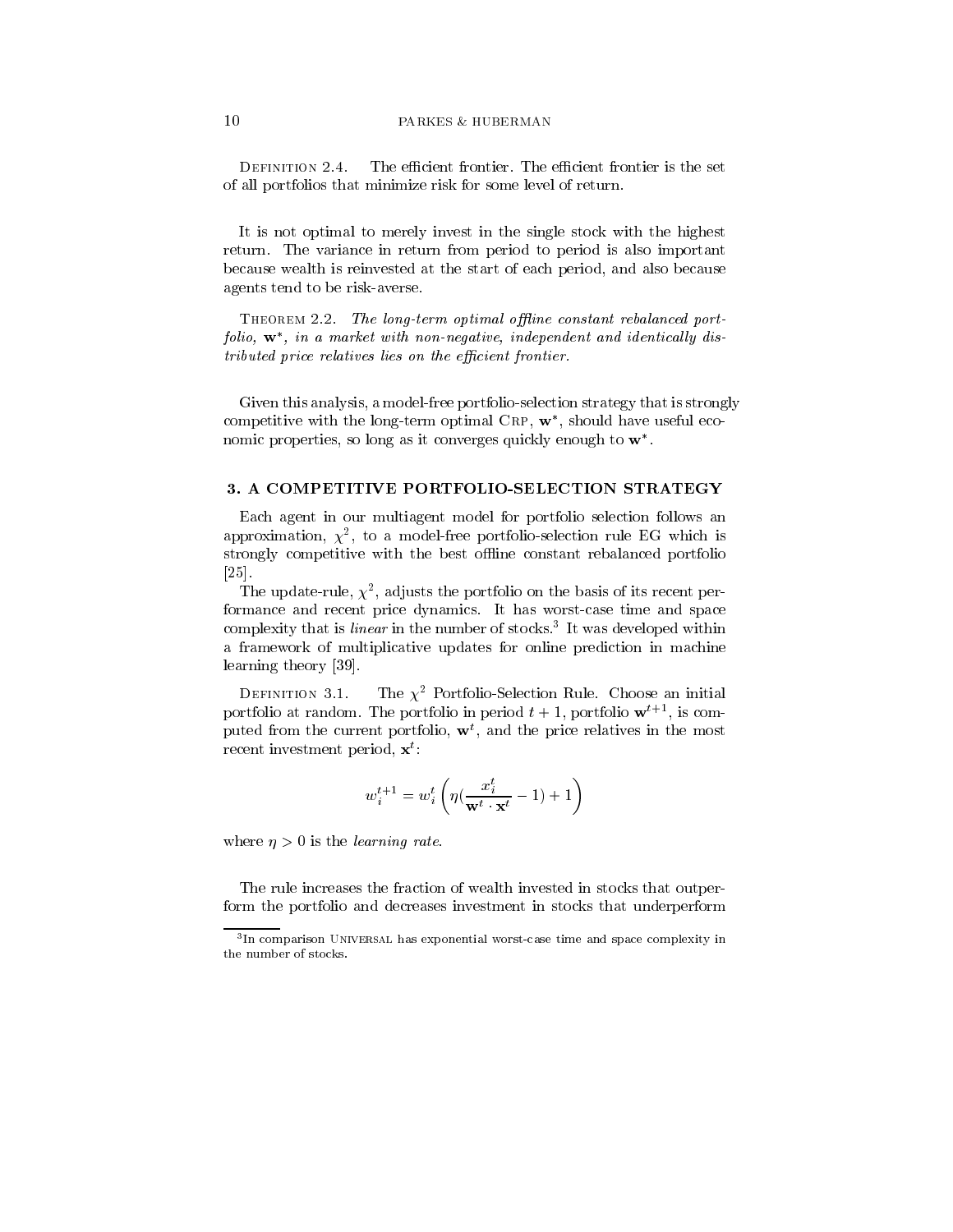the portfolio, notice that  $w_i^{e+1} > w_i^e \iff x_i^e > \mathbf{w}^e \cdot \mathbf{x}^e$ . It is model-free because the strategy is updated directly from the price changes, without forming an explicit model of the stock market dynamics. The current portfolio strategy w<sup>t</sup> implicitly represents the cumulative information that an agent has learned about the stock price dynamics up to period  $t$ .

Portfolio update with  $\chi^{\perp}$  is a compromise between long-term learning, retaining information about previous stock-price dynamics, and responsiveness, moving in a direction that will give a better performance if price relatives in the current period characterize future periods The learning rate determines how this tradeo- is made see Section . The section of  $\mathcal{E}_t$ 

Recall that a constant rebalanced portfolio  $(CRP)$  maintains the same proportion of wealth invested across all stocks in every investment period trading to sell stocks that outperform the portfolio and buy stocks that un derperform the portfolio. The  $\chi^2$  portfolio-selection rule converges towards the optimal offline  $CRP$  over time in a market with stationary statistics.

However, strongly-competitive performance with metric  $\mathit{Perf}_\mathrm{comp}(\mathcal{R})=$  $\mathcal{R}^{1/T}$  is not sufficient for optimal expected end-period utility. Although, Theorem 2.1, the optimal offline portfolio  $w^*$ , maximizes end-period expected utility, the performance of  $\chi^2$  depends on the speed-of-convergence to w

We show that our multiagent model, in which agents each follow local  $\chi$  -update rules from a random initial portfolio, achieves better expected  $\chi$ utility because it boosts the rate of convergence of the overall portfolio in the system towards the optimal portfolio An agent that quickly adjusts its portfolio to the optimal CRP achieves a greater return-on-investment than an agent that adjusts its portfolio more slowly

### -- Example SingleAgent Portfolio Selection

the example shows the example of investment by a single agent with the single  $\chi^2$  portfolio-selection rule in a simulated market. The best offline CRP exponentially outperforms the best single stock buy-and-hold policy. Furthermore,  $\chi^+$  tracks the wealth from the best  $\cup$ RP to within a constant logarithmic di-erence and exponentially outperforms the best single stock buy-and-hold policy.

Consider 2 stocks with Normally distributed price relatives,  $x_i \sim N(\mu_i, \sigma_i)$ , with mean  $\sigma_i$  and variance  $\sigma_i$ . This is the standard *geometric Brownian* motion motion as stock price dynamics (see Sections + Assets access  $\mu$  and  $\mu$ called the called price relative is the ratio of price in period t , a sequence is the price of  $\sim$ in period to the this example stock to generated with price relatives as  $x_1 \sim N(1.005, 0.1)$ , and stock  $\angle$  with price relatives  $x_2 \sim N(1.0005, 0.05)$ . Stock has a high expected single period return and a high volatility across periods, while stock 2 has a low expected single period return and a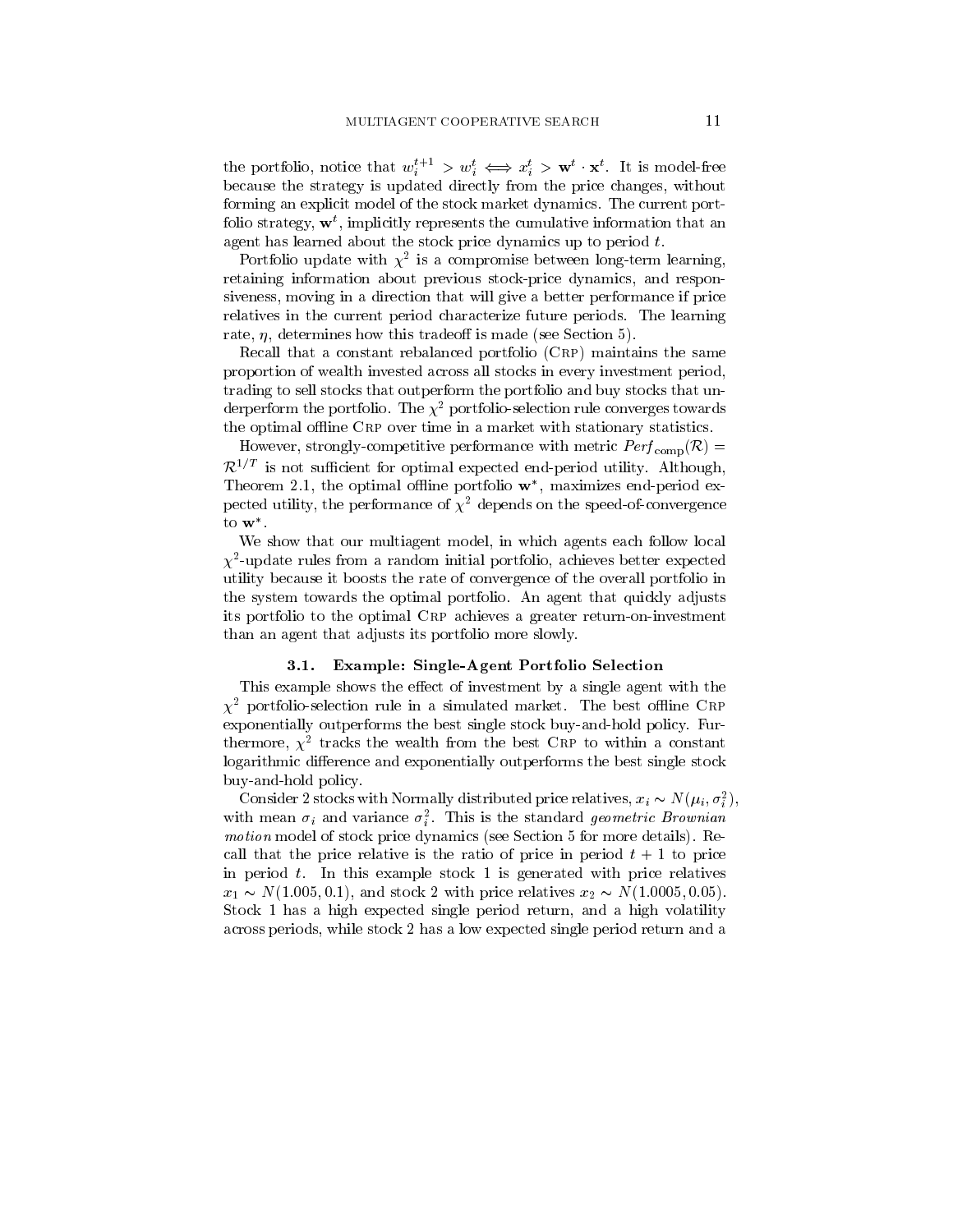

FIG - Wealth log-scale versus investment period for the best oine constant rebalanced portfolio (DCRP), the portfolio selection rule  $\chi$  - (adaptive), and buy-andhold in each stock Stock Stock Stock Stock Stock Stock Stock Stock Stock Stock Stock Stock Stock Stock Stock S  $\chi$  - is  $\phi$ 210,000 and from the best CRP is  $\phi$ 9,000,000.

low volatility across periods. This partial correlation between return and risk across stocks is typical of real markets

 ${\tt r}$  igure 1 plots final wealth from the  $\chi^-$  rule, buy-and-nold in each stock, and the best offline CRP, for a particular sequence of simulated stock prices. The  $\chi$ -rule exponentially outperforms both stocks (note that wealth is plotted on a log close stock at both at and stock at and stock at and stock at  $\sim$ from an interesting price of  $\phi$  and  $\phi$  is the agent is the agent is the agent is  $\phi$  and the agent is the agent is the agent is the agent is the agent is the agent in  $\phi$  and  $\phi$ Remember that the final wealth from the best offline CRP, \$9,860,000, is unattainable. The adaptive agent is able to maintain a constant logarithmic di-erence between its wealth and the wealth and the wealth and the wealth of the best Crp this indicates wealth its strongly competitive performance

Figure 2 shows that the portfolio selected by  $\chi$  (solid) tracks the best  $CRP$  (dashed), and converges to the best long-term offline  $CRP$ , which is  $\mathbf{w}^* = (0.547, 0.453)$  for stocks with these statistics. The best offline CRP is plotted incrementally, for prices up to period  $t$ , to provide a comparison with the portfolio selected by the online portfolio selection rule in each period

In Figure 3 we plot the single-period risk-return characteristics for all portfolios. The best long-term CRP lies on the efficient frontier, the set of portfolios that minimize variance in period-to-period return for some expected period-to-period return. It is interesting that a model-free portfolioselection rule, such as  $\chi^-,$  can select a portfolio that lies on the efficient frontier without learning an explicit model of market price dynamics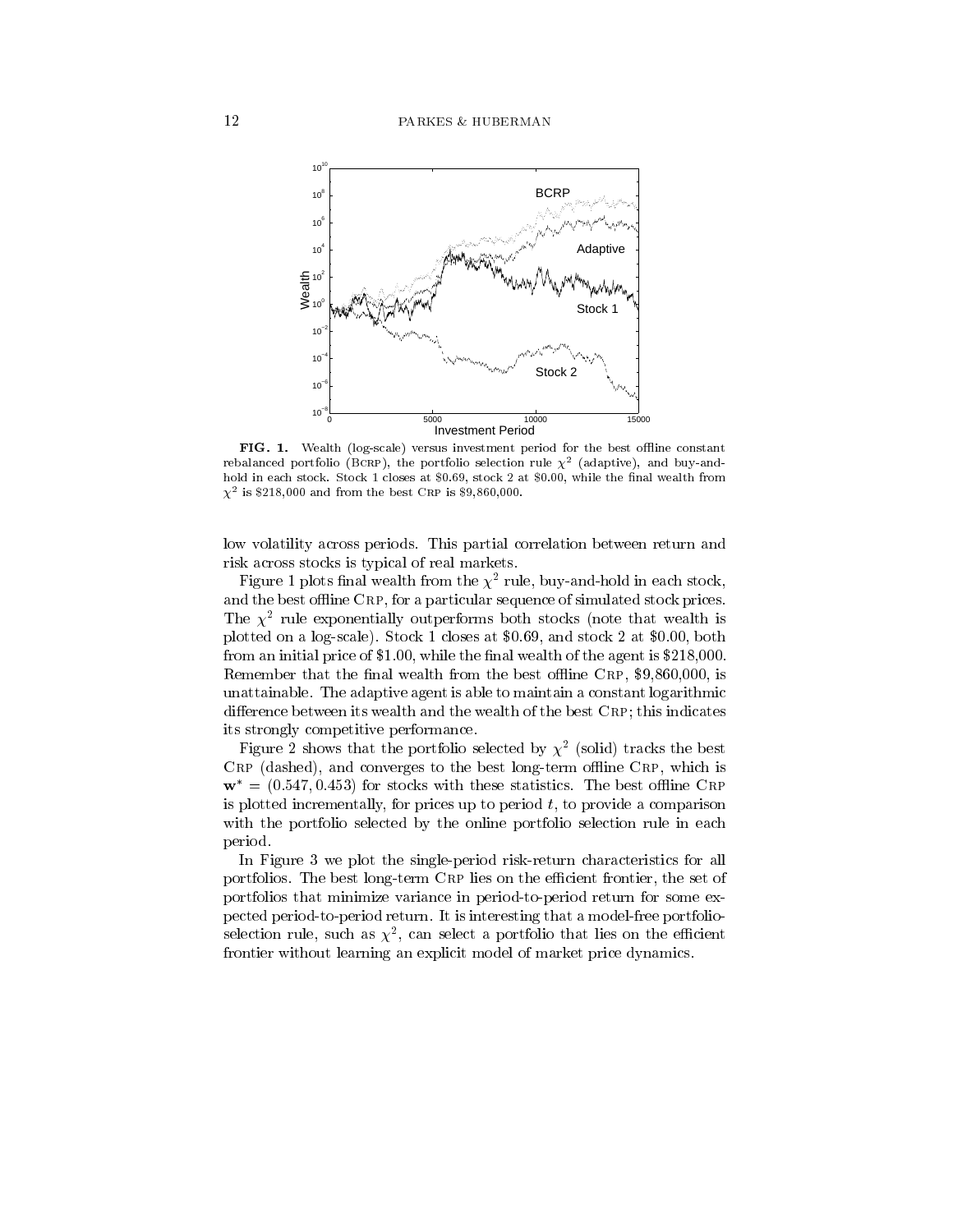

**PIG.**  $\boldsymbol{z}$ . The  $\boldsymbol{\chi}$  -portfolio (solid) and the best online constant rebalanced portfolio (dashed). The best offline CRP is computed incrementally for each investment period  $t$ , on the basis of the stock price information up to period  $t$ .



FIG Expected single period return-on-investment versus variance in return (risk). The efficient frontier, the set of portfolios that minimize risk for some level of return is illustrated with a solid line between C and A The long-term optimal constant reparanced portfolio,  $w = (0.547, 0.455)$ , selected by  $\chi$ , ries on the emicient frontier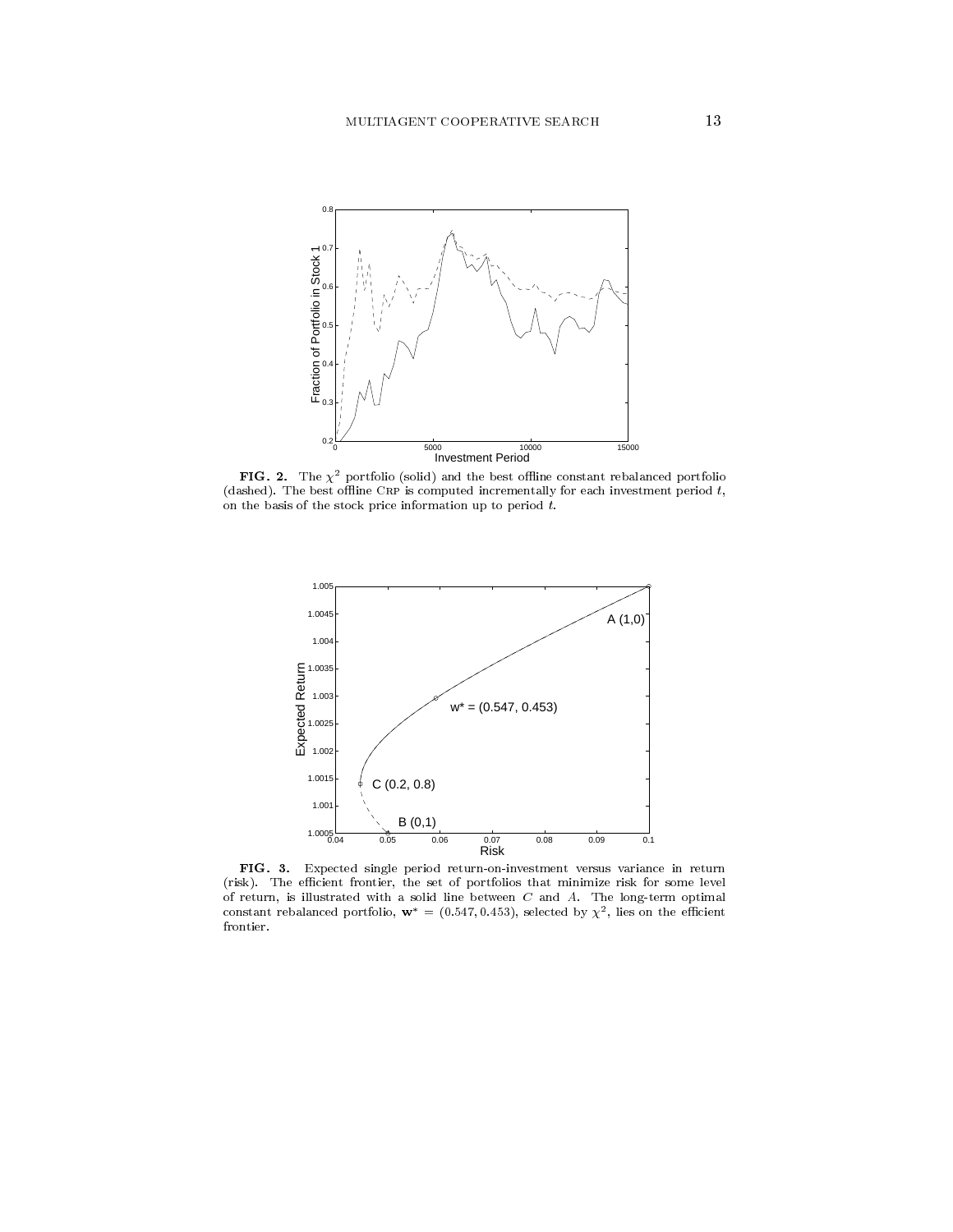We propose a new multiagent model for portfolio selection which com bines the investment decisions of a system of agents that follow local  $\chi^2$ portfolio-selection strategies. We model an "investment group", in which agents combine their initial wealth and divide it between the agents. Individual agents make autonomous investment decisions in each investment period, before sharing profits and losses at the end of the investment.

It is useful to define the *overall portfolio*  $\mathbf{w}_e^t$  of a system of agents in round  $t$ . This is the single portfolio with the same return-on-investment as the joint return from each agent's portfolio. It is computed as the weighted average of each agent's portfolio, with weight proportional to an agent's wealth

Overall Fortfolio. Given portfolio,  $w_i$ , for agent  $i$  in period t, the overall portfolio,  $\mathbf{w}_e^t$  is

$$
\mathbf{w}_e^t = \sum_{i=1}^M \left(\frac{wealth_i^t}{\sum_{j=1}^M \textit{wealth}_j^t}\right) \mathbf{w}_i^t
$$

where wealth; is the wealth of agent i at the start of period t, and there are  $M$  agents.

Here are brief descriptions of the three models of multiagent portfolio selection. See Appendix B for algorithmic descriptions of each model.

### Nonadaptive Independent Search

First, we consider a very simple multiagent system that performs nonadaptive independent search in which agents choose initial portfolios at random and invest in the same portfolio for all investment periods, trading to rebalance the portfolio as necessary. The non-adaptive independent system provides a performance baseline It separates the e-ect of agent heterogeneity from selecting random initial portfolios and the e-ect of single-agent learning. In fact, the system is a multiagent approximation to Cover's UNIVERSAL portfolio-selection algorithm. The approximation is exact in the limit, as the number of agents gets large  $[9]$ .

Given N stocks, in each model we select initial portfolios for agents at  $\mathbf{r}_i$  . The distribution of  $\mathbf{r}_i$  ,  $\mathbf{r}_i$  ,  $\mathbf{r}_i$  ,  $\mathbf{r}_i$  ,  $\mathbf{r}_i$  and  $\mathbf{r}_i$  are distribution to a general to  $\mathbf{r}_i$ ization of the uniform distribution to the space of feasible portfolios which generates  $N$ -dimensional vectors with non-negative components that sum  $\sim$  one and mean  $\{1\}$ ,  $\cdots$   $\{1\}$ ,  $\cdots$  bach agent trades to rebalance its port folio and maintain its initial portfolio across all investment periods An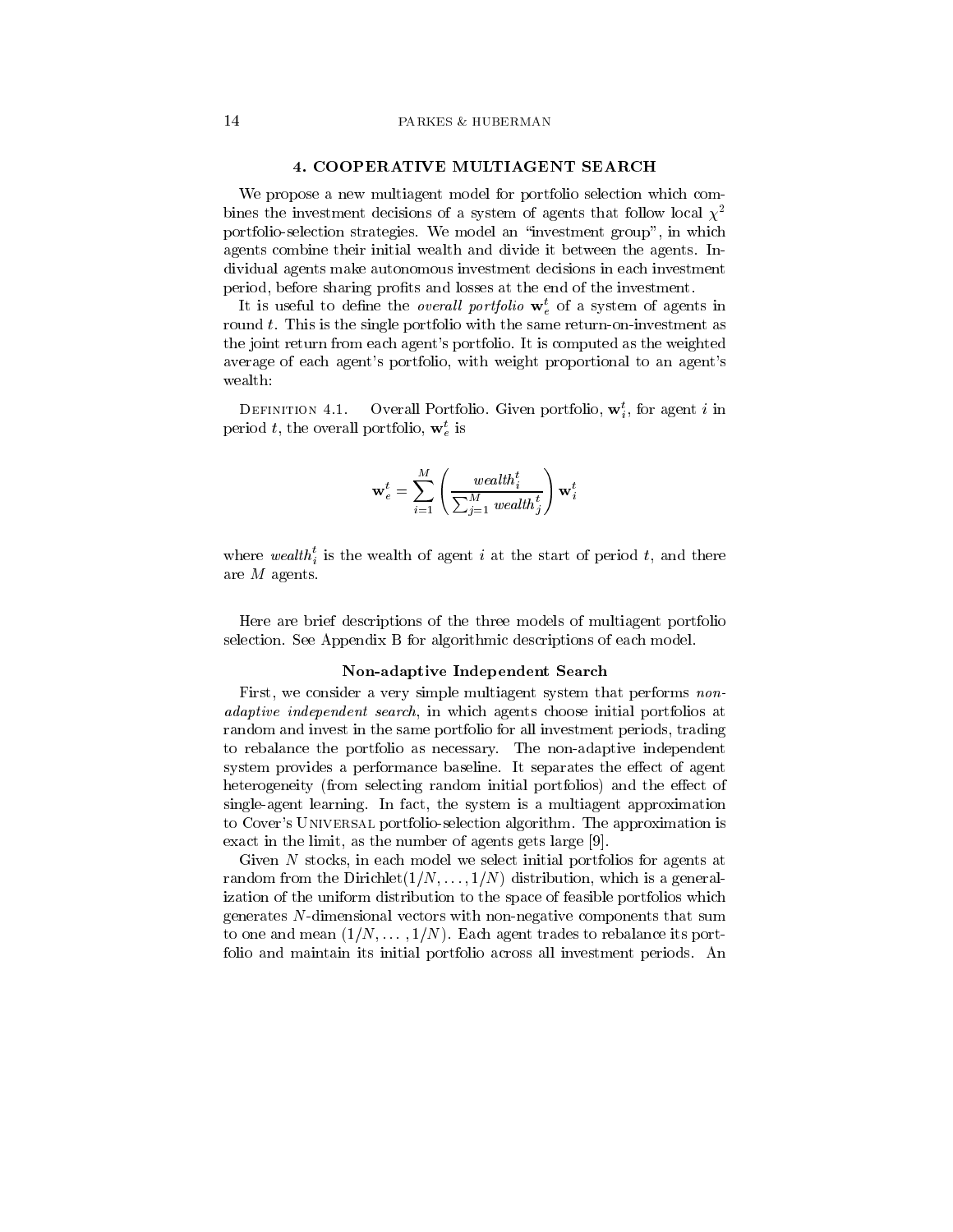agent sells stocks that outperform the portfolio and buys stocks that un derperform the portfolio

#### Independent Search

Then, we consider a system of *independent search*, in which each agent follows the  $\chi^2$  portfolio-selection rule from a random initial portfolio. The independent search model combines agent heterogeneity with individual agent learning

Each agent adjusts its portfolio across investment periods with the  $\chi^2$ portfolio-update rule, which is initialized with a learning-rate from a uniform distribution,  $\eta_i \sim U(\eta_i, \eta_h)$ , where  $\eta_l$  and  $\eta_h$  are lower and upper bounds. Parameters  $\eta_l$  and  $\eta_h$  are selected offline to provide reasonable performance across all experiments

The overall portfolio of the independent search model remains strongly competitive Decision and Decision agents have strongly competitive design and the competitive competitive design portfolio-selection strategies.

 $\Gamma$  he overall portfolioselection strategy of the independent multiagent search model is strongly competitive if individual agents have strongly competitive portfolio-selection strategies

# Cooperative Search

Finally, we consider a model of *cooperative search*, which introduces explicit communication between agents to the model of independent search Agents can exchange information about the recent performance of their portfolios and switch probabilistically to the portfolio with the best per formance. The cooperative search model is designed to speed up multiagent search for a good portfolio, through discontinuous updates in the portfolios of individual agents towards portfolios which are performing well in the population of agents

The current portfolio and learning rate of an agent with the  $\chi$  -rule defines its future portfolio selection for any sequence of stock price movements. Therefore, when an agent in the cooperative search model switches to the portfolio of another agent, both agents follow the same future portfolio investments to the extent that the agents have the same learning-rates, at least until either agent switches to another portfolio

Each agent adjusts its portfolio across investment periods with the  $\chi^2$ portfolio-update rule, and also announces the recent performance of its portfolio strategy and switches probabilistically to the best systemwide portfolio

In particular, each agent maintains the average return of its recent investment strategy over a finite number of recent periods,  $\tau$ , its *performance*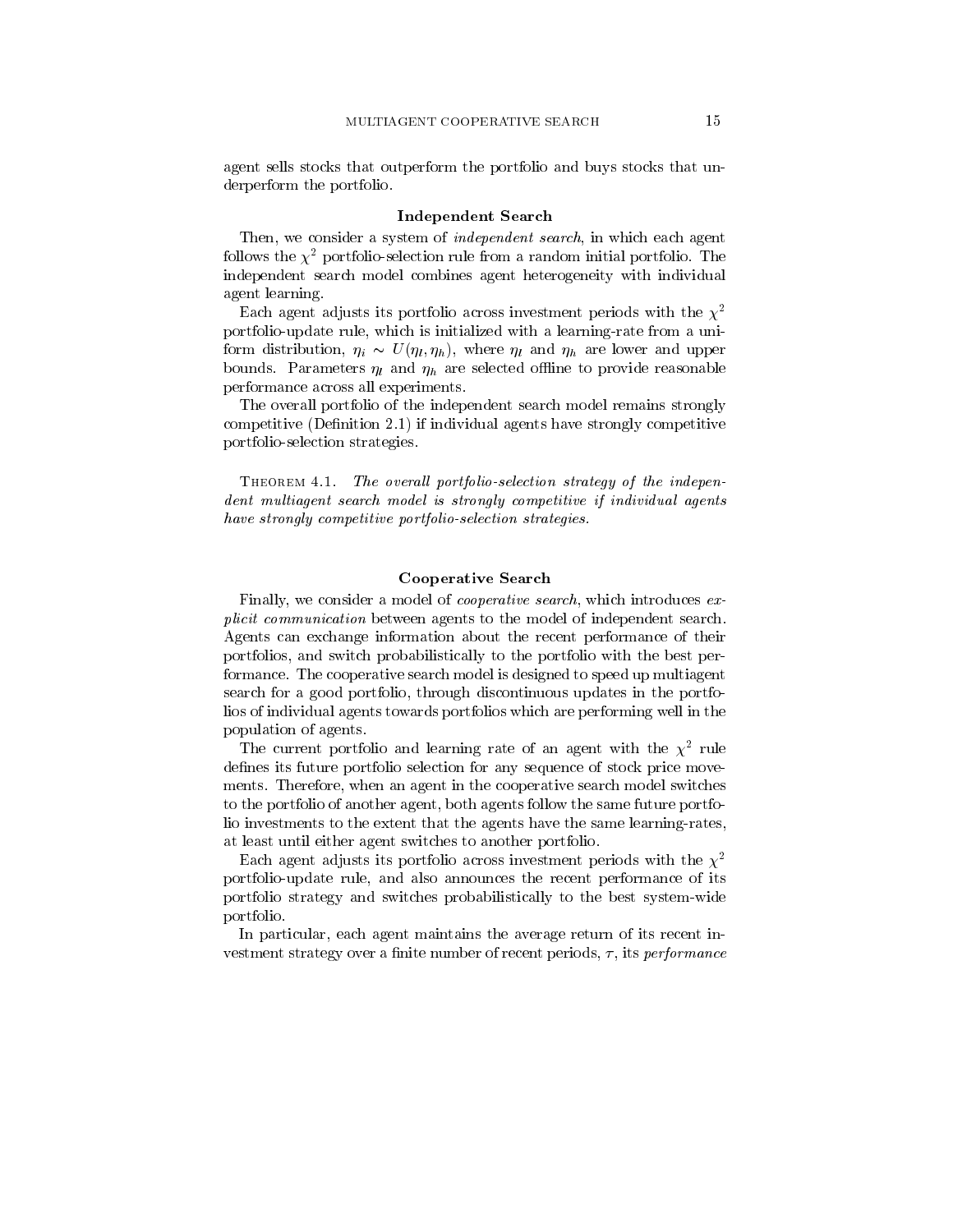window size and posts its current portfolio and recent performance portfolio and recent performance to an central blackboard at the end of every period. The blackboard maintains the portfolio that is performing best over all the agents. If an agent's own portfolio is performing worse than the best system-wide portfolio it switches to that portfolio with probability p, its *switching probability*. Agents only post to the blackboard and test the blackboard for hints if they have not switched portfolio for at least  $\tau$  periods. This prevents thrashing of agent strategies and avoids early lock-in to a single strategy.

In our simulations we provide all agents with the same window size and switching probability. The parameters are optimized offline for each set of problems

### Market Models and Experimental Tests

Experimentally the models are tested in two di-erent markets The first is a simple stochastic market with independent stock price dynamics across stocks the second is a more realistic market that approximates the Capital Asset Pricing Model (CAPM) market and models equilibrium price dynamics [53]. In both markets, the investment groups are assumed to be small with respect to the total market, and we treat prices as exogenous variables Independent search performs better than a single agent in both markets, and cooperative search outperforms independent search in the Simple market

In Sections 5 and 6 we show that the structure of the search problem depends on the market statistics and explain why cooperative search outper forms independent search in the Simple market but is less useful in Capm A system which isselects an overall portfolio that converges quickly to wards the optimal offline portfolio has a good overall performance, and the location of the optimal portfolio in the overall search space depends on the market statistics

In this section we consider a simple non-equilibrium stock market, called the *Simple market*. In this market each stock is a geometric Brownian motion stochastic process with price relatives (ratio of prices in successive periods) independent and identically distributed according to a Normal distribution, i.e.  $x_i \sim N(\mu_i, \sigma_i)$  with mean  $\mu_i$  and standard deviation  $\sigma_i$ . This model is often used in theoretical studies of investment strategies

The mean and standard deviation for each stock are selected indepen dently in each trial from uniform distributions  $\mu_i \sim U(\mu_i, \mu_h)$  and  $\sigma_i \sim$  $U(\sigma_l, \sigma_h)$ , for lower and upper bounds  $\mu_l$ ,  $\sigma_l$  and  $\mu_h$ ,  $\sigma_h$ . The dynamics of price changes are independent across stocks and there is no correlation between return and risk across stocks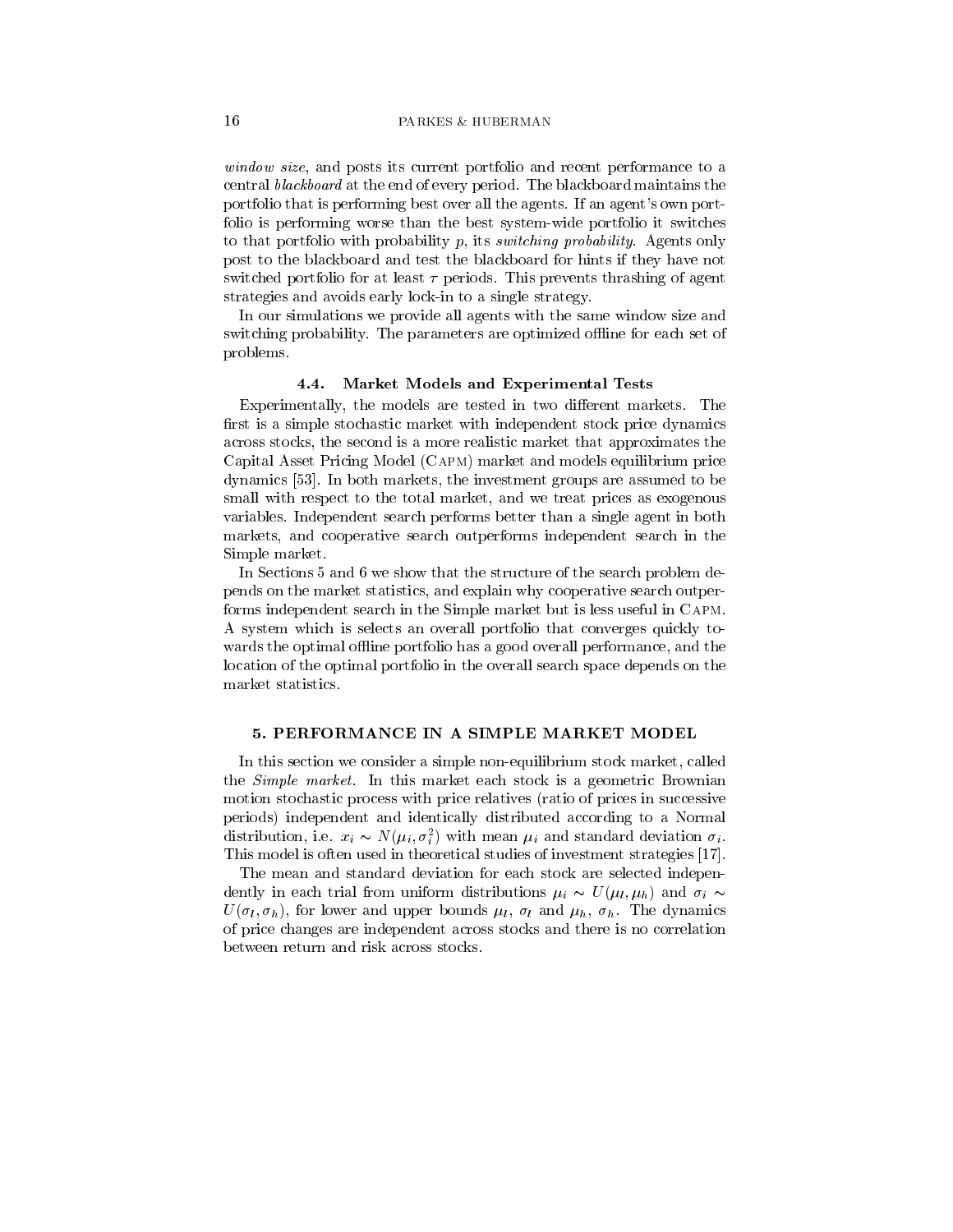### - And the second control of the second control of the second control of the second control of the second control of the second control of the second control of the second control of the second control of the second control

The performance of each investment model is tested in a market with stocks and an investment of duration periods with means and stan dard deviations for each stock drawn from distributions  $\mu_i \thicksim U$  (0.9999, 1.01) and  $\sigma_i \sim U(0.0, 0.2)$ . These statistics are appropriate for the monthly returns on real stocks. For example, the mean monthly return on stock in and the standard deviation in the standard deviation in the standard deviation in the standard deviation of th monthly return was the corresponding to  $\Delta$  and the corresponding the correction of the correction of the correction of the correction of the correction of the correction of the correction of the correction of the correct  $\sum_{i=1}^n \sum_{i=1}^n \sum_{i=1}^n \sum_{i=1}^n \sum_{i=1}^n \sum_{i=1}^n \sum_{i=1}^n \sum_{i=1}^n \sum_{i=1}^n \sum_{i=1}^n \sum_{i=1}^n \sum_{i=1}^n \sum_{i=1}^n \sum_{i=1}^n \sum_{i=1}^n \sum_{i=1}^n \sum_{i=1}^n \sum_{i=1}^n \sum_{i=1}^n \sum_{i=1}^n \sum_{i=1}^n \sum_{i=1}^n \sum_{i=1}^n \sum_{i=1}^n \sum_{i$ a sequence of stock prices. The performance of all multiagent models is compared for the same stock prices

The system are tested with between  $\mathbf{A}$  and  $\mathbf{A}$  agents the relationship the relationship the relationship the relationship to study the relationship to study the relationship to study the relationship to study th tionship between the number of agents in an investment group and its per formance. Performance is measured as the average end-period log returnon-investment across 2000 independent trials. We assume expected-utility maximizing agents with logarithmic utility functions (Definition  $2.3$ ).

A random initial portfolio is generated for each agent in each trial,  $w<sup>1</sup>$  ~ Dirichlet  $(1/N, \ldots, 1/N)$ , and a random learning rate,  $\eta \sim U(0.1, 0.15)$ , is assigned. This distribution of learning rates gives a good performance across all sizes of models The switching probability and performance win dow size are the same for every agent, and optimized for the number of agrees with switching probability p - and performance windows windows  $\tau = 200$  typical.

#### -- Results in the Simple Market

The performance of each multiagent portfolioselection model is com pared in Figure 4. The best offline CRP with hindsight of stock price movements, computed in each trial with an algorithm due to Helmbold et al- achieved Perf Bcrp - in this market

The experimental results show that

[a] A single adaptive agent outperforms a single non-adaptive agent.

[b] A system of non-adaptive agents (independent non-adaptive search) outperforms a single non-adaptive agent.

 $[c]$  A system of adaptive agents (independent search) outperforms a single adaptive agent and a system of non-adaptive agents.

[d] Hint exchange and strategy switching (cooperative search) provides a further increase in performance, and the value of communication increases as the number of agents increases Cooperative search outperforms inde pendent search when there are more than  $50$  agents.<sup>4</sup>

The null hypothesis that the mean end-period log wealth for a system of communicating agents and a system of non-communicating agents is equal is rejected with a significance level of less than  $0.01$  for systems with more than  $50$  agents.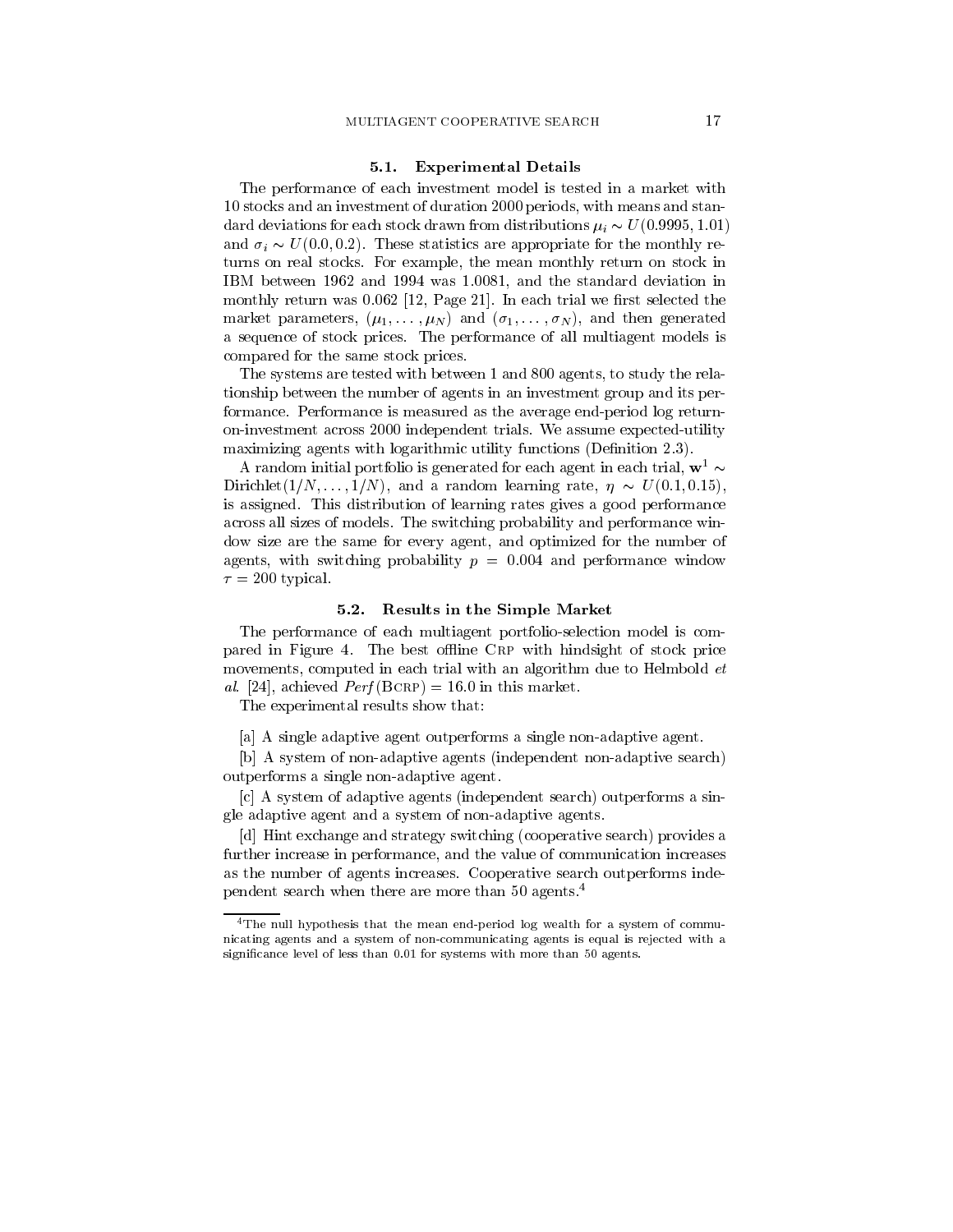

FIG Simple market The performance of the non-adaptive independent search non-adaptive independent search adaptive and cooperative search communicating models

 $\mathcal{F}$  and a show an example of the example of the example adaptive  $\mathcal{F}$ agents It plots the performance of a system with the most discuss  $\sim$ pendent agents line and a system with adaptive independent agents (dots). Each data point corresponds to the overall performance of a system in a single trial, and the trials are sorted by the final wealth of the non-adaptive system of agents for clarity. The system of adaptive agents outperforms the system of nonadaptive agents achieving a better return on-investment in almost every trial.

 $\mathcal{F}$  introducing and the example of the example of the example of the position  $\mathcal{F}$ search. It plots the ratio of final wealth of the cooperative search model to the independent search model for a search model for a generator  $\mathbf r$  and  $\mathbf r$  -and p -and p -and p -and p -and p -and p -and p -and p -and p -and p -and p -and p -and p -and p -and p -and p -and p -and p -and p -and The cooperative search system achieves a better return in  $75\%$  of the trials, with a single-turnoninvestment  $\mathbf{r}$  and average greater on average greater on average greater on average greater  $\mathbf{r}$ 

### -- Analysis for the Simple Market

Result [a] can be explained with existing theory; we expect a single adaptive agent to outperform a single non-adaptive agent from the analysis and empirical results for  $\chi$  – in Helmbold *et al.* [25]. Similarly, we expect a system of independent non-adaptive agents to outperform a single nonadaptive agent, result [b], because the system implements a randomized approximation to UNIVERSAL, a strongly-competitive portfolio selection strategy [9].

results can demonstrate new and interesting the interesting extensive contracts the index of the index of the i pendent search model, which combines individual-agent learning with di-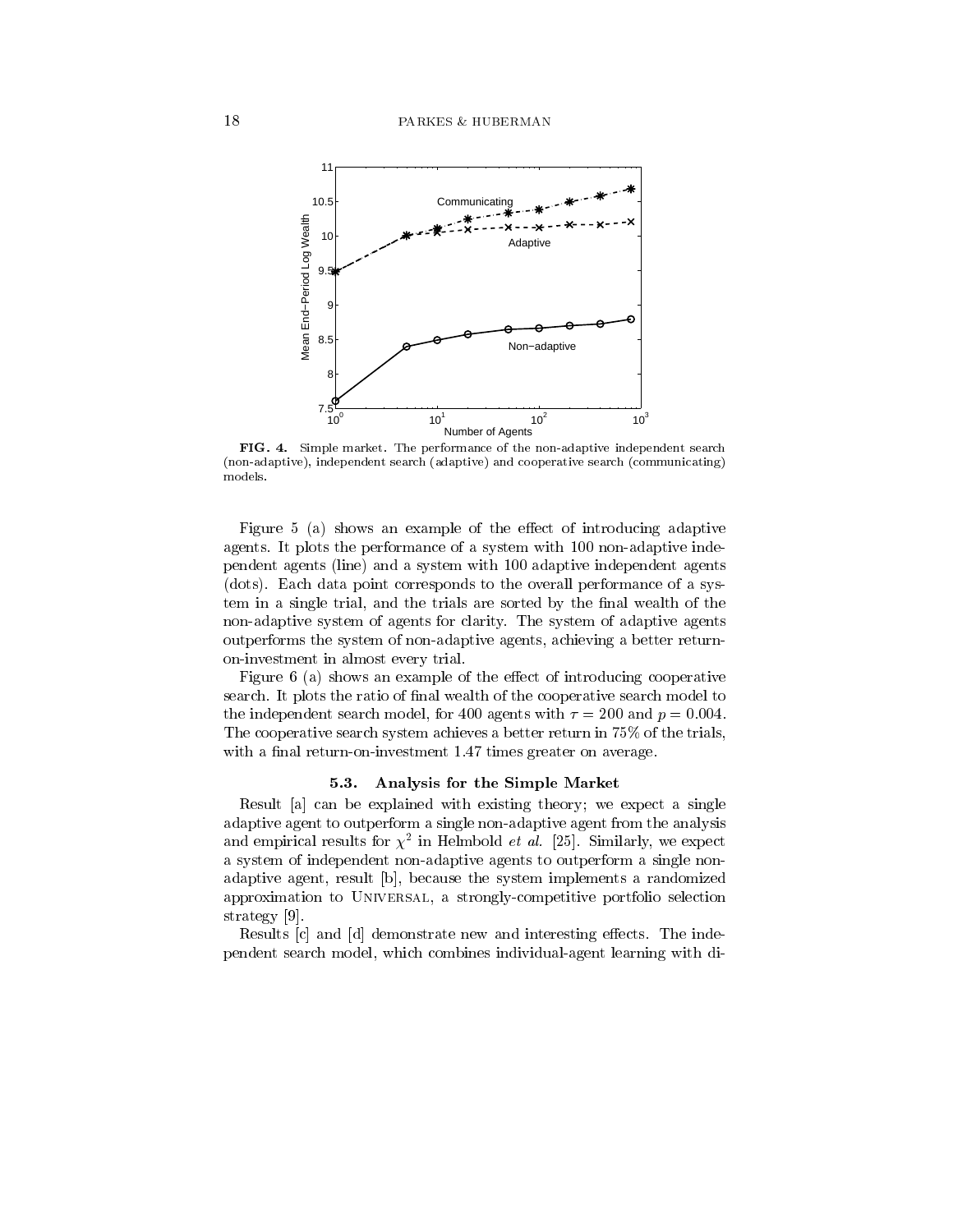

FIG. 5. Simple market. Final wealth in 2000 trials of a system of independent search dots and a system of non-adaptive independent search line for investment groups of are agents the trials are sorted by the name wealth of the non-presentation of the non-



FIG. 6. Distribution over 200 trials of the ratio of the final wealth of a system of cooperative multiagent search communicating to nal wealth of a system of independent multiagent search (independent), with 400 agents. In the Simple market communication improves final wealth in 75% of the trials, with an average wealth 1.47 times greater. In the CAPM market communication improves final wealth in  $53\%$  of the trials, with an average wealth 1.05 times greater.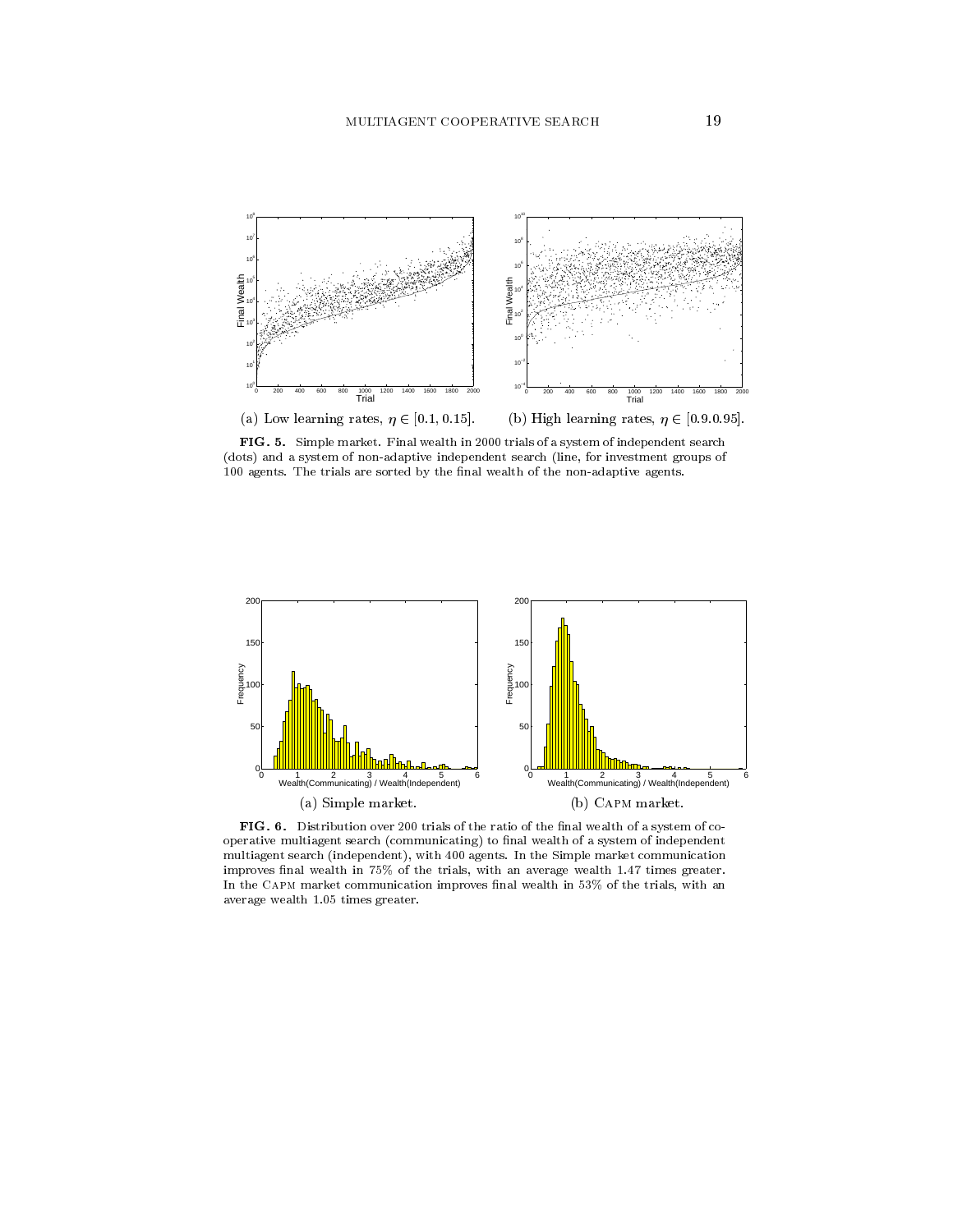versification from the random initial portfolios of each agent, outperforms both a system of non-adaptive agents and a single adaptive agent  $[c]$ . The e-ect on performance from adaptive individualagent portfolio selection ap pears to be independent and additive of the e-ditive of the e-ditive of the e-ditive of the e-ditive of the ewith initial random portfolios The di-Care in performance between non-di-Care in performance between  $\sim$ adaptive and adaptive independent search is approximately constant across all numbers of agents (Figure 4). Furthermore, introducing communication and strategy switching improves performance [d].

We can interpret the results from a search perspective. Let us consider the rate of convergence of the overall portfolio selected by each multiagent model towards the optimal offline CRP. Recall that each individual agent uses the  $\chi$ -rule, which converges to the optimal offinie CRP over time. In fact, it is the speed of convergence towards the optimal offline CRP that determines the performance of a system of agents

In Figure 7 we plot the average distance of the overall portfolio of a system of  $200$  agents to the best offline CRP in each investment period, for each multiagent investment model. The  $L_2$  norm

$$
\mathcal{D}(\mathbf{u}, \mathbf{v}) = \left(\sum_{i=1}^N (u_i - v_i)^2\right)^{1/2}
$$

is used to compute the distance between two portfolio vectors,  $\bf{v}$  and  $\bf{w}$ , which is denoted  $\mathcal{D}(\mathbf{u}, \mathbf{v})$ .

The ability of each system to select a portfolio that is close to the best offline CRP appears to be a good indicator of its performance: there is a strong relationship between the final average distance of the overall portfolio to the best offline CRP and the performance of each multiagent system. Although the portfolios selected by all systems converge towards the best  $CRP$  (even for the non-adaptive agents), explicit cooperative search with communication between the agents boosts the rate of convergence, especially during the early periods when agents with bad strategies still have a large proportion of wealth.<sup>5</sup>

A comparison with the performance of the *market portfolio*, a simple buy-and-hold strategy across all stocks, provides further insight.

Market portfolio. The market portfolio is a simple buy-and-hold strategy across all stocks, with initial investment equally distributed across all stocks

 $5$ No agents switch strategy during the first 200 periods because the performance window is  $\tau = 200$ , and agents must wait  $\tau$  periods to switch.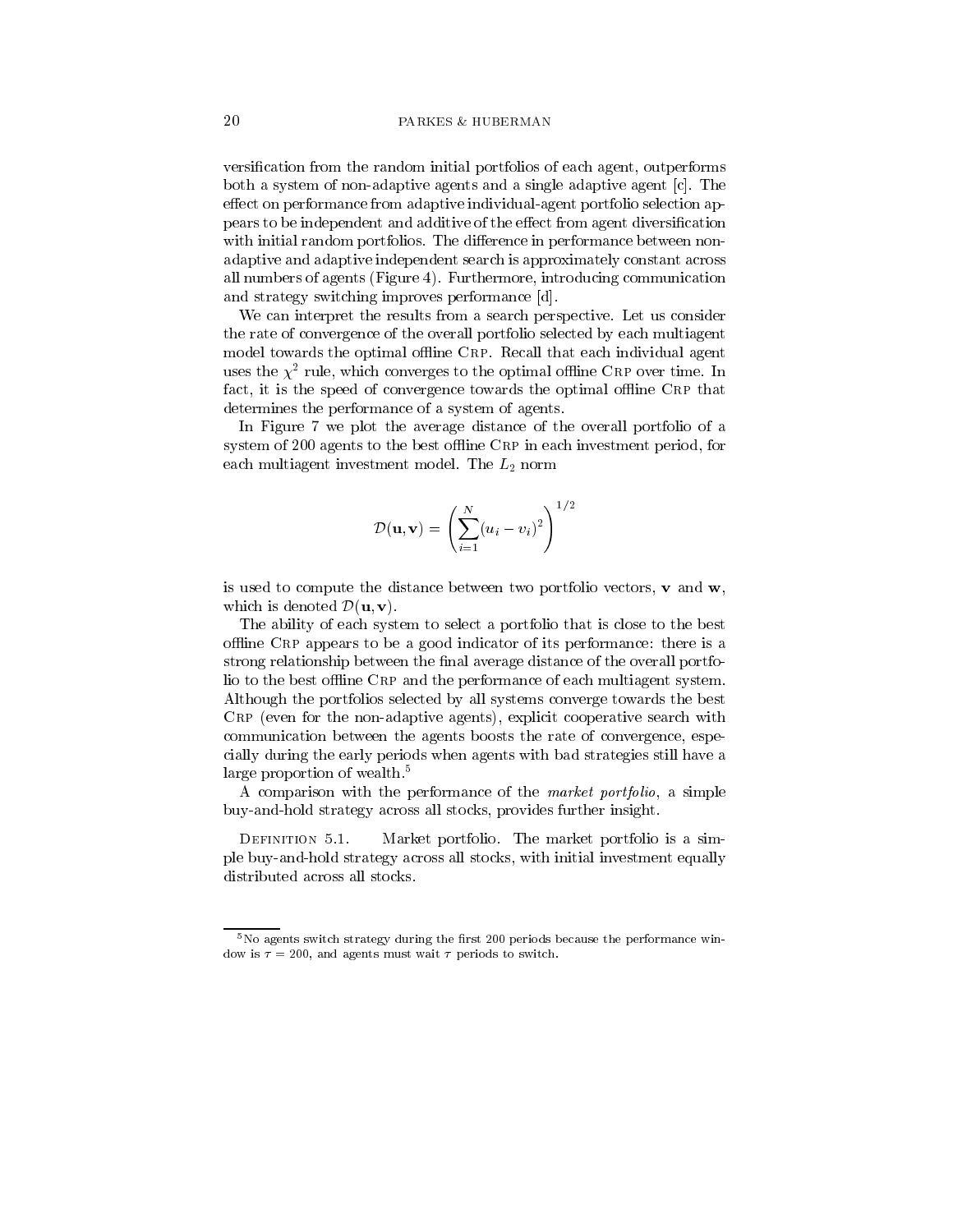

FIG. 7. Simple market. The average distance in each period between the portfolio selected in each system and the best offline constant rebalanced portfolio, in systems with 200 agents. Communication boosts convergence of the overall portfolio of the multiagent portfolio selection model towards the optimal portfolio in the early investment periods The Market portfolio converges very quickly to the best CRP.

Surprisingly, we found that the performance of the market portfolio domintervals the performance of the other strategies with  $\mathcal{L}$  and  $\mathcal{L}$  are  $\mathcal{L}$ Indeed Figure shows that the market portfolio is the most e-ective at selecting the optimal CRP in the Simple market. Simple statistical analysis explains this result

Figure 8 shows that the value of the maximum component of the best offline CRP (the greatest weight of investment in any single stock) is often very close to one. All components are non-negative and sum to one, hence the best  $CRP$  is typically very close to a single stock buy-and-hold strategy. It is very likely that there is a single stock with a high return and a low volatility in the simple market because we select the mean and standard deviation parameters for the price distributions independently.<sup>6</sup>

The market portfolio performs well because the best CRP is often approximately a single stock and the market portfolio is provably competi tive with the best single stock [9]. The market portfolio shifts towards the stocks with the best performance over time, as the investment in stocks

<sup>-</sup>Given to stocks with  $\mu_i \sim U(0.9995, 1.01)$  and  $\sigma_i \sim U(0, 0.2)$ , there is a probability  $\alpha$  single stock from the stock from  $\mu$  , and the stock from the stock from the stock from the stock from the stock from the stock from the stock from the stock from the stock from the stock from the stock from the sto have these statistics with probability 0.354. A stock with these statistics has an expected single period log return of and Perf - for investment periods Any stock with a mean greater than 1.0073, or a standard deviation less than 0.05, will have a better performance than this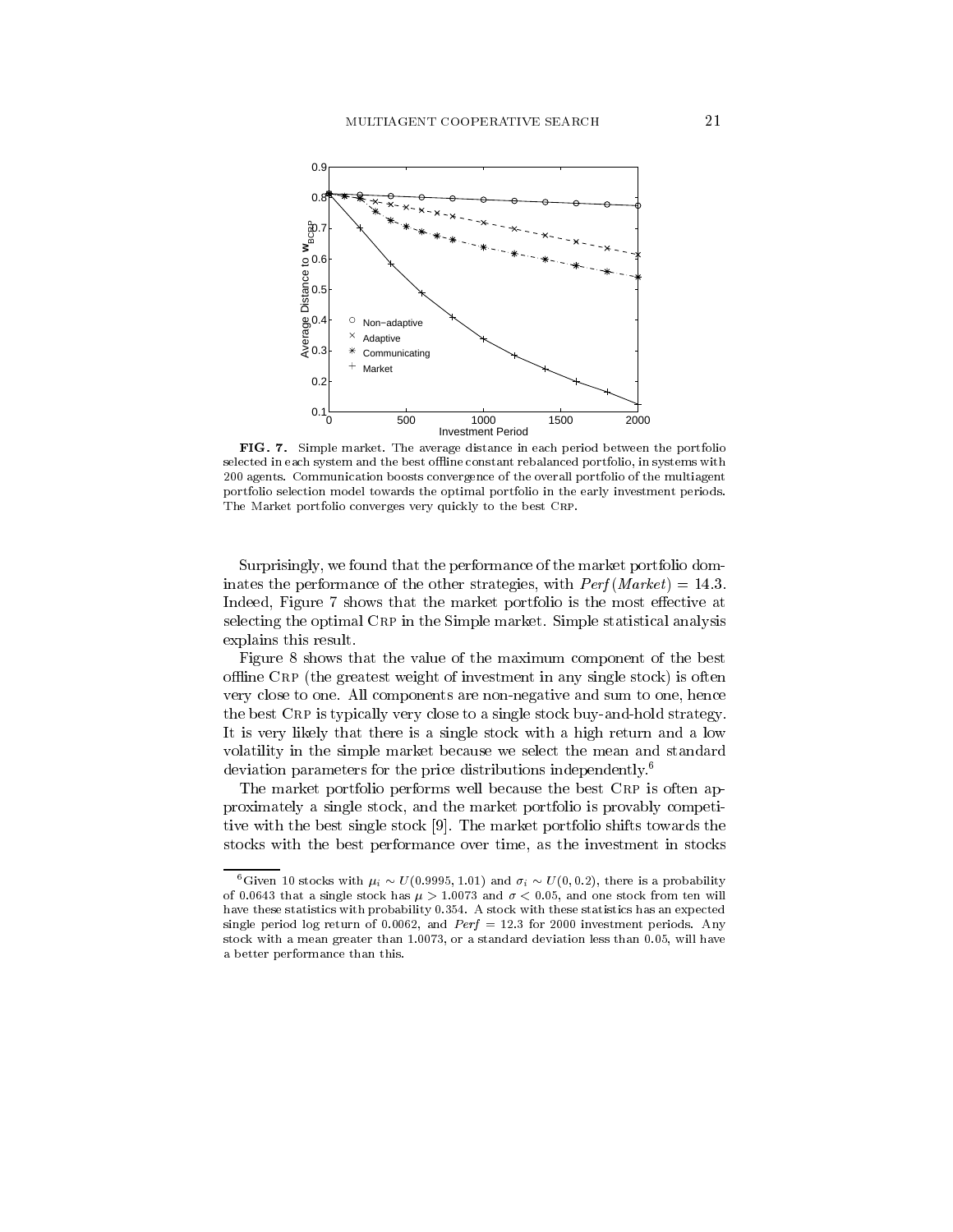

FIG. 8. The distribution over 835 trials of the value of the maximum component of the best offline constant rebalanced portfolio, plotted in the Simple market and the Capm market

that perform badly decreases and the investment in stocks that perform well increases. In this sense the portfolio selection problem in the Simple market is easy

This analysis also explains why communication boosts the performance of the multiagent portfolio selection model. The agents' individual investment strategies have poor performance because the strongly-competitive  $\chi^2$ portfolio-selection rule is "too sophisticated" for the statistical realities of the market. The agents are slow to learn that the best CRP is extremal and at a corner of the the simplex of portfolio strategies with nonzero com ponents that sum to one Communication and strategy switching helps especially in the early periods, because while the optimal portfolio (approximately a single stock is a long way from the initial overall portfolio it can be close to the random initial portfolio of one of the agents. The system of cooperative search takes advantage of this by adjusting the overall portfolio towards the portfolio of the single agent that is performing best

In the next section we study the performance of our multiagent model for portfolio selection in a more realistic market that models correlations between stock prices an approximation to the Capital Asset Pricing Model (CAPM) market. Although the model of independent search continues to perform well, the model of explicit cooperation with hint exchange and strategy switching has a negligible external performance in Capp Capm Theory optimal portfolios tend to be more balanced in Capm because of equi librium price dynamics and communication about di-erent parts of the search space is less important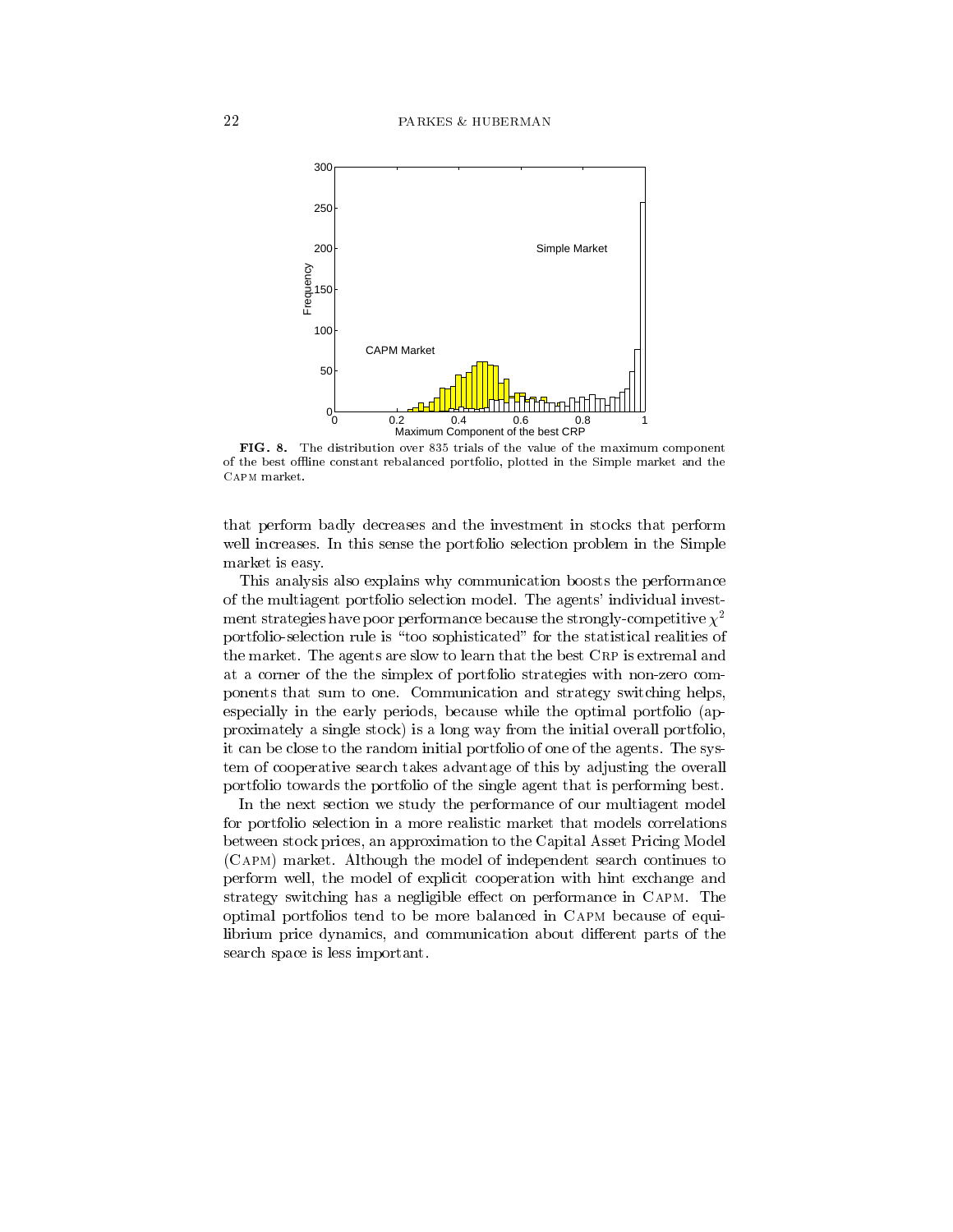

FIG Simple market Performance of cooperative search with agents as the switching probability,  $p$ , and the performance window size,  $\tau$ , are varied, with learningrate is a peak at around the peak at around the protocol of the second protocol of the second protocol of the s

Briefly, let us address the choice of model parameters and the robustness of our results to parameter selection

### Learning rate

The choice of learning rate,  $\eta$ , in the portfolio-selection rule,  $\chi$ , is a tradeo- between accuracy and speed of convergence With a small learning rate the portfolio moves slowly towards the optimal strategy with little sensitivity to period-to-period fluctuations in prices. With a large learning rate the portfolio is more sensitive to period-to-period fluctuations in stock prices and can fail to converge

 $\mathbf{f}$  and  $\mathbf{f}$  is an and b illustrate the e-main the e-main the e-main the e-main theorem in the e-main theorem in independent search model for a system of a system of a system of  $\alpha$  and  $\alpha$  the agents have a the agents of a small learning rate,  $\eta_i \thicksim U(0.1, 0.15)$ , and the adaptive agents achieve a final wealth that is an average of  $4.3$  times greater than the non-adaptive agents (line), while performing more than  $80\%$  worse than the non-adaptive agents in only  $3.7\%$  of the trials. In (b) the agents have a large learning rate,  $\eta_i \thicksim U(0.9, 0.95)$ , and the adaptive agents achieve a linal wealth that is an average of 26 times greater than the non-adaptive agents, but perform . The non-trials is the non-trials in the non-trials in the trials in the trials in the trials in the trials in the trials in the trials in the trials in the trials in the trials in the trials in the trials in the trials The adaptive agents are either lucky and perform well or unlucky and perform badly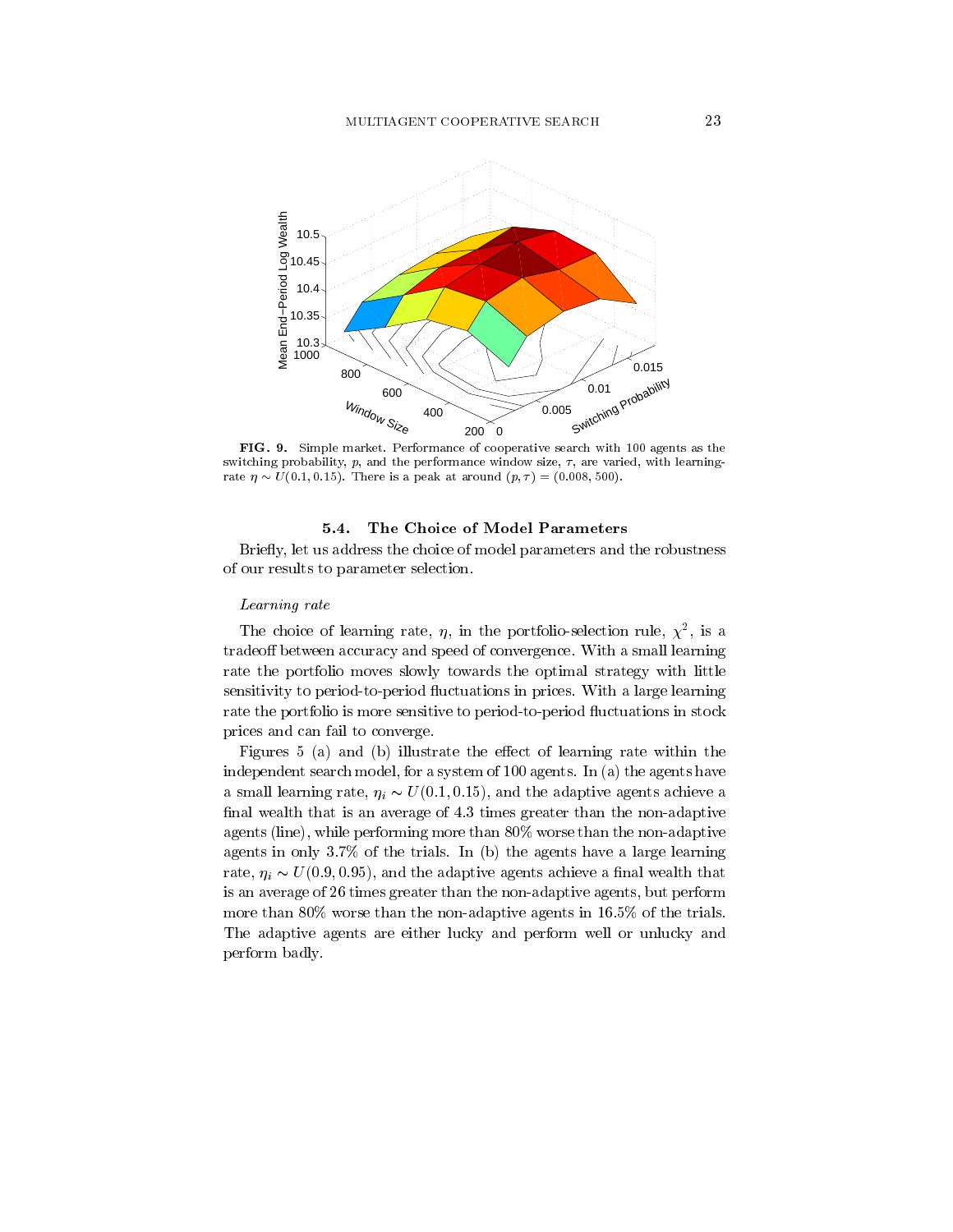The best learning rate depends on the number and volatility of stocks in the market, and also on the number of investment periods. The learning rate in our main experiments is optimized offline to maximize expected utility for agents with logarithmic utility functions over return-on-investment, and selected from  $\eta_i \sim U(0.1, 0.15)$  for each agent.

# Switching probability and Performance-window size

The optimal choice of the switching probability,  $p$ , and the performancewindow size,  $\tau$ , in the cooperative search model depends on factors such as the volatility of the market, the number of agents, and the number of investment periods <sup>T</sup>

At one extreme, the performance of the cooperative multiagent system reduces to that of a single adaptive agent when  $\tau/p \ll T$ , because there is too much strategy switching and all agents converge to the portfolio selection strategy of a single agent. At the other extreme, when  $\tau/p \gg T$ , the cooperative multiagent system reduces to a system of independent agents because the interval between switching is very large and the proba bility of switching is very low, and there is too little strategy switching.

Figure plots the performance of cooperative search with agents and di-erent communication parameters The optimal combination of pa rameters in this case is approximately p - violet when I - velocities in the second the performance drops on determine of the complete  $\rho$  or produced of the contract of too little strategy switching, and also when  $\tau$  is too small or p is too large because of too much strategy switching

In our main experiments we select the parameters of thine for each problem size to maximize the benefit from cooperation. The optimal parameters are similar and one problems with p and a trend and a problems with p and a trend and a trend to larger switching probabilities as the number of agents increases

# - PERFORMANCE IN AN EQUILIBRIUM MARKET MODEL

Finally, we tested the performance of our multiagent portfolio-selection models in a more realistic market, an approximation to the influential Capital Asset Pricing Model (CAPM) [53], an equilibrium model of stock price dynamics

For our purposes, CAPM augments the geometric Brownian motion model of the Simple market with correlations between stock price dynamics The system of agents remains small with respect to the total market, and we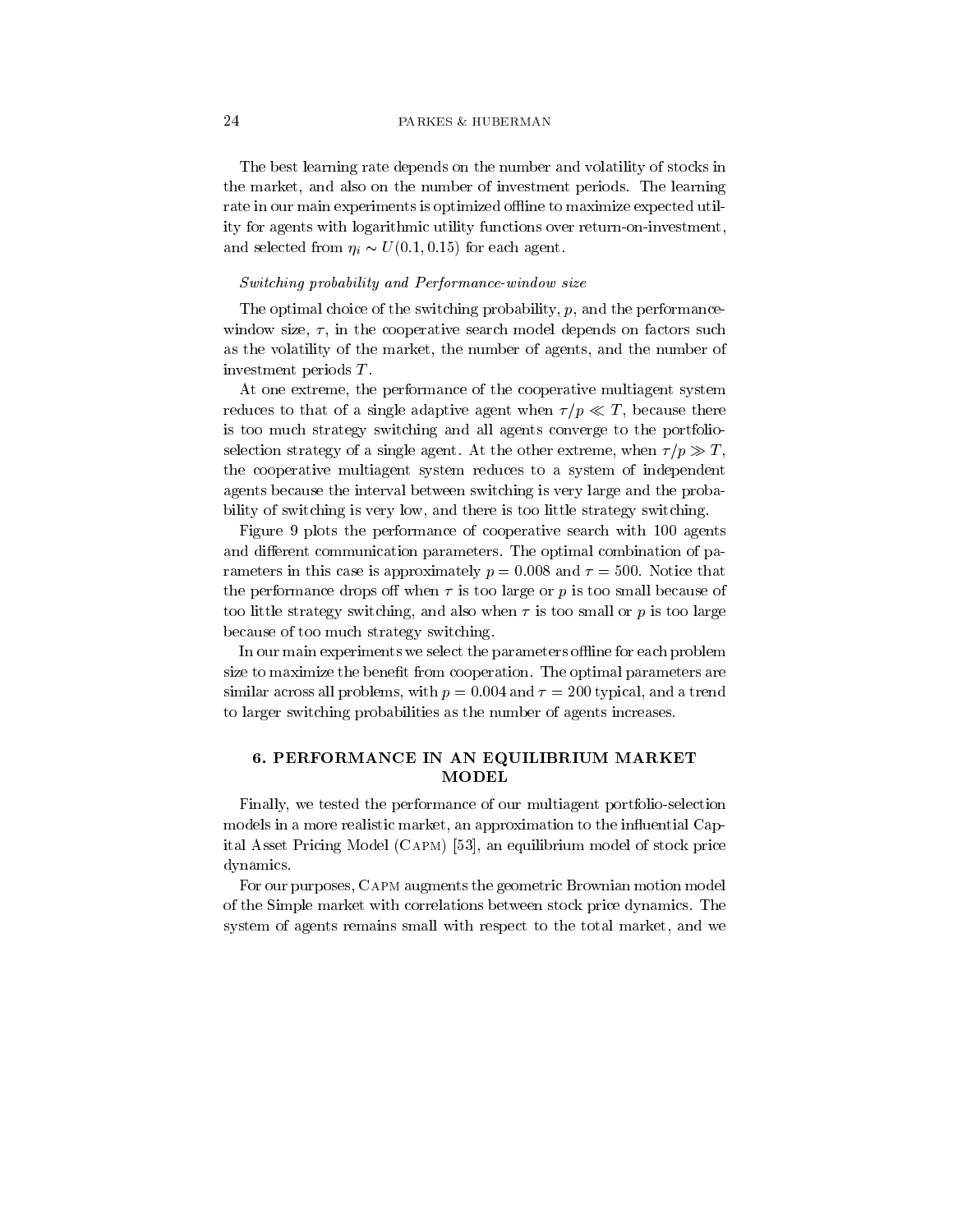treat prices as exogenous inputs, although the prices are now part of a larger equilibrium system

Although independent search continues to perform well, explicit cooperation through hint exchange and strategy-switching is redundant in CAPM. Cooperative search performs no better than independent search The dif ference is explained by the statistical properties of price dynamics in the Simple and Capm markets

### -- The Capital Asset Pricing Model

The Capital Asset Pricing Model (CAPM) explains a significant fraction of the price dynamics observed in real stock markets  $[8, 43]$ . Price changes across stocks in real markets are in fact highly (but not perfectly) correlated For example many stocks in the same industrial sector will move in the same direction in a given day, and few will move against the overall trend of the market. It is this partial correlation which allows diversification through portfolio investment to reduce but not eliminate risk 

Capm predicts the equilibrium statistics of price dynamics in a market with mean-variance optimal investors with *homogeneous beliefs* about the future dynamics of stock prices  $[53]$ .<sup>7</sup> A central result is that in equilibrium all stocks have risk-return statistics that fall on the Security Market Line, such that the expected excess return of a stock (return above the risk-free rate of return in the market) is proportional to the covariance of return with the market portfolio.

Security Market Line. In CAPM there is a linear relation between expected excess return and volatility with respect to the

$$
E[X_i] - \mathcal{R}_f = \beta_i \left( E[X_m] - \mathcal{R}_f \right)
$$

where  $E[X_i]$  is the expected return on stock i,  $E[X_m]$  is the expected return on the market portfolio, and  $R_f$  is the available rate of risk-free return (zero in our model The constant in the part of the constant  $\alpha$  is a measure of the constant of the constant of the volatility of the stock's rate of return in relation to changes in the market rate of return, defined as:

$$
\beta_i = \frac{\text{Cov}[X_i, X_m]}{\text{Var}[X_m]}
$$

The main additional assumptions are lending and borrowing at a risk-free rate of interest, and a competitive and costless market (no market friction).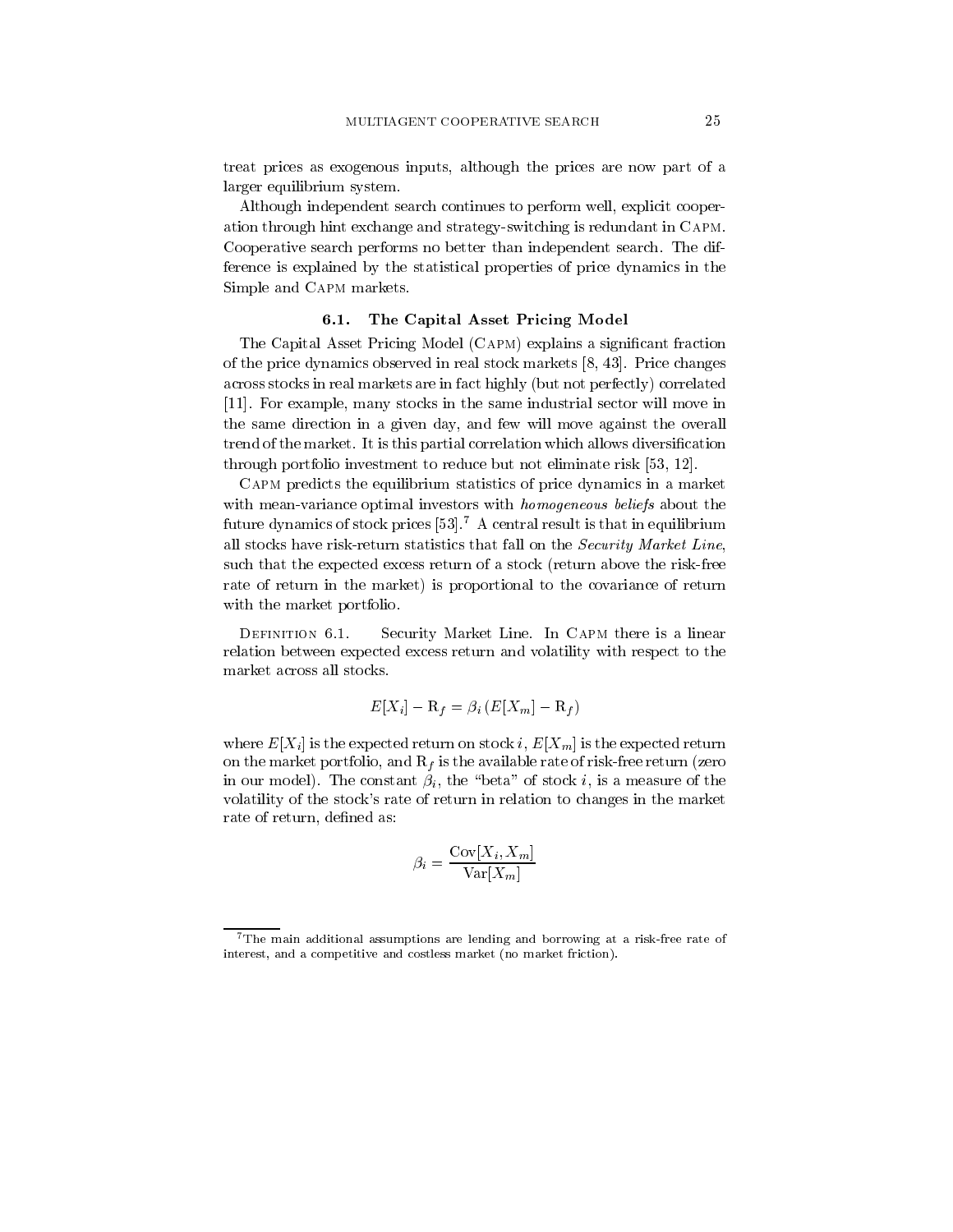

FIG - Capm market The performance of the non-adaptive independent search non-adaptive independent search adaptive and cooperative search communicating models

is a high expected return and a set  $\alpha$  in the set  $\alpha$  high expected return and  $\alpha$  high risk while and  $\alpha$ stock with a low the low risk with a low risk with a low risk with a low risk with  $\mu$ 

To generate stock prices offline with statistics that fall approximately onto the Security Market Line we follow Huang and Litzenberger  $[27]$  and augment the geometric Brownian motion model of stock prices with quan tified correlations between the price relatives of stocks. The price relatives  $\mathbf{x} = \{x_1, \ldots, x_N\}$  are distributed according to a multivariate residue  $\mathbf{x}$ bution,  $\mathbf{X} \sim N(\boldsymbol{\mu}, \boldsymbol{\Sigma})$ , with mean  $\boldsymbol{\mu} = (\mu_1, \dots, \mu_N)$  and  $N \times N$  covariance matrix and special specialistic terms between prices across across across across across across across across a stocks

The mean  $\mu_i$  for each stock is distributed according to the same uniform distribution as in the Simple market,  $\mu_i \sim U(0.9995, 1.01)$ . We set this and then perform random "generate-and-search" for a covariance matrix that generates a sequence of stock prices with approximate Capm statistics The standard deviation of each price relative is constrained to  $\sigma_i \in [0.0, 0.2]$ , the same as in the Simple market

As before we measured the performance of our multiagent portfolio se lection models over 2000 investment periods, for systems with between 1 and 800 agents. Each agent was initialized from the same distribution of initial portfolios and learning rates as in the Simple market model. The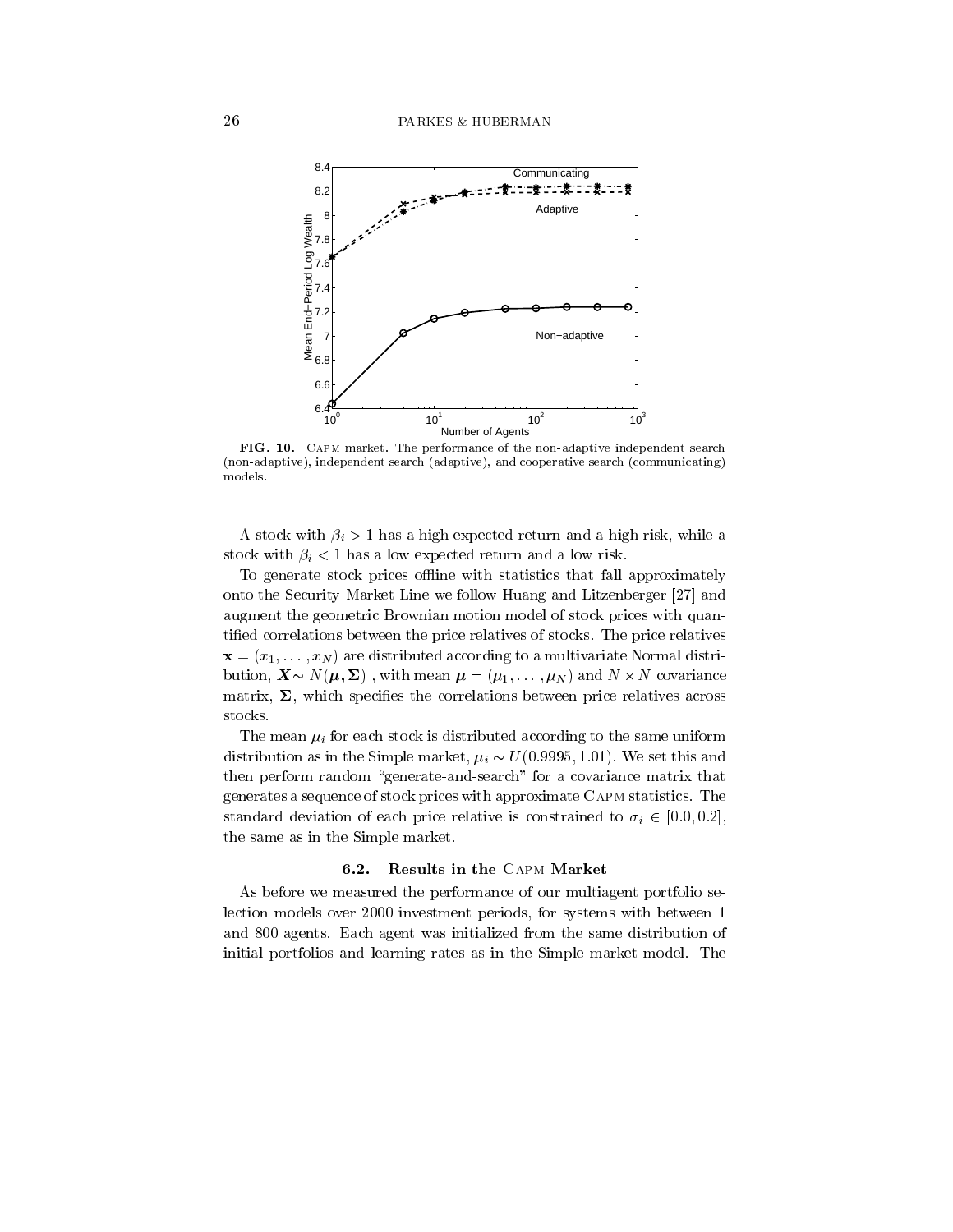switching probability, p, and performance window size,  $\tau$ , were selected offline to maximize expected utility for each number of agents, with switching probability probability probability probability probability probability probability probability probability pro

Figure shows the performance of each multiagent model averaged over 2000 trials. The best constant rebalanced portfolio strategy in this market  $\alpha$  and the expected endperiod log wealth  $\alpha$  and  $\alpha$  and  $\beta$  and  $\beta$  and  $\beta$ market achieves a performance of Perf Market Market Street (Market Market Market Market Market Market Market M

Adaptive multiagent search continues to outperform both the non-adaptive multiagent search and a single adaptive agent: it remains useful to invest in diverse initial portfolios with individual agents that follow the  $\chi^2$  portfolioupdate rule

However, in this market cooperative search performs no better than independent search For example consider Figure b which compares the performance of cooperative and independent search with 400 agents. The system with communication and strategy switching often performs worse than without communication, and agents achieve approximately the same return on average

The ability to select a portfolio close to the best offline CRP remains a good indicator of the performance of the agents and explains the distribution of the distribution of the distribution of the distribution of the distribution of the distribution of the distribution of the distribution of t in performance of cooperative search in the Simple and Capm markets Figure plots the average distance from the best oine Crp of the overall portfolio selected in each model. First, the initial portfolios are closer to the optimal offline portfolio than in the Simple market  $(0.5$  compared to  $0.81$ , the contract of the contract of the contract of the contract of the contract of see Figure 7). Furthermore, the market and non-adaptive agent models are ine-ective at selecting the optimal oine portfolio in this market Indeed the multiagent portfolioselection models outperform the market portfolio Finally although cooperative search initially boosts convergence towards the optimal portfolio, the independent search model closes the gap by the end of the investment

Recall that in the Simple market the best CRP is often a single stock buy-and-hold strategy, which is a long way from the average initial overall portfolio of the system. In comparison, Figure 8 shows that the best CRP in CAPM typically invests around  $50\%$  in one stock, and it is rare for a single stock to receive more than  $80\%$  of the investment. This explains why the market portfolio, which can only achieve a performance that is competitive with the best single stock, does not perform well.

<sup>&</sup>lt;sup>8</sup>There is only weak support for rejecting the null hypothesis that the noncommunicating and communicating systems of agents have the same performance, with a minimum significance level of around  $0.3$  for systems with  $50$  or more agents.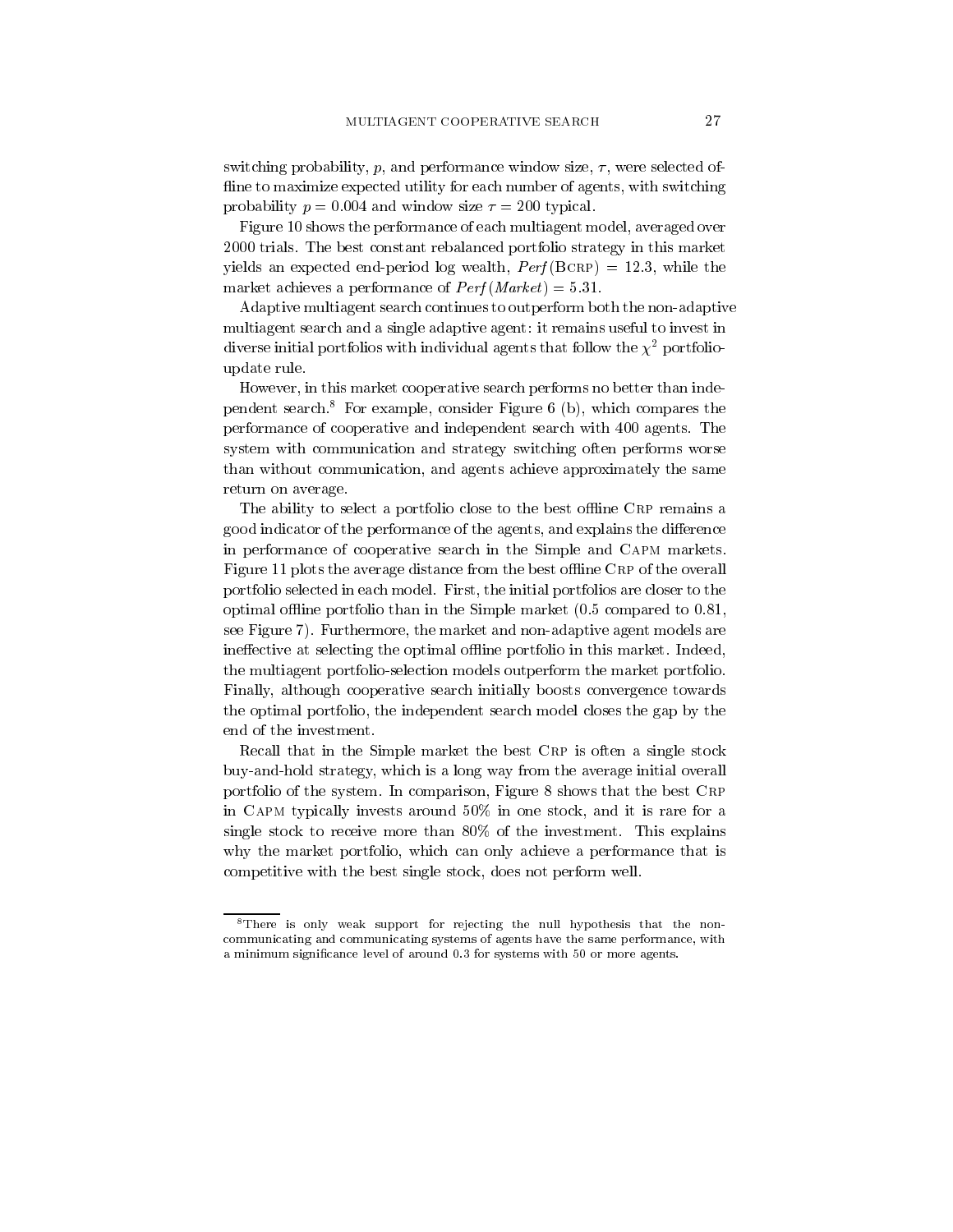

FIG -- Capm market The average distance in each period between the portfolio selected by each agent and the best offline constant rebalanced portfolio, in systems with 200 agents. The cooperative (communicating) and independent search (adaptive) models are most effective at selecting the optimal CRP.

Paradoxically, although the CAPM market has more statistical structure than the Simple market, the investment problem for an agent with a portfolioselection strategy that is strongly competitive with the best CRP is easier. The correlation between return and volatility across stocks in Capm makes the optimal portfolio closer to the initial portfolio of the agents, and there is "less to learn". All balanced portfolios perform quite well and communication and strategy switching tends to have little e-mail tends to have little e-mail tends to on performance

### -- MeanVariance Analysis

Finally, it is interesting to compare the mean-variance efficiency  $[42, 53]$ of the portfolio-selection strategies in CAPM. A well-developed theory states that all adequately diversified portfolios, including the market portfolio, should have approximately the same *Sharpe Ratio* in a market which satisfies CAPM.

Sharpe Ratio. The Sharpe Ratio,  $r_p$ , for a portfolio is the ratio of excess expected return over the risk-free rate of return, to standard deviation in period-to-period return:

$$
r_p = \frac{E_p - \mathrm{R}_f}{\sigma_p}
$$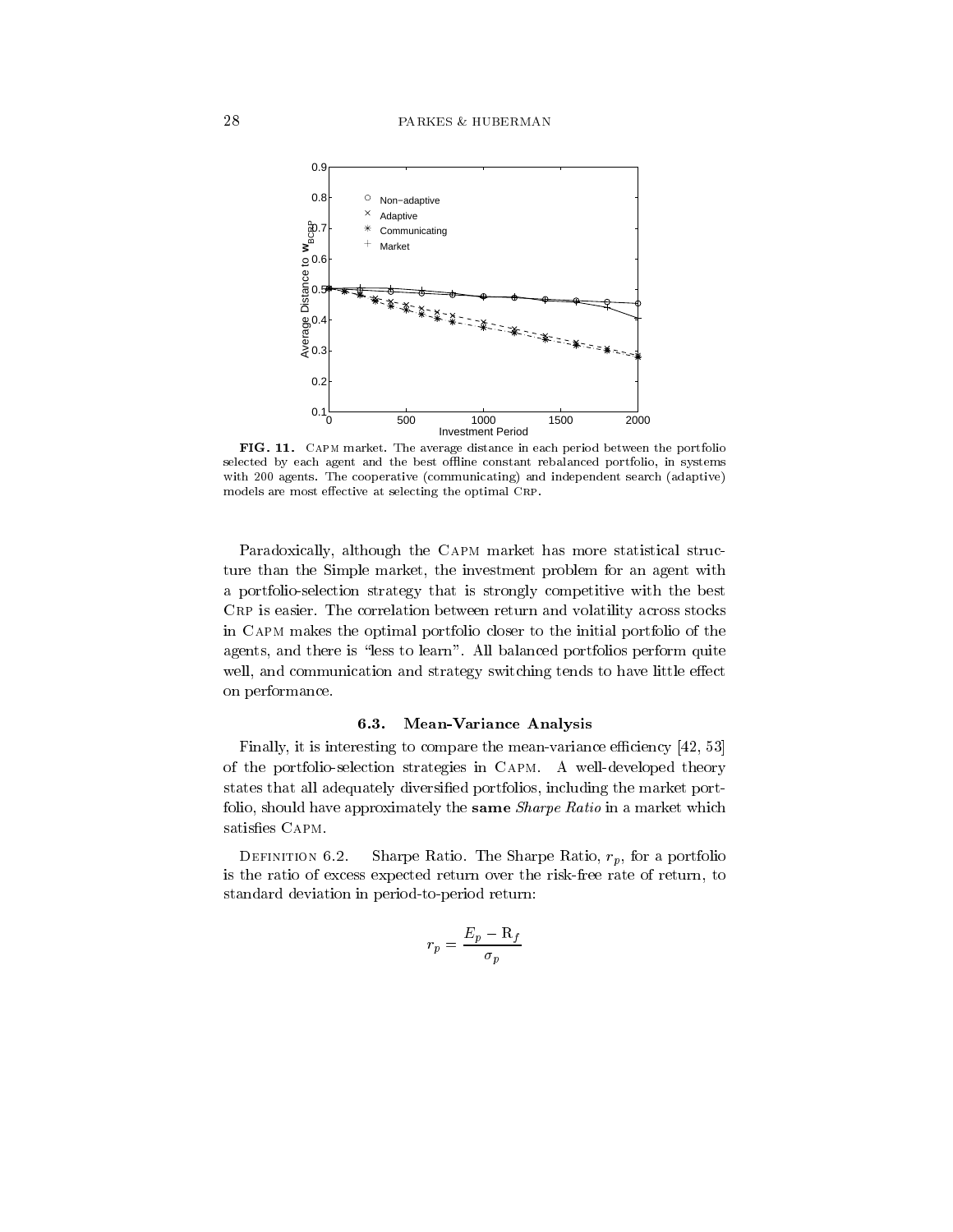

FIG - Capm market Expected per-period return versus standard deviation in per-period return variability averaged over trials Each multiagent model has almost identical statistics for group sizes greater than one so we plot one representative point for each model The online portfolio-selection strategies all have statistics with approximately the same Sharpe ratio, falling on the Capital Market line.

where  $E_p$  is the expected per-period return from portfolio p,  $R_f$  is the riskfree rate of return (zero in our model), and  $\sigma_p$  is the standard deviation in per-period return from portfolio  $p$ .

Figure plots the expected perperiod return versus standard deviation in per-period return (variability) for each multiagent system. We plot only one point for each model because the return and variability varies only slightly for systems with more than one agent

The analysis confirms that all online portfolio selection models, including the Market portfolio, have statistics with approximately the same Sharpe ratio. The best offline CRP, which uses complete information about all future stock prices when selecting a portfolio strategy, is the only exception. Of course its performance is unattainable and not explained with standard portfolio theory

However, there is no contradiction between Sharpe-ratio equivalence and our results. We have showed that adaptive multiagent search outperforms both non-adaptive multiagent search and the market portfolio, for agents with logarithmic utility functions over return-on-investment. Although the ratio of return to variability is not a sucient statistic to predict the per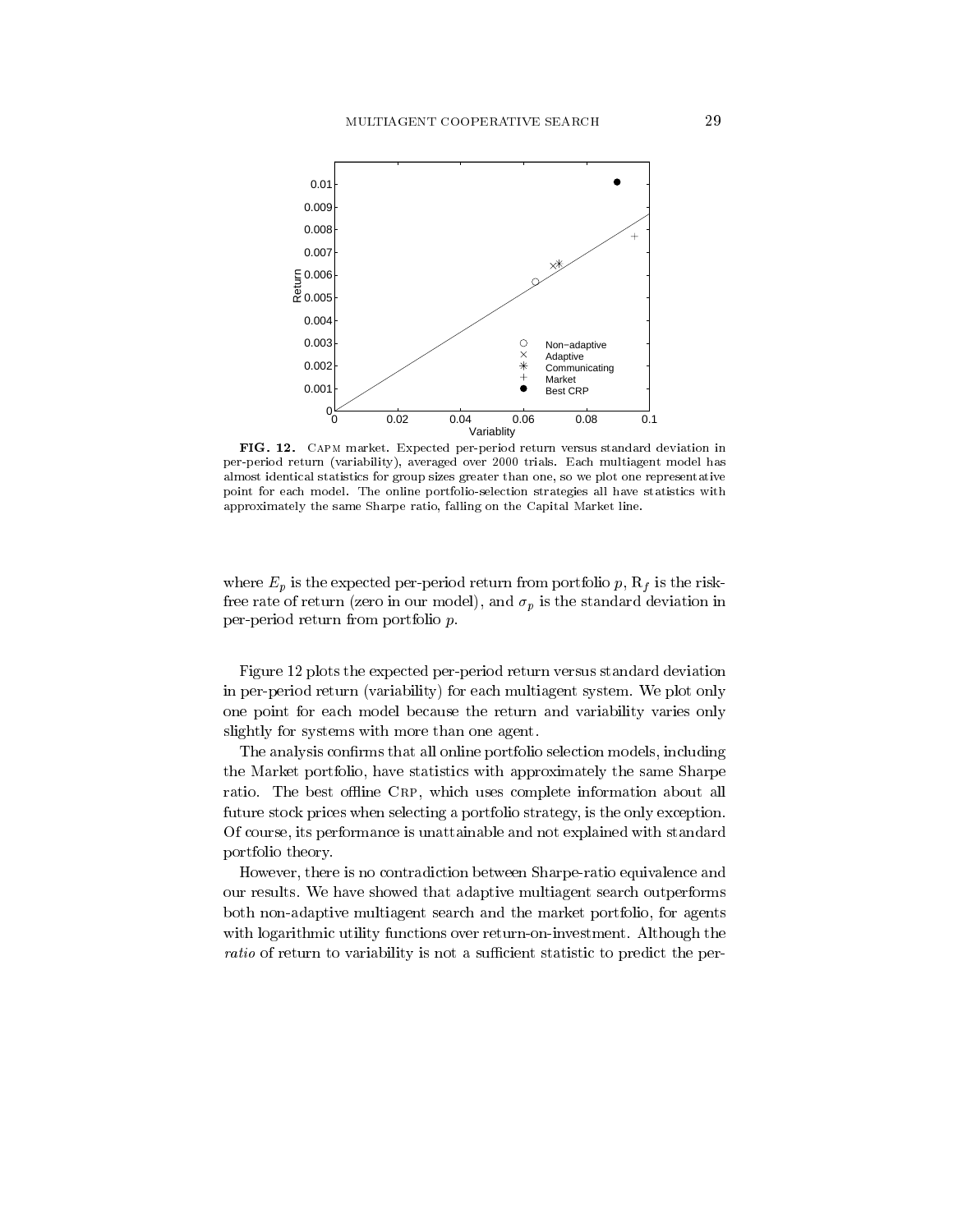|        |          | Market<br>Portfolio | Non-adaptive<br>independent<br>search | Adaptive<br>independent<br>search | Cooperative<br>search | Optimal<br>Offline<br>Portfolio |
|--------|----------|---------------------|---------------------------------------|-----------------------------------|-----------------------|---------------------------------|
|        | $Perf^a$ | 14.3                | 8.6                                   | 10.1                              | 10.5                  | 16.0                            |
| Simple | $Dist^b$ | 0.124               | 0.774                                 | 0.614                             | 0.540                 | 0                               |
|        | $Corr^c$ | 0.953               | 0.208                                 | 0.347                             | 0.428                 | 1                               |
| CAPM   | Perf     | 5.3                 | 7.25                                  | 8.2                               | 8.25                  | 12.3                            |
|        | Dist     | 0.406               | 0.454                                 | 0.284                             | 0.278                 | 0                               |
|        | Corr     | 0.389               | 0.587                                 | 0.941                             | 0.965                 | 1                               |

|  | ◟▴ |  |  |
|--|----|--|--|
|--|----|--|--|

Table I: Summary of experimental results. All multiagent models include 200 agents.

- Average logarithmic return-on-investment.

- Average imal distance from the optimal online constant rebalanced portfolio.

- Correlation coemcient between return-on-mvestment and optimal omme return-on-mvestment.

formance of a portfolio strategy, the  $difference$  in return and variability across the models explains much of the variation in performance

For example, the market portfolio has a per-period return distributed with - and - while a system of adaptive agents has a perperiod return distributed with - and - Assuming Normally distributed single-period returns with these statistics, this implies a distribution over end-period return-on-investment with expected utility of  $6.4$  and  $8.0$  for the market and adaptive multiagent search respectively. This is close to the empirically measured performances of 5.3 and 8.2 in each model

# 7. DISCUSSION

In Table I we summarize our empirical results in the two market models All results are presented for systems of 200 agents. The performance of each investment model is measured as the expected utility for an agent with a logarithmic utility function over return-on-investment. We include the performance of the optimal offline portfolio, reflecting the performance of an investor that knows all future stock price changes

The distance measure compares the average final distance of the portfolio selected with each model with the optimal offline constant rebalanced portfolio. The correlation coefficient is computed between the return-oninvestment of each model in each trial and the return of the optimal offline portfolio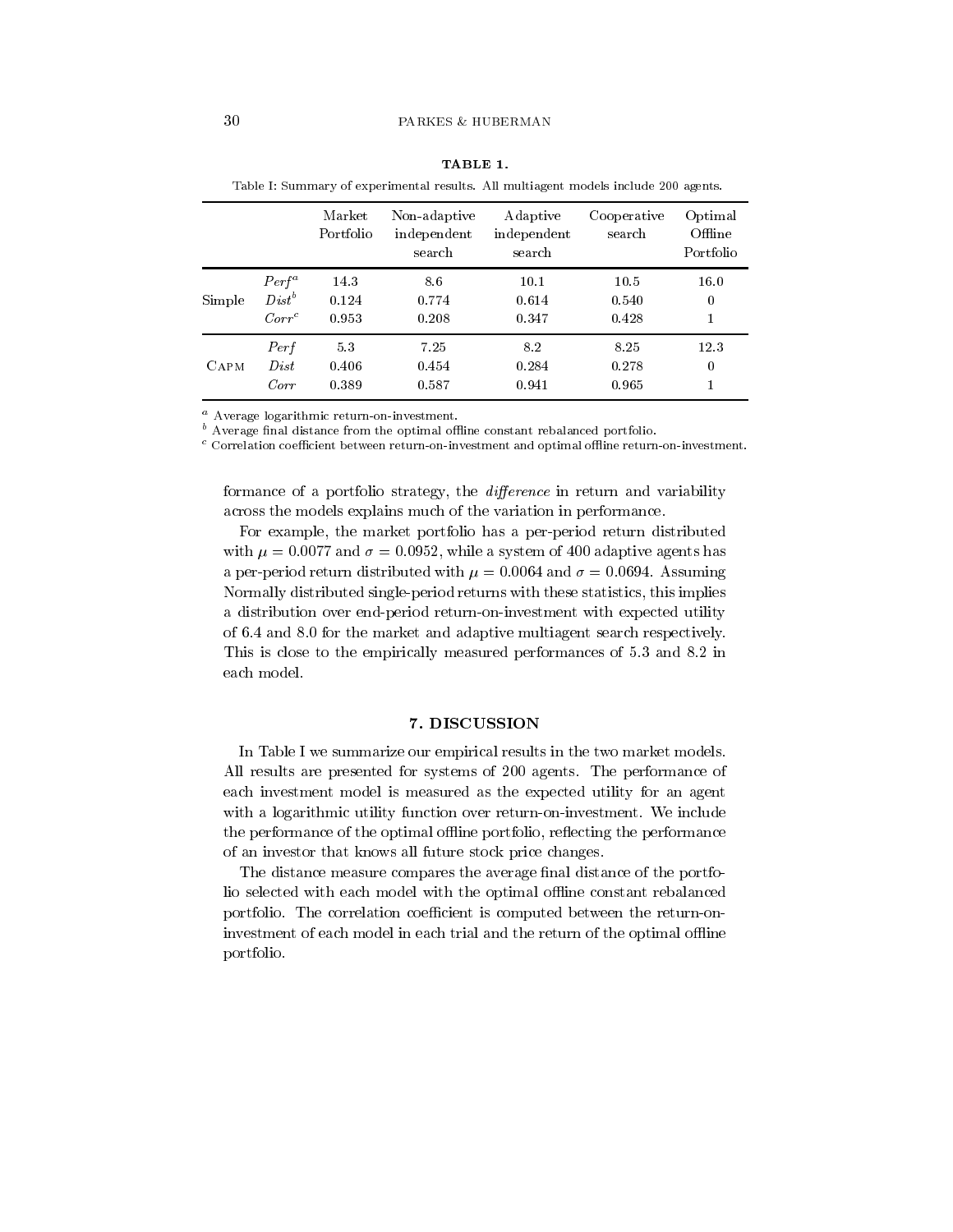First, notice that performance is consistently higher in the Simple market than the CAPM market. The statistical analysis in Section 5 showed that there is often a single stock with high return and low risk in the Simple market while all stocks in the Capm market must lie on the Security  $\mathbb{R}^n$  . The same definition of the same definition of the same definition of the same definition of the same definition of the same definition of the same definition of the same definition of the same definition of t

There is a strong relationship between  $Dist$ , a model's ability to select a portfolio close to the optimal portfolio and its performance This is where adaptive independent search helps in both markets and cooperative search helps in the Simple market.<sup>9</sup>

The *correlation*, *Corr*, with the final return-on-investment from the optimal offline portfolio provides another indicator of performance. While the distance measurement compares the ability of a model to select a portfolio close to the optimal offline portfolio, correlation compares the ability of a model to achieve a high return-on-investment in the trials in which the offline portfolio achieves a high return-on-investment.

The independent search model achieves a remarkable correlation of 0.941 with the return from the optimal portfolio in the CAPM market, compared to 0.347 in the Simple market. In contrast, the market portfolio achieves a correlation of  $0.389$  in CAPM, compared to  $0.953$  in the Simple market. This is the sense in which the portfolio selection problem is easier for sophisti cated portfolio-selection strategies in CAPM than in the Simple market, but harder for simple strategies. This also explains why communication boosts performance in the Simple market but has a negligible e-ect in Capm

Multiagent portfolio selection, with agents that manage an equal share of initial investment and divide profits and losses at the end of investment, can improve the performance of a single agent portfolioselection algorithm in simple market environments

We compared a model of independent multiagent search, where the investment decisions of agents are completely autonomous with a model of cooperative multiagent search where the agents take account of the success of portfolio strategies followed by other agents Experimental tests were performed in two markets a Simple market with independent stock price

<sup>&</sup>lt;sup>9</sup>The only exception is the performance of the market portfolio in CAPM, it performs worse than the non-complete agents despite non-complete the state of the optimal portfolio However the correlation between the return of the non-adaptive agents and the return of the optimal offline portfolio is higher than for the market portfolio, perhaps explaining this anomaly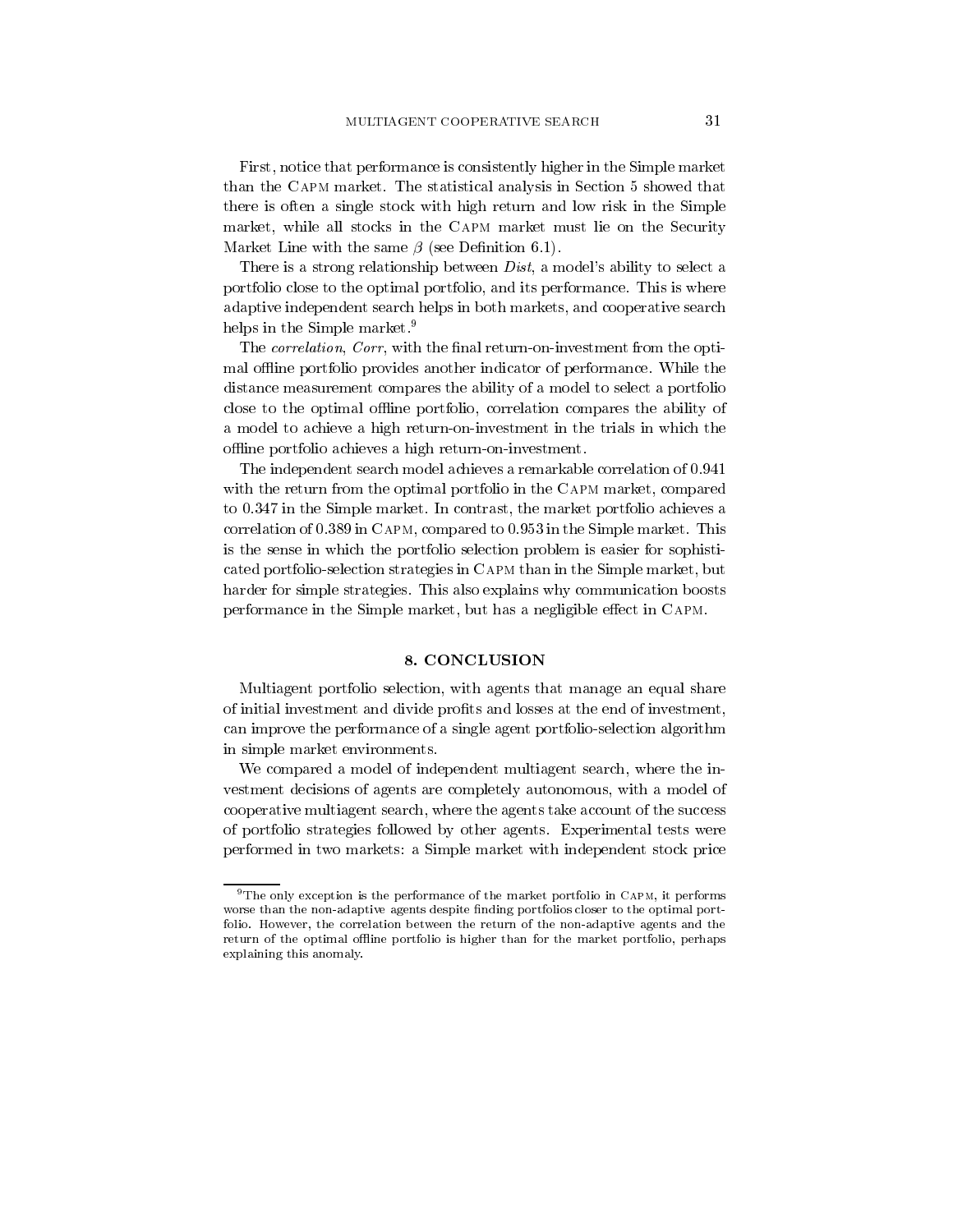dynamics across stocks; and an approximation to the Capital Asset Pricing Model (CAPM), which is an equilibrium model of stock price dynamics that introduces correlations in price dynamics across stocks

The independent multiagent search model performed better than a single agent in both markets. Furthermore, explicit cooperation, with communication and strategy switching between agents improved performance in the Simple market. We showed that individual agents can follow strategies with very di-erent performance even though each agents performance is worst case optimal in the long-term). Communication and strategy-switching helps because it eliminates poor strategies

However, communication provided only a small boost in performance in the CAPM market. The optimal portfolio in CAPM tends to be more balanced and close in search space to agents' initial strategies because stock dynamics are correlated. We showed that the statistical profile of a market influences that performance of cooperative search techniques. That said, explicit cooperation, perhaps with richer types of information exchange, remains a useful technique to make a multiagent portfolio selection models more *robust* to a variety of market environment.

In future work we would like to test our multiagent models on real stock market data, where stock price dynamics are a true reflection of an efficient marketplace An interesting extension is to consider a system with agents that receive partial information about the prices in the market. This will serve to illustrate the role of collaborative computational agents and hint exchange when agents have limited or costly computation and are not able to process all information individually

Efficient portfolio theory has also been applied to a technique for combining multiple heuristics to solve hard computational problems [29]. Future work may show that multiagent models provide a useful collaborative tech nique for the dynamic selection of an e-ective portfolio of heuristics for example as a meta-rule for online problem solving in an environment with a sequence of stochastic problem instances [23].

# Proofs

*Proof* (Theorem 2.1). Let  $\{x^T\} = x^1, \ldots, x^T$ , denote a sequence of price relatives, independent and identically distributed across investment periods. The long-term optimal offline constant rebalanced portfolio,  $\mathbf{w}^*$ ,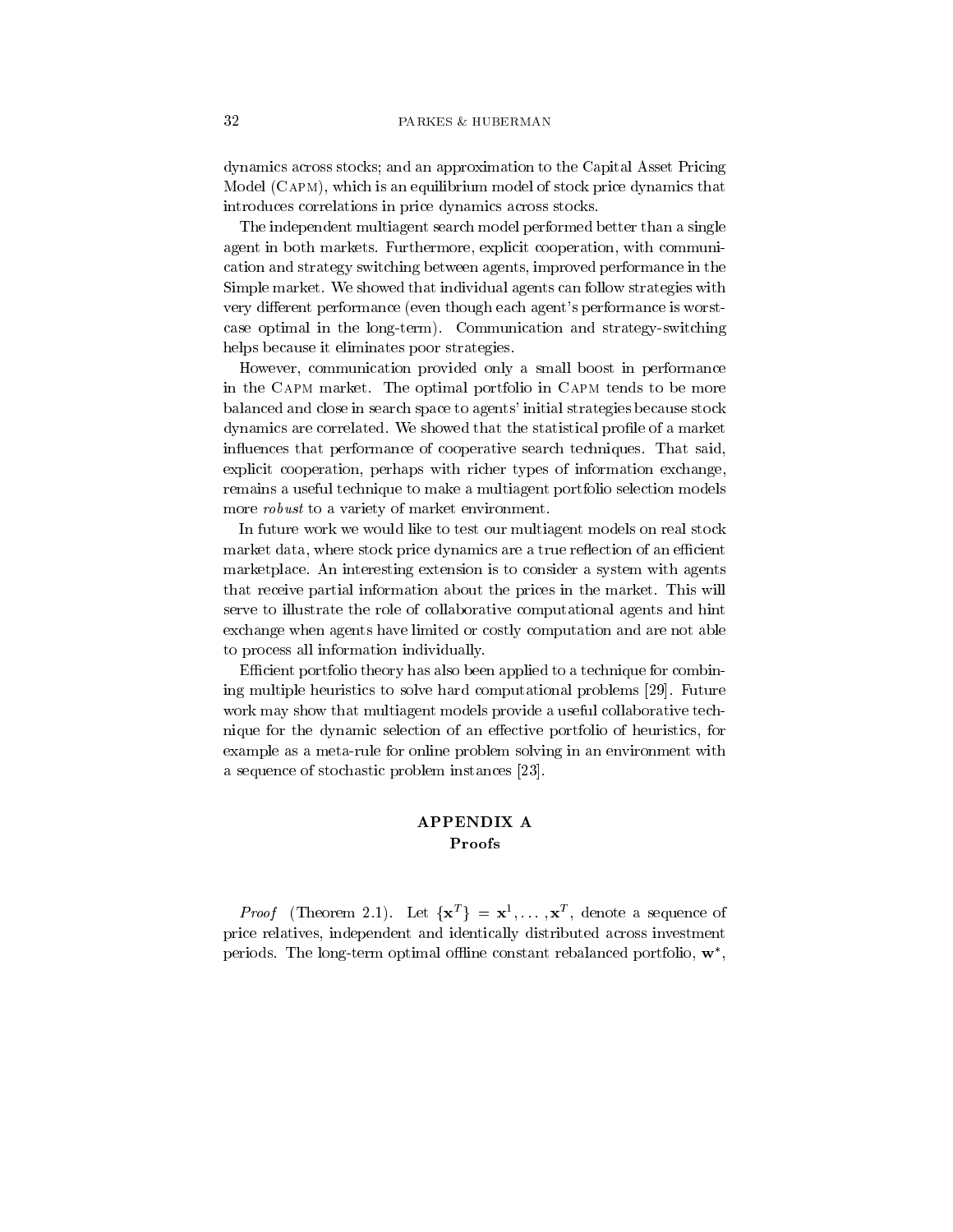solves

Γ

$$
\mathbf{w}^* = \arg \max_{\mathbf{w}} \lim_{T \to \infty} \left( \prod_{t=1}^T \mathbf{w} \cdot \mathbf{x}^t \right)
$$
  
=  $\arg \max_{\mathbf{w}} \lim_{T \to \infty} \left( \sum_{t=1}^T \log \mathbf{w} \cdot \mathbf{x}^t \right)$   
=  $\arg \max_{\mathbf{w}} E_{\mathbf{X}} \log \mathbf{w} \cdot \mathbf{x}$  (\*)  
=  $\arg \max_{\mathbf{w}} \sum_{t=1}^T E_{\mathbf{X}} \log \mathbf{w} \cdot \mathbf{x}$   
=  $\arg \max_{\mathbf{w}} E_{\{\mathbf{X}^T\}} \sum_{t=1}^T \log (\mathbf{w} \cdot \mathbf{x}^t)$ 

Proof Theorem 2021 Theorem Prove Members 2022

 $L$ емм $A$   $A$ ,  $I$ ,  $I$  (then two portfolios with the same expected single period return but different period to period variance, the portfolio with the smaller variance has larger expected log return in a market with non-negative, symmetric, independent and identically distributed price relatives.

Proof- This follows from Jensens inequality which states that a concave function  $f : \mathbb{R} \to \mathbb{R}$  is characterized by the condition that

$$
\int f(x) \mathrm{d} F \le f\left(\int x \mathrm{d} F\right)
$$

for any probability measure over  $x, F : \mathbb{R} \to [0,1]$ . Let us assume that the distribution  $F$ , that represents the distribution over price relatives, is non-negative. Substituting  $f(x) = \log(x)$ ,

$$
E[\log(\mathbf{X})] \le \log(E[\mathbf{X}])
$$

Now, since  $E[\mathbf{X}] = \mu$ , we have

$$
E[\log(\mathbf{X})] \le \log(\mu)
$$

for all x drawn from  $F$ . When we also assume a *symmetric* distribution  $F$ , then  $E[\log(\mathbf{X})]$  is strictly monotonic in the standard deviation,  $\sigma$ , of the  $\lim_{\sigma \to 0} E[\log(\mathbf{A})] = \log(\mu),$  and  $\lim_{\sigma \to 0} E[\log(\mathbf{A})] = \log(\mu),$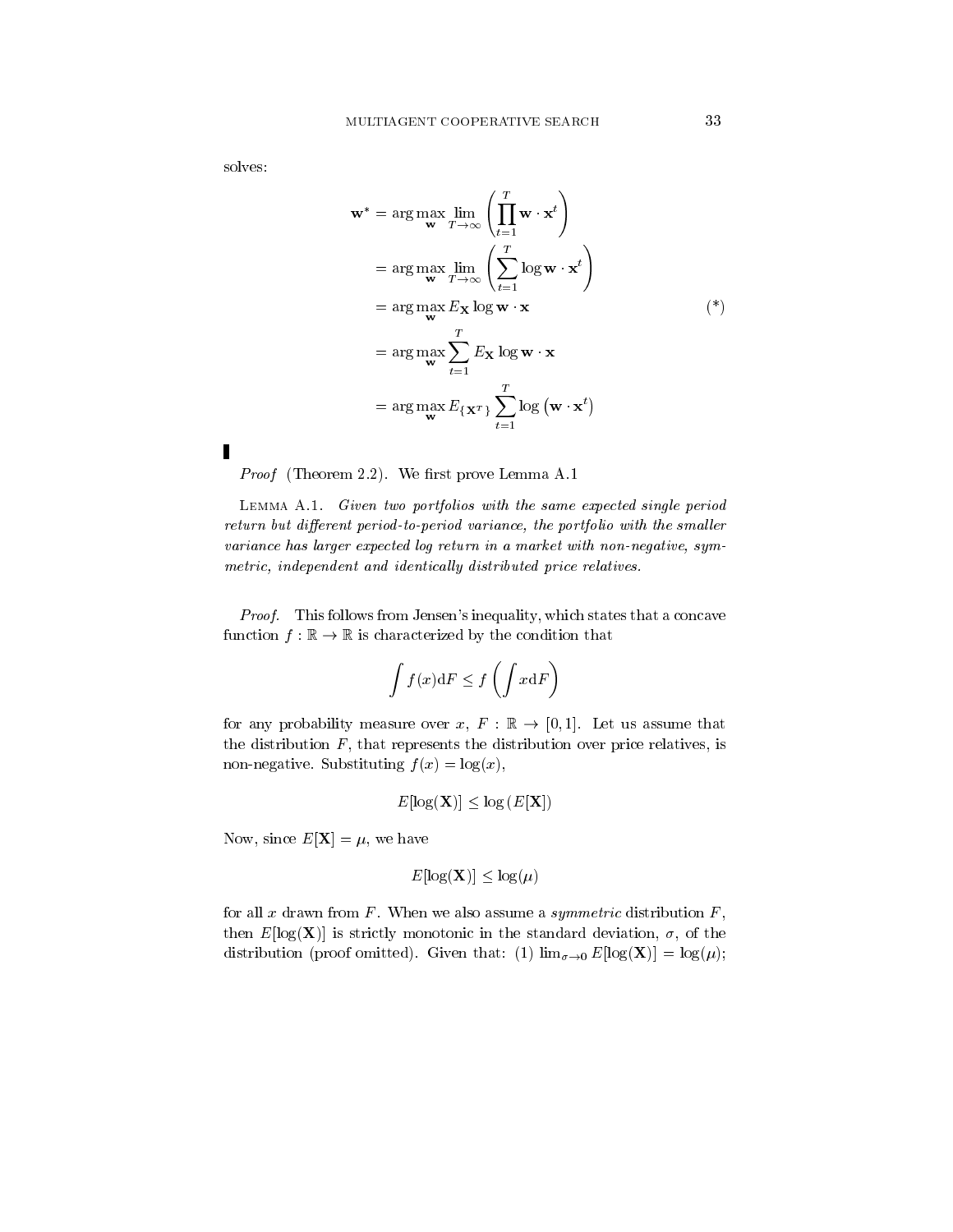(2)  $E[\log(X)] \leq \log(\mu)$ ; (3)  $E[\log(X)]$  is strictly monotonic in standard deviation, then  $E[\log(\mathbf{X})]$  must be a strictly *decreasing* function in  $\sigma$ .

Therefore any portfolio that maximizes the expected single period log re turn in a market with non-negative, independent and identically distributed price relatives, lies on the efficient frontier. Recall that the efficient frontier is the set of all portfolios that minimize standard deviation for some ex pected return (Definition 2.4). Hence, because the long-term best  $\text{CRP}, \mathbf{w}^*$ , also maximizes the expected single period log return  $(*)$ , then  $w^*$  is on the efficient frontier.  $\blacksquare$ 

Proof Theorem HPT COMBRACT a group of M agents called military against share of total initial wealth assumed with assumed with assumed with a set generality to be generality to be generality to be generality to be generality to be generality to be generality to be generality to be generality The final total wealth of the group of agents after  $T$  periods is given by

$$
\frac{1}{M}\sum_{m=1}^M\prod_{t=1}^T\mathbf{w}_m^t\cdot\mathbf{x}^t
$$

where  $w_m$  is the portfolio of agent m in period t, and  $x^2$  is price relatives in period  $t$ . To prove that the overall portfolio of the system of agents is strongly competitive (Definition 2.1), with  $Perf_{comn}(\mathcal{R}) = \mathcal{R}^{1/I}$ , we need to prove that

$$
\lim_{T \to \infty} \min_{\{\mathbf{x}^T\}} \left[ \frac{\left(\frac{1}{M} \sum_{m=1}^M \prod_{t=1}^T \mathbf{w}_m^t \cdot \mathbf{x}^t\right)^{1/T}}{\left(\prod_{t=1}^T \mathbf{w}^* \cdot \mathbf{x}^t\right)^{1/T}} \right] = 1
$$

where  $w^*$  is the best long-term offline portfolio, solving (1) as the number of investment periods  $T \to \infty$ . We require for all stock price sequences,  $\left\{\mathbf{x}^T\right\} = \mathbf{x}^1, \ldots, \mathbf{x}^T, \text{ that }$ 

$$
\lim_{T \to \infty} \left[ \frac{\left(\frac{1}{M} \sum_{m=1}^{M} \prod_{t=1}^{T} \mathbf{w}_m^t \cdot \mathbf{x}^t\right)^{1/T}}{\left(\prod_{t=1}^{T} \mathbf{w}^* \cdot \mathbf{x}^t\right)^{1/T}} \right] \ge 1
$$
\n(A.1)

With out loss of generality, assume a particular sequence of stock prices,  $\{x^T\}$ , and T investment periods. Let l denote the agent that achieves the least return-on-investment of all the agents:

$$
\prod_{t=1}^T \mathbf{w}_l^t \cdot \mathbf{x}^t \le \prod_{t=1}^T \mathbf{w}_m^t \cdot \mathbf{x}^t \qquad \forall m \ne l
$$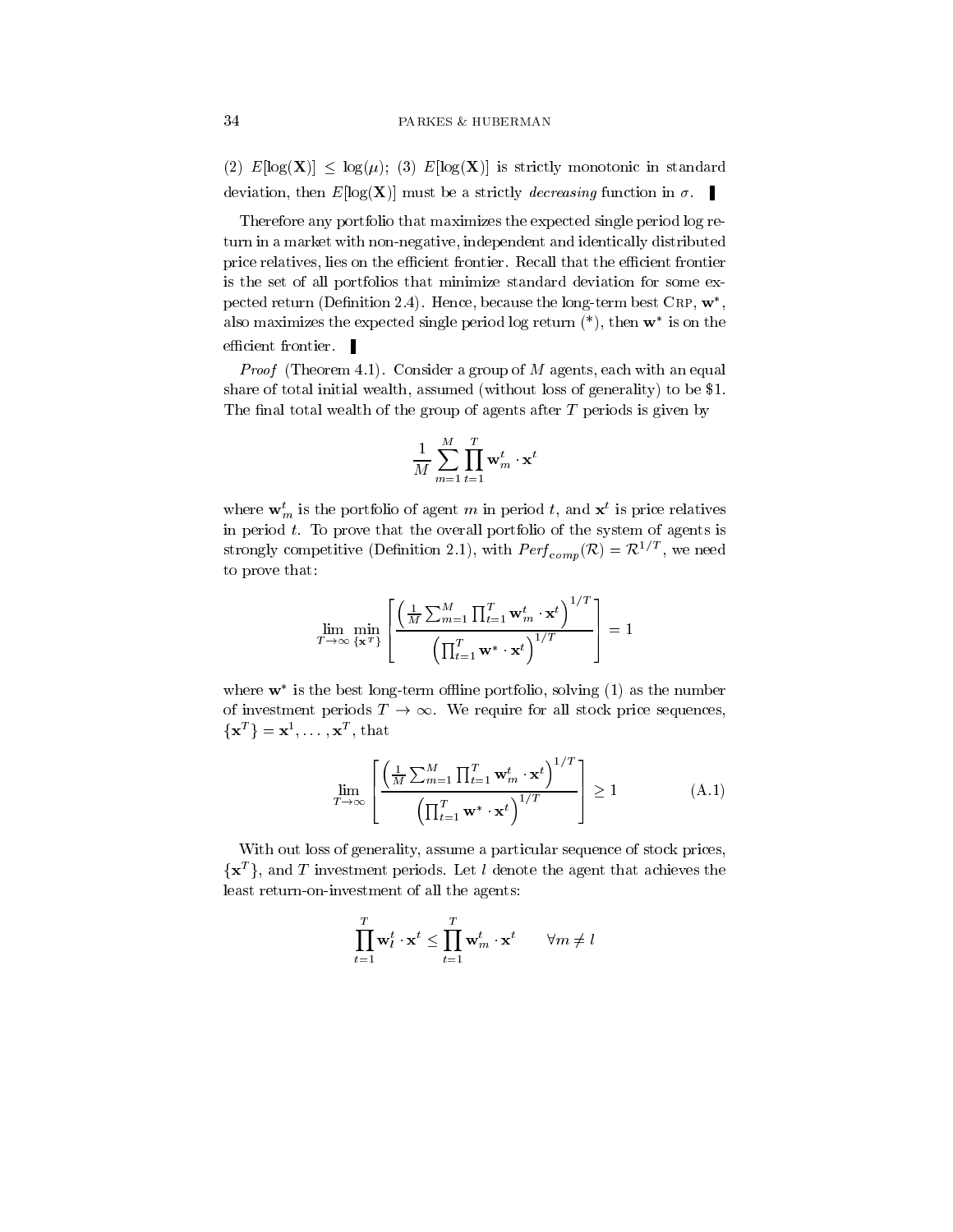Substituting the return-on-investment of agent l for every agent in  $(A.1)$  $\mathbf{r}$  and  $\mathbf{r}$ gives a strictly smaller performance ratio, and leads to the following inequality

$$
\lim_{T \to \infty} \left[ \frac{\left(\frac{1}{M} \sum_{m=1}^{M} \prod_{t=1}^{T} \mathbf{w}_t^t \cdot \mathbf{x}^t\right)^{1/T}}{\left(\prod_{t=1}^{T} \mathbf{w}^* \cdot \mathbf{x}^t\right)^{1/T}} \right] \ge 1
$$

Simplifying, since  $\frac{1}{M}\sum_{m=1}^M\left(\prod_{t=1}^T \mathbf{w}_l^t \cdot \mathbf{x}^t\right) = \prod_{t=1}^T \mathbf{w}_l^t \cdot \mathbf{x}^t$ , and because the portfolio strategy of agent  $l$  is strongly competitive, the inequality holds by construction as  $T \to \infty$ .

# APPENDIX B

# Algorithms for Multiagent Portfolio Selection

Consider  $M$  agents, and let the variable  $m$  denote a single agent. We present simple object-oriented pseudo-code, with comments prefixed with  $\sqrt{ }$ 

# Independent Non-adaptive Multiagent Search

NonAdaptive- is the algorithm implemented by a nonadaptive sys tem of agents The agents are each assigned a share of initial wealth V mwealth VM and a random portfolio m-w randN where randN generates a random vector from the Dirichlet N - - - N dis tribution At the start of a new period every agent rebalances its port folio according to the current stock prices,  $m.\text{trade}(price)$ , to maintain a constant strategy. Then the price relatives for the period are generated, price relatives  $(t)$ , and the stock prices are updated. At the end of an investment period the agents observe the new prices. The algorithm terminates after T periods when  $\mathcal{M}$ agents

Algorithm Non Adaptive -

| Global $T$ ;         | $//$ number of investment periods |
|----------------------|-----------------------------------|
| $N$ :                | $//$ number of stocks             |
| $M$ :                | $//$ number of agents             |
| $V_0$ :              | $//$ initial wealth               |
| for each $m \in M$ { |                                   |
| m wealth = $V_0/M$ ; | // share initial wealth           |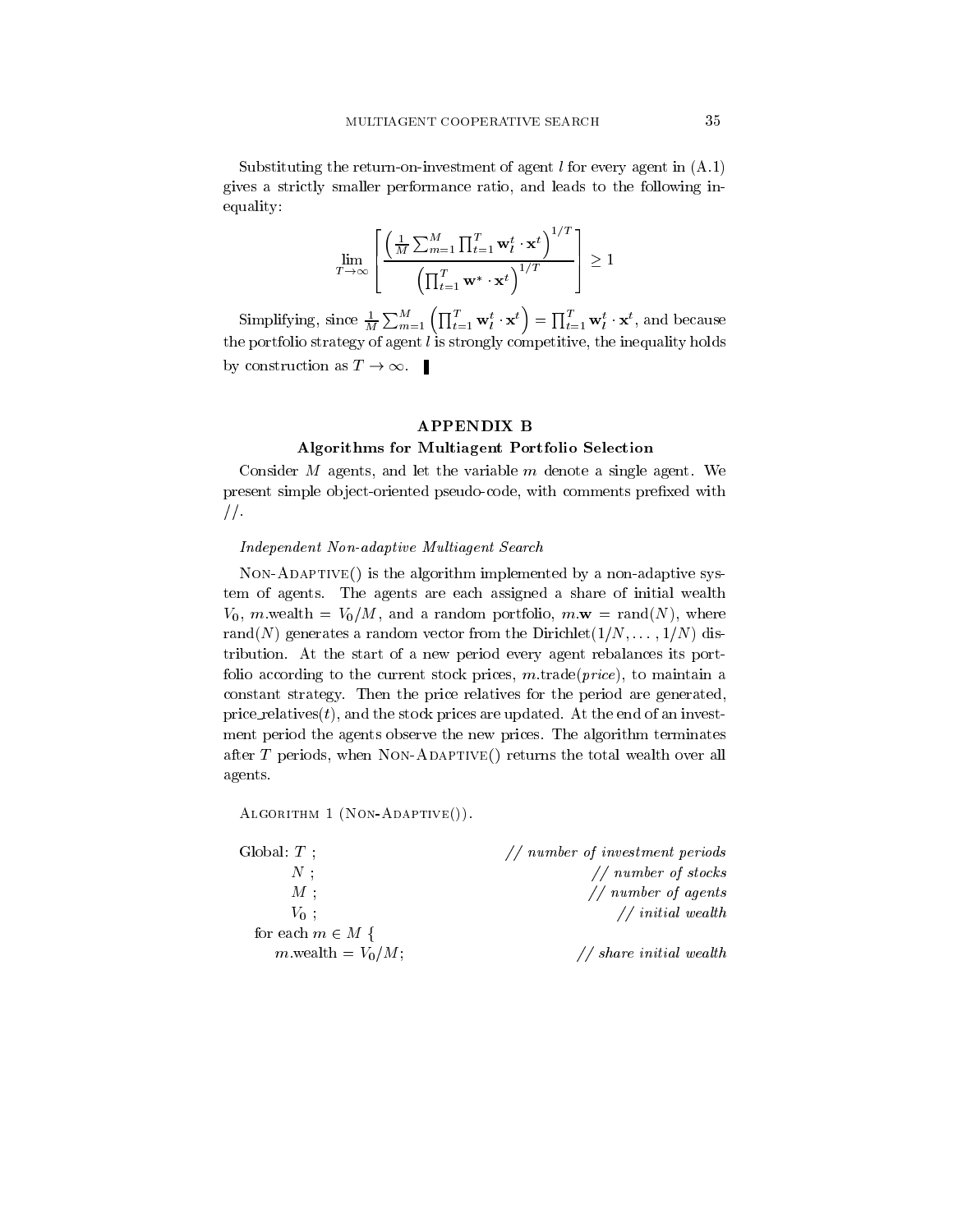```
m.w = \text{rand}(N);\frac{1}{2} assign random CRP
p \cdot \cdot \cdot = 0  set initial prices
the contract of the contract of the contract of the contract of the contract of the contract of the contract o
while (t \leq T) {
    for each m\in Mm.\text{trade}(price);
    (price, x) = price relatives(t);
    for each m \in Mm wealth m = m wealth * m w \cdot x;
    t = t + 1;}
return (\sum_{m \in M} m wealth); }
```
### Independent Multiagent Search

ADAPTIVE $(\eta_l, \eta_h)$  is the algorithm that is implemented by an adaptive, non-communicating system of agents. Agents have heterogeneous learning rates, uniformly distributed between  $\eta_l$  and  $\eta_h$ . The algorithm proceeds as with Non-Adaptive-Matrix update that the agents update the agents update the agents update the agents update the agents update the agents update the agents update the agents update the agents update the agents update th strategies at the end of each investment period. The function  $m$  update(x) returns the new portfolio of agent m using the  $\chi^2$  update rule, computed on the basis of the current portfolio m-the current stock price portfolio m $x$ , and the agent's learning rate. The algorithm terminates after  $T$  periods, when ADAPTIVE $(\eta_l, \eta_h)$  returns the total wealth over all agents.

```
\sum_{i=1}^{n}
```

```
Global T:
                    N;
                    M;
                    V_0:
      for each m \in M {
              m wealth = V_0/M;
               w random was a random water that the contract of the contract of the contract of the contract of the contract of the contract of the contract of the contract of the contract of the contract of the contract of the contract 
              m.\eta \sim U(\eta_l, \eta_h);1/ assign random learning rates
       p \cdot \cdot \cdot = 0t the second contract of the second contract of the second contract of the second contract of the second contract of the second contract of the second contract of the second contract of the second contract of the second co
      while (t \leq T) {
              for each m \in Mm.\text{trade}(price);
              (price, x) = price\_relatives(t);
```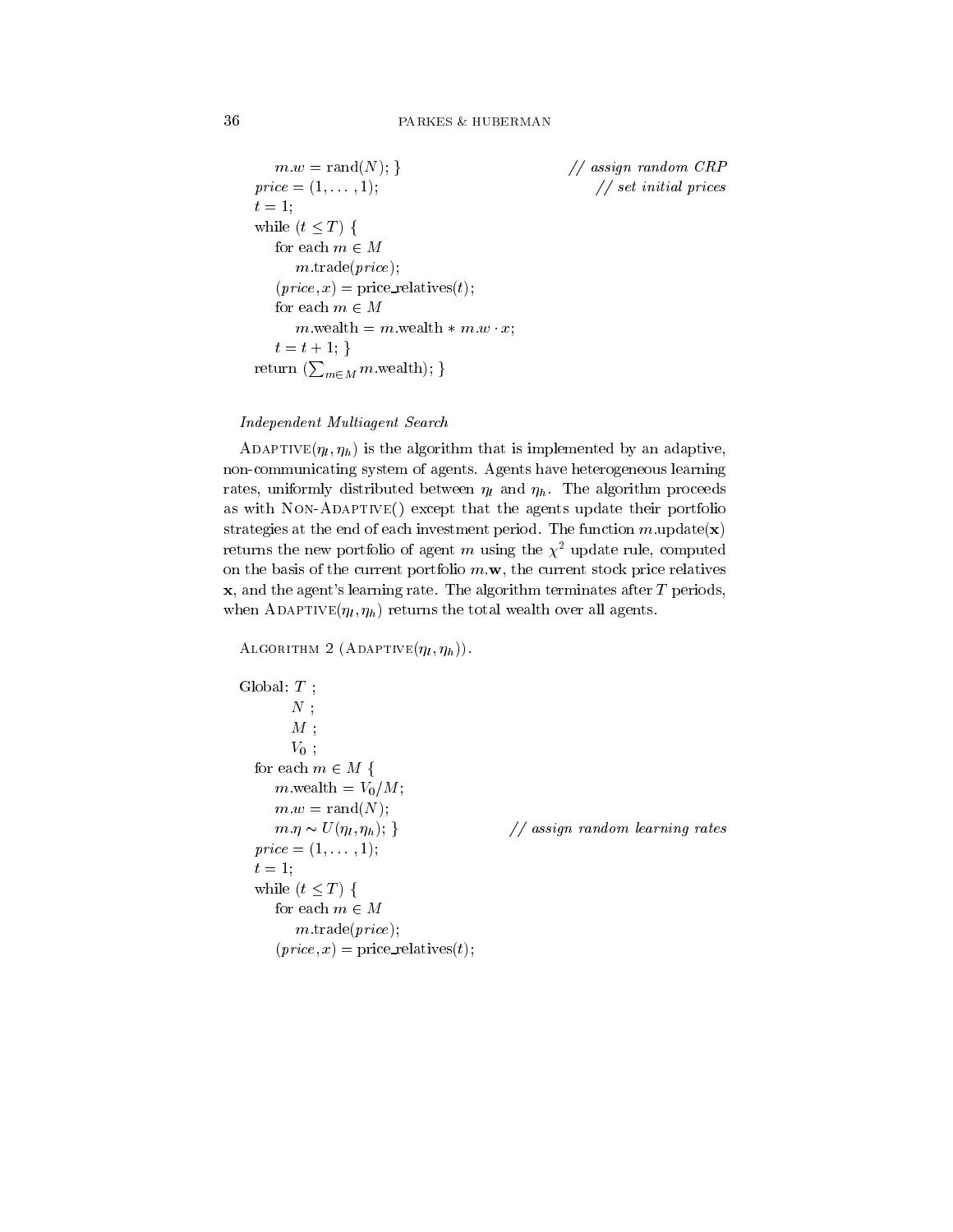for each 
$$
m \in M
$$
 {\n m. wealth = m. wealth \* m.w · x;\n m.w = m.update(x); }\n t = t + 1; }\nreturn (\sum\_{m \in M} m. wealth); } // update portfolio\n

#### Cooperative Multiagent Search

COMMUNICATING $(\eta_l, \eta_h, p, \tau)$  is the algorithm that is implemented by a group of adaptive and communicating agents. The additional parameters,  $p$  and  $\tau$ , define the switching probability and window size, common to every agent in the system

The function maverage( $\mathcal{R}, \tau$ ) returns the average per-period return for the past  $\tau$  investment periods for agent m given return  $\mathcal R$  in the current period, where  $m$  count is the number of periods since the agent last switched strategy; m.post() posts the current portfolio of agent m and its recent performance to the blackboard; and  $m$  switch $(p)$  either returns the current portfolio of agent  $m$  and increments  $m$  count or returns the best portfolio of the other agents (from the blackboard) and resets  $m$  count to zero.

The algorithm proceeds as for ADAPTIVE $(\eta_l, \eta_h)$ , except that at the end of every period each agent updates  $m$  perf, its per-period return over the past  $\tau$  investment periods. Each agent that has not switched strategy for at least  $\tau$  investment periods posts its current strategy and recent performance to the blackboard, and switches to the best strategy in with probability  $p$ . The algorithm terminates after  $T$  periods, when COMMUNICATING $(\eta_l, \eta_h, p, \tau)$  returns the total wealth over all agents.

 $\mathbf{A}$ 

```
Global T:
                N.
                 M;
                 V_0;
    for each m \in M {
           m wealth = V_0/M;
            w r random random \sim random \sim r \sim r \sim r \sim r \sim r \sim r \sim r \sim r \sim r \sim r \sim r \sim r \sim r \sim r \sim r \sim r \sim r \sim r \sim r \sim r \sim 
            m \eta \sim U(\eta_l, \eta_h);
           m \text{.count} = 0; \} // initialize count
     p \cdot \cdot \cdot = pto the second contract of the second second terms of the second second terms of the second second second terms.
```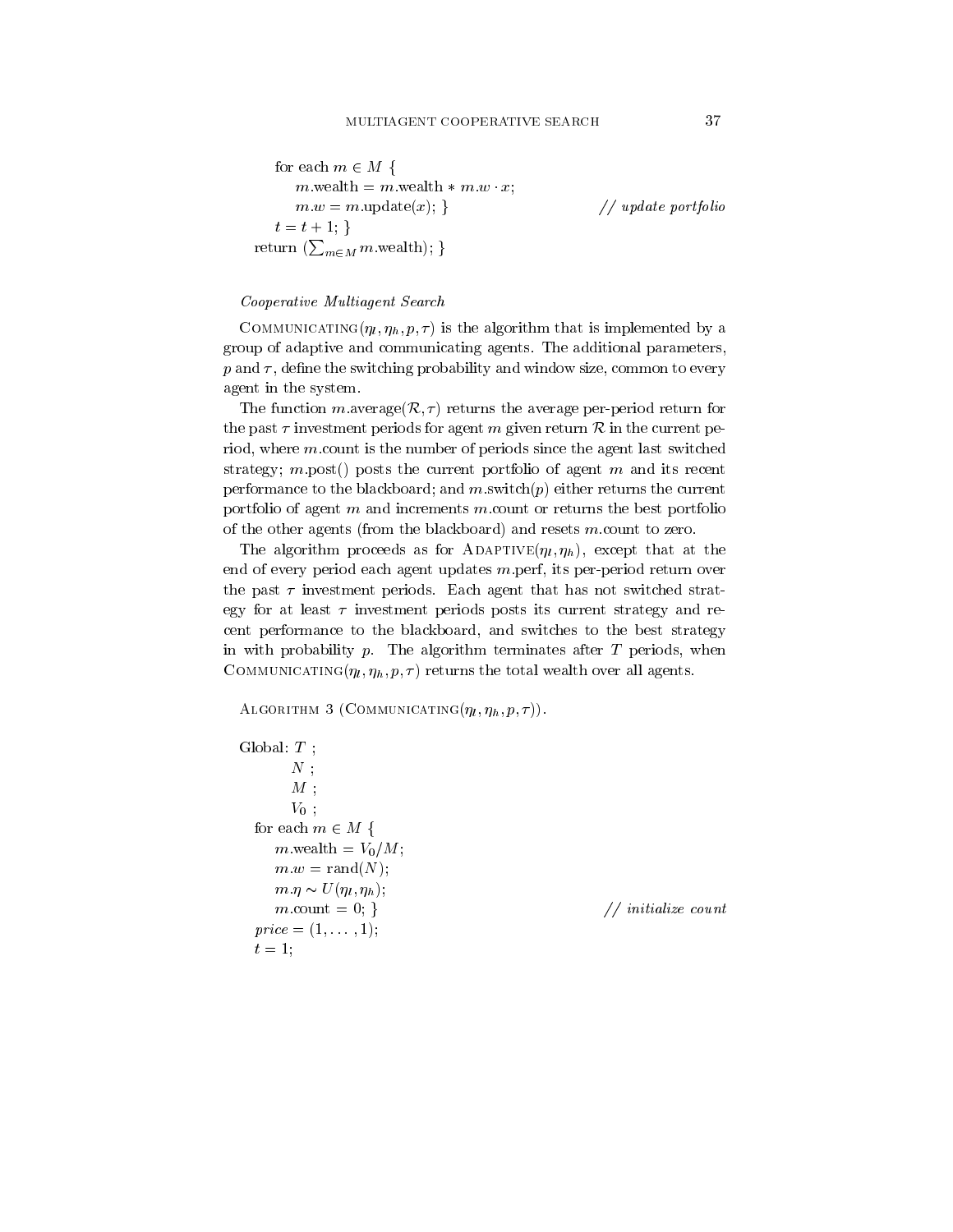```
while (t \leq T) {
   for each m \in Mm.\text{trade}(price);
   (price, x) = price relatives(t);
   for each m \in M {
       m wealth m = m wealth * m w \cdot x;
       m performance age m w x, y,
                                                        \frac{1}{2} update performance
       m.count = m.count + 1;
                                                            \frac{1}{i} increment count
       if (m \text{ count } > \tau)m.post(); // post\ performance\}for each m \in M {
       if (m \text{.count} > \tau)(m.\text{count}, m.w) = m.\text{switch}(p);\frac{1}{2} probabilistic switching
                                                       \frac{1}{\sqrt{r}} reset count if switch
       where we will be a more with the set of the set of the set of the set of the set of the set of the set of the s
    \}t = t + 1; }
return (\sum_{m \in M} m wealth); }
```
### REFERENCES

- David Aldous and Umesh Vazirani Go with the winners algorithms In Proc- of the them a given the standard space of complete state of Company and Seconds and Seconds and Seconds and Seconds
- 2. Paul H Algoet. Universal schemes for prediction, gambling and portfolio selection. The Annals of Probability,  $20(2):901-941$ , 1992.
- 3. Paul H Algoet and Thomas M Cover. Asymptotic optimality and asymptotic equipartition properties of log-species consecutives which the Annals of Probability Property (Probability Probabilit 898, 1988.
- 4. W Brian Arthur, Steven N Durlauf, and David A Lane, editors. The Economy as and Evolving Complex System II and III Additional Complex Systems in
- Peter Auer Nicolo Cesa-Bianchi Yoav Freund and Robert E Schapire Gambling in a rigged casino The adversarial multi-armed bandit problem In th Annual Sympon Found- of Comput- Sci- pages
- Dimitri P Bertsekas Dynamic Programming Deterministic and Stochastic Models President and the control of the control of the control of the control of the control of the control of the control of the control of the control of the control of the control of the control of the control of the control o
- 7. Sushil Bikchandani, David Hirshleifer, and Ivo Welch. A theory of fads, fashion, custom, and cultural change as informational cascades. Journal of Political Economy,
- 8. Fischer Black, Michael C Jensen, and Myron S Scholes. The Capital Asset Pricing Model: Some empirical tests. In M C Jensen, editor, Studies in the Theory of Capital Markets. Praeger, NY, 1972.

38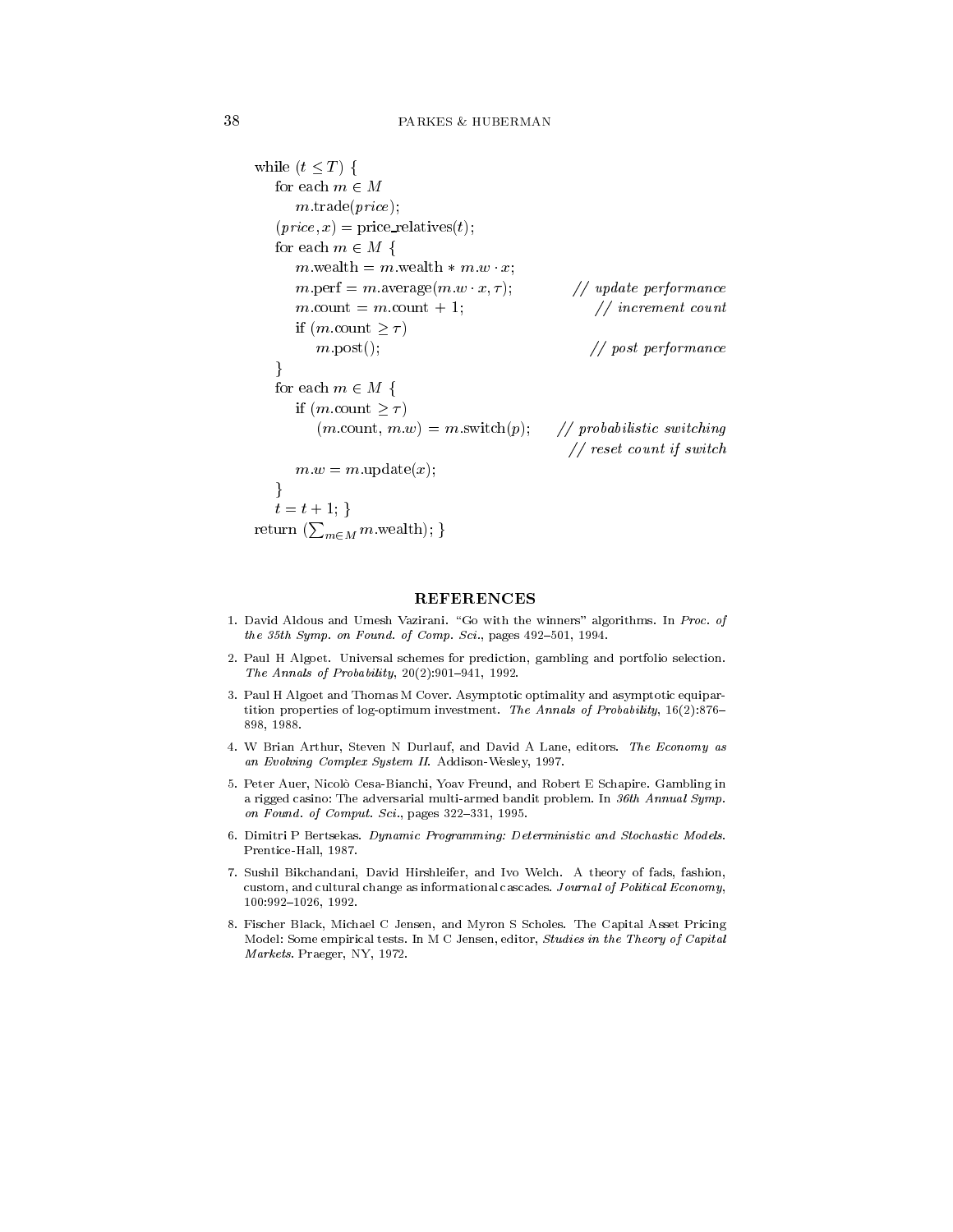- 9. Avrim Blum and Adam Kalai. Universal portfolios with and without transaction costs. Machine Learning, 35:193-205, 1999. Earlier in Proc. 10th Annual Conf. on Comput. Learning Theory (COLT'97).
- 10. Kenneth D Boese, Andrew B Kahng, and Sudhakar Muddu. A new adaptive multistart technique for combinatorial global optimizations. Operations Research Letters, the contract of the contract of the contract of the contract of the contract of the contract of the contract of
- 11. Karl Henrik Borch. The Economics of Uncertainty. Princeton University Press, 1968.
- 12. John Y Campbell, Andrew W Lo, and A Craig MacKinlay. The Econometrics of Financial Markets. Princeton University Press, 1997.
- 13. Scott H Clearwater, Bernardo A Huberman, and Tad Hogg. Cooperative solution of constraint satisfaction problems. Science, 254:1181-1183, 1991.
- 14. Thomas M Cover. Universal portfolios. *Mathematical Finance*,  $1(1):1-29$ , 1991.
- 15. Thomas M Cover and David H Gluss. Empirical Bayes stock market portfolios. advances in Application Mathematics in Alternative Mathematics
- Thomas M Cover and Erik Ordentlich Universal portfolios with side information IEEE Transactions on Informations on Informations on Information Theory IEEE Transactions on Information Theory IEEE
- 17. Avinash K Dixit and Robert S Pindyck. Investment under Uncertainty. Princeton University Press
- 18. Glenn Ellison and Drew Fudenberg. Rules of thumb for social learning. Journal of Political Economy
- 19. Joshua M Epstein and Robert Axtell. Growing Artificial Societies: Social Science from the Bottom Up MIT PressBrookings Brookings and  $\mathcal{W}$
- 20. Drew Fudenberg and David M Kreps. Learning mixed equilibria. Games and Economic Behavior Behavior Behavior Behavior Behavior Behavior Behavior Behavior Behavior Behavior Behavior Behav
- Piotr J Gmytrasiewicz and Edmund H Durfee A rigorous operational formalization of formers in processing In Processing In Processing In Processing International International International I pages 125-132. AAAI Press, CA., 1995.
- seven principles of rational principles of rationality in V P Godward and D A Sprott, In V P A Sprott, In Indiana editors, Foundations of Statistical Inference. Toronto: Holt, Rinehart and Winston,
- solving for the S Chien Adaptive problem-solving for large-scheduling problems. A case study Journal of Articial Intel ligence Research
- 24. David P Helmbold, Robert E Schapire, Yoram Singer, and Manfred K Warmuth. A comparison of new and old algorithms for a mixture estimation problem. Machine Learning, 27(1):97-119, 1997. Earlier in Proc. 8th Annual Conf. on Comput. Learning Theory (COLT'95).
- 25. David P Helmbold, Robert E Schapire, Yoram Singer, and Manfred K Warmuth. Online portfolio selection using multiplicative updates. Mathematical Finance,  $8(4)$ :155-177, 1998.
- Tad Hogg and  $\mathcal{H}$  with  $\mathcal{H}$  with continuous with cooperative with cooperative with cooperative with cooperative with cooperative with cooperative with cooperative with cooperative with cooperative with cooperative search In Process Process Process in Process Processing Process Process Process Process Process Process Proces aaai sasaasa caan, caan, caan, caanaan
- Chi-fu Huang and Robert H Litzenberger Foundations for Financial Economics Northern Communication and the communication of the communication of the communication of the communication of
- 28. Bernardo A Huberman. The performance of cooperative processes. Physica  $D$ ,  $42:38-47.1990.$ ..... ... .....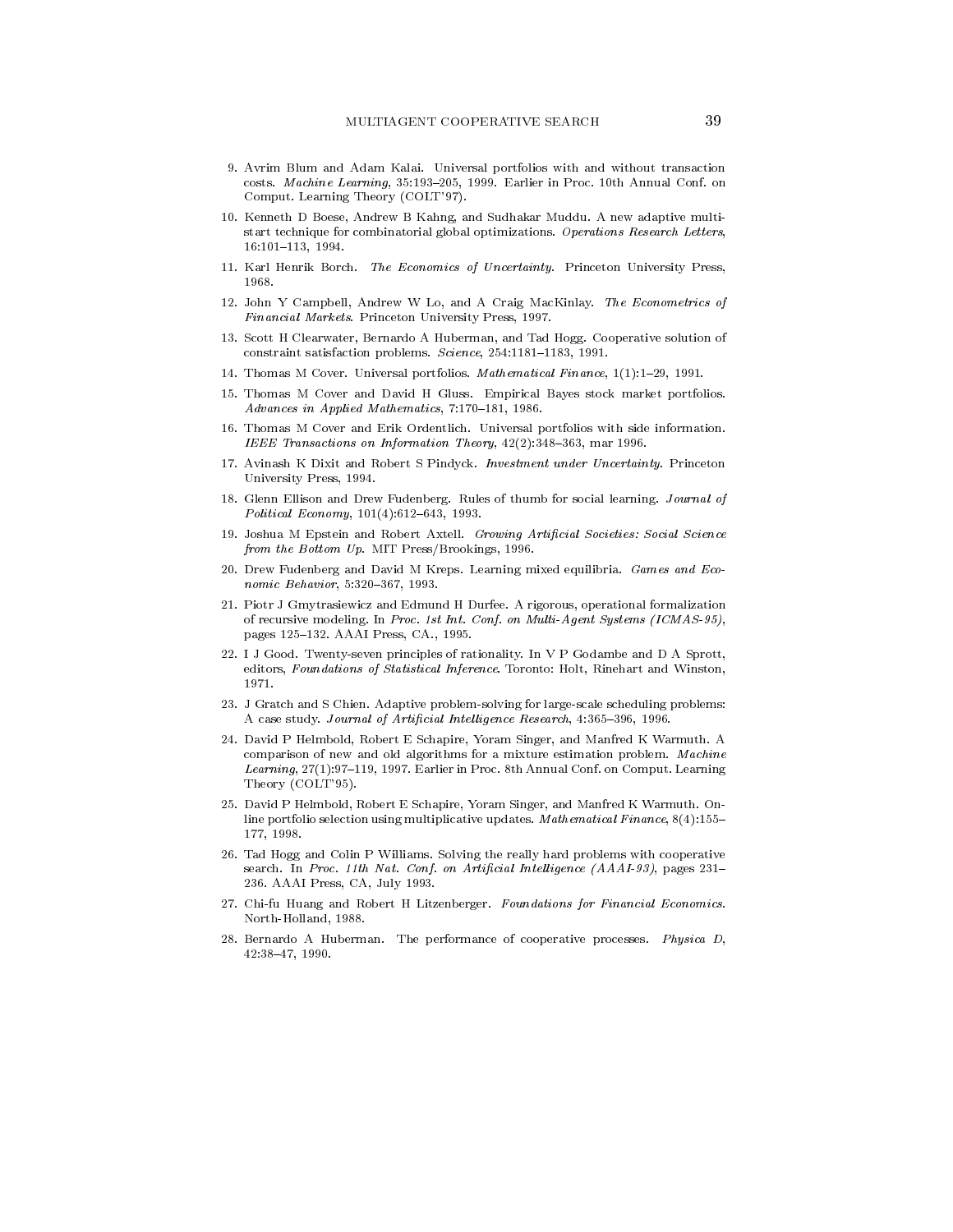- 29. Bernardo A Huberman, Rajan M Lukose, and Tad Hogg. An economics approach to hard computational problems. Science,  $275:51-54$ , 1997.
- 30. Sandy Irani and Anna R Karlin. Online computation. In Dorit S Hochbaum, editor, Approximation Algorithms for NPHard Problems chapter pages PWS Publishing, 1997.
- 31. D S Johnson, C R Aragon, L A McGeoch, and C Schevon. Optimization by simulated annealing An experimental evaluation Operations Research
- 32. Ehud Kalai and Ehud Lehrer. Rational learning leads to Nash equilibrium. Econometrical contractors are the contract to the contract of the contract of the contract of the contract of the c
- 33. Michihiro Kandori, George J Mailath, and Rafael Rob. Learning, mutation, and long run equilibria in games Econometrica
- 34. S Kauffman and S Levin. Toward a general theory of adaptive walks on rugged landscapes. Journal of Theoretical Biology, 128:11-45, 1987.
- 35. Kevin Knight. Are many reactive agents better than a few deliberative ones? In Proc- th Int- Joint Conf- on Articial Intel ligence IJCAI pages AAAI Press, CA, 1993.
- W A Kornfeld The use of parallelism to implement a heuristic search In Processes and the use of parallelism in Int- Joint Conf- on Articial Intel ligence IJCAI
 pages AAAI Press case, case case
- 37. Blake LeBaron, W Brian Arthur, John H Holland, Richard Palmer, and Philip Taylor. Asset pricing under endogenous expectations in an articial stock market In Arthur et al.  $[4]$ .
- 38. Haim Levy. Risk and return: An experimental analysis. International Economic  $Review, 38:119-149, 1997.$
- 39. Nick Littlestone and Manfred K Warmuth. The weighted majority algorithm.  $In$ formation and Computation
- 40. Michael Luby and Wolfgang Ertel. Optimal parallelization of Las Vegas algorithms. an a correspondent as a computer second symp-second pages of Computer Science pages of Computer Science pages se se se mens mens en sos segeres se se segere se segere se segere segere segere segere segere segere segere s
- 41. Michael Luby, Alistair Sinclair, and David Zuckerman. Optimal speedup of Las Vegas algorithms. Information Processing Letters, 47(4):173-180, 1993.
- 42. Harry M Markowitz. Portfolio Selection. Wiley, New York, 1959.
- 43. Robert C Merton. Continuous-Time Finance. Blackwell, MA, 1997.
- Paul Milgrom and John Roberts Adaptive and sophisticated learning in normal form games. Games and Economic Behavior, 3:82-100, 1991.
- V Rao and V Kumar On the eciency of parallel backtracking IEEE Trans- on Paral System Districts and District and District of the District of District and District of District of District
- Michael Rothschild A two-armed bandit theory of market pricing Journal of Eco nomic Theory, 9:185-202, 1974.
- 47. Ariel Rubinstein. Modeling Bounded Rationality. MIT Press, Cambridge, Mass.,
- 48. Stuart Russell and Eric Wefald. Principles of metareasoning. Artificial Intelligence, the contract of the contract of the contract of the contract of the contract of the contract of the contract of
- 49. Paul A Samuelson. Lifetime portfolio selection by dynamic stochastic programming. <u>review External statistic telesticity</u>